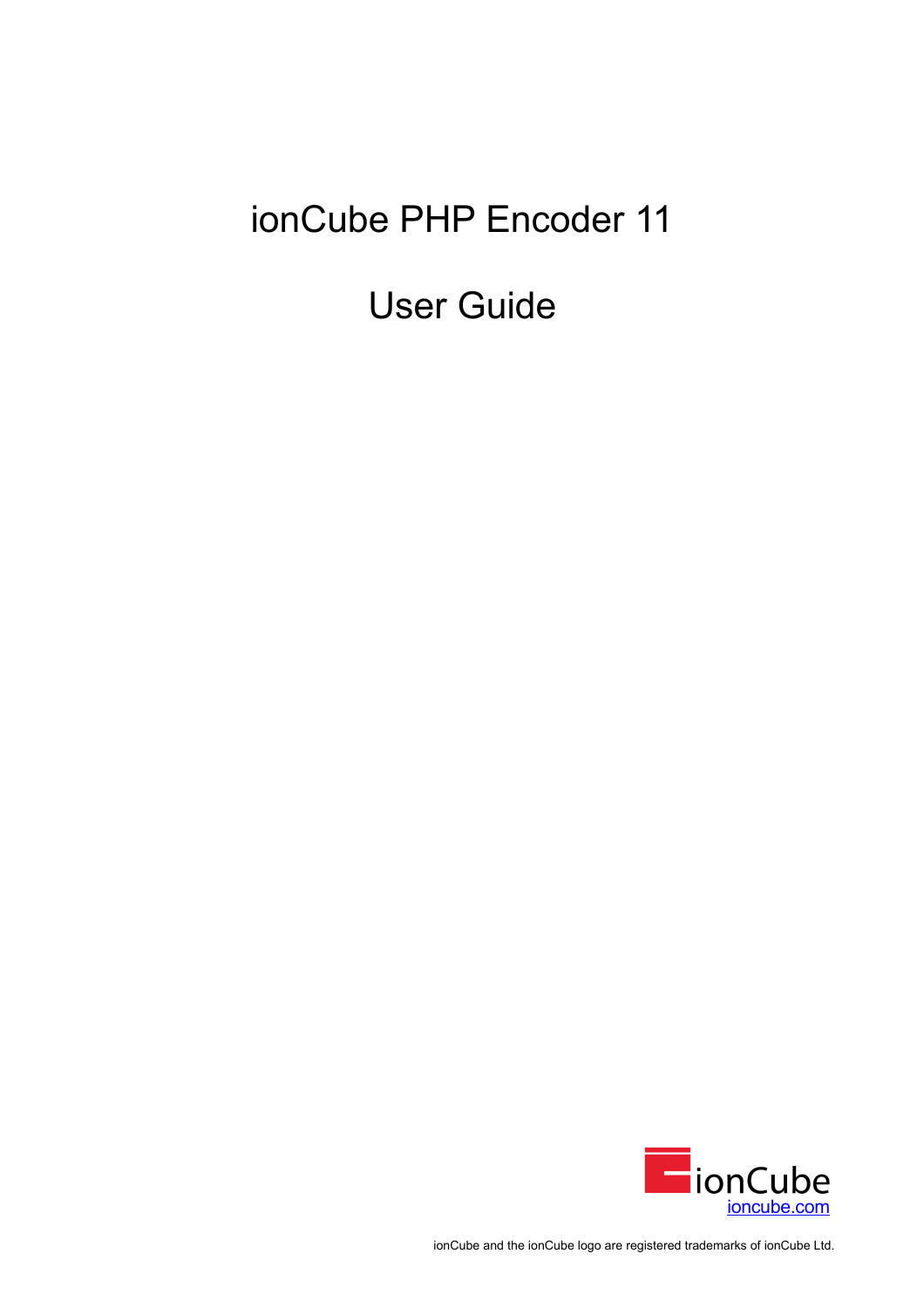# **CONTACTS AND LINKS**

# **Contacting ionCube**

Please see our contact details at<https://www.ioncube.com/contact.php>

# **FAQ**

Find answers to common questions in our FAQ at<https://www.ioncube.com/faq.php>

# **Support**

For online support please visit [https://support.ioncube.com](https://support.ioncube.com/)

# **Purchasing Products**

To purchase ionCube products please visit<https://www.ioncube.com/purchase.php>

## **Latest Loaders**

To obtain the latest Loaders or the Loader Wizard please visit [https://loaders.ioncube.com](https://loaders.ioncube.com/)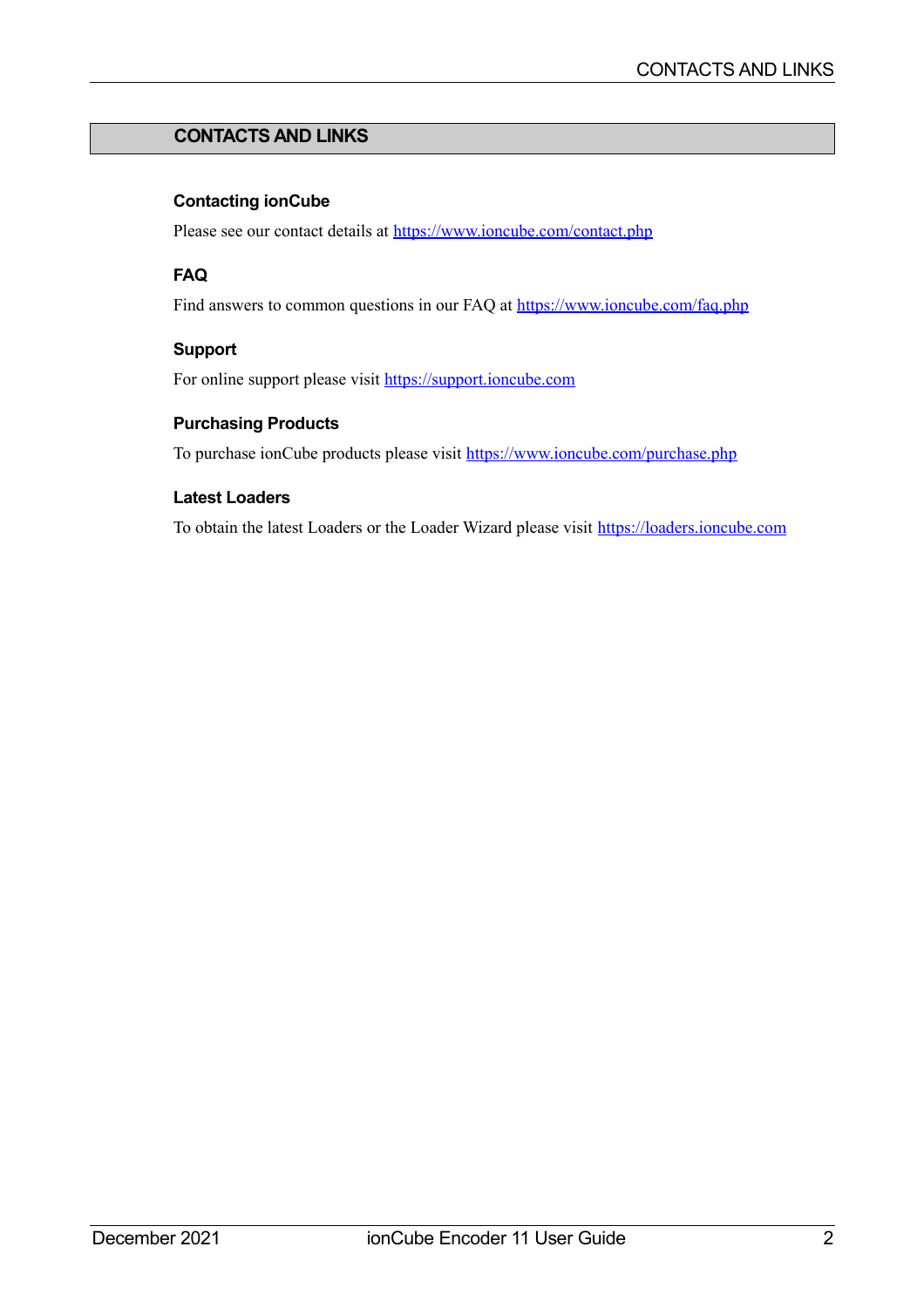# <span id="page-2-12"></span><span id="page-2-11"></span>**CONTENTS**

<span id="page-2-10"></span><span id="page-2-9"></span><span id="page-2-8"></span><span id="page-2-7"></span><span id="page-2-6"></span><span id="page-2-5"></span><span id="page-2-4"></span><span id="page-2-3"></span><span id="page-2-2"></span><span id="page-2-1"></span><span id="page-2-0"></span>

| $\mathbf{1}$   |     |                                                                      |  |
|----------------|-----|----------------------------------------------------------------------|--|
|                | 1.1 |                                                                      |  |
|                | 1.2 |                                                                      |  |
|                | 1.3 | 1.3.1<br>1.3.2<br>1.3.3<br>1.3.4<br>1.3.5                            |  |
| $\overline{2}$ |     |                                                                      |  |
|                | 2.1 |                                                                      |  |
|                | 2.2 |                                                                      |  |
|                | 2.3 | 2.3.1<br>2.3.2                                                       |  |
|                | 2.4 | 2.4.1<br>2.4.2                                                       |  |
|                | 2.5 | 2.5.1<br>2.5.2<br>2.5.3                                              |  |
|                | 2.6 | 2.6.1<br>2.6.2<br>2.6.3<br>2.6.4<br>2.6.5                            |  |
|                | 2.7 | 2.7.1<br>2.7.2<br>2.7.3<br>2.7.4<br>2.7.5<br>2.7.6<br>2.7.7<br>2.7.8 |  |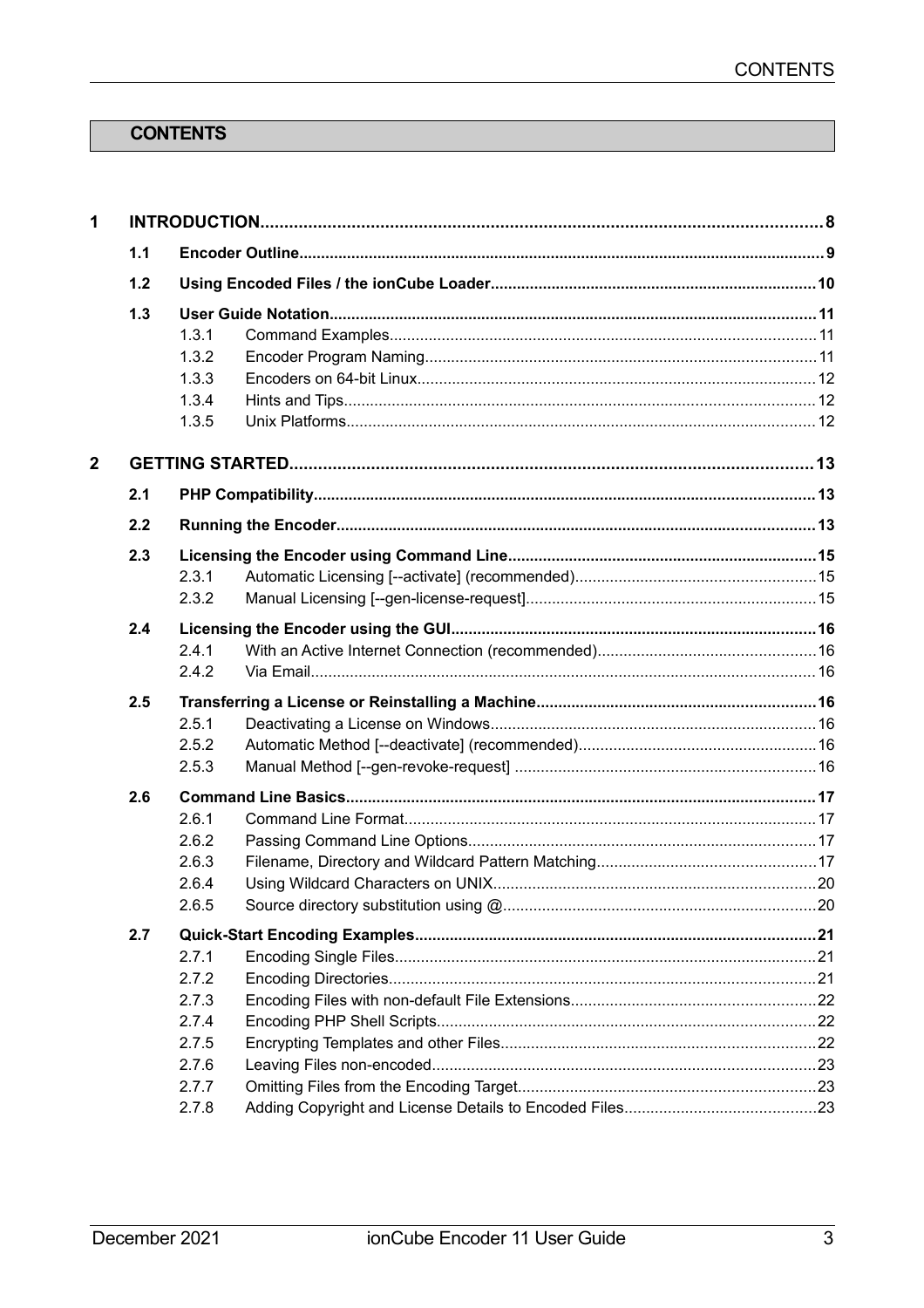<span id="page-3-2"></span><span id="page-3-1"></span><span id="page-3-0"></span>

| 3.1 |                |                                                                               |  |
|-----|----------------|-------------------------------------------------------------------------------|--|
|     | 3.1.1          |                                                                               |  |
|     | 3.1.2          |                                                                               |  |
| 3.2 |                |                                                                               |  |
|     | 3.2.1          |                                                                               |  |
|     | 3.2.2          |                                                                               |  |
| 3.3 |                |                                                                               |  |
|     | 3.3.1          |                                                                               |  |
|     | 3.3.2          |                                                                               |  |
|     | 3.3.3          |                                                                               |  |
|     | 3.3.4          |                                                                               |  |
|     | 3.3.5          |                                                                               |  |
|     | 3.3.6          |                                                                               |  |
| 3.4 |                |                                                                               |  |
|     | 3.4.1          |                                                                               |  |
|     | 3.4.2          |                                                                               |  |
|     | 3.4.3          |                                                                               |  |
|     | 3.4.4          |                                                                               |  |
|     | 3.4.5          |                                                                               |  |
|     | 3.4.6          |                                                                               |  |
|     | 3.4.7          | Including only Encoded Files into the Target [--only-include-encoded-files]29 |  |
| 3.5 |                |                                                                               |  |
|     | 3.5.1          |                                                                               |  |
|     | 3.5.2          |                                                                               |  |
|     | 3.5.3          | Specifying Obfuscation Exclusions [--obfuscation-exclusion-file]31            |  |
| 3.6 |                |                                                                               |  |
|     | 3.6.1          |                                                                               |  |
|     | 3.6.2          |                                                                               |  |
|     | 3.6.3          | Locking Files to Specific Domains and Servers [--allowed-server]32            |  |
|     | 3.6.4          | Using domain restricted scripts with PHP CLI [--trust-unnamed-servers]34      |  |
|     | 3.6.5          | Exclude checking of interface aliases [--ignore-interface-aliases]35          |  |
| 3.7 |                |                                                                               |  |
|     | 3.7.1          |                                                                               |  |
|     | 3.7.2          |                                                                               |  |
|     | 3.7.3          |                                                                               |  |
| 3.8 |                |                                                                               |  |
|     | 3.8.1          |                                                                               |  |
|     | 3.8.2          | Using Default File Permissions [--without-keeping-file-perms]38               |  |
|     | 3.8.3          |                                                                               |  |
|     | 3.8.4          |                                                                               |  |
|     | 3.8.5          |                                                                               |  |
|     |                |                                                                               |  |
| 3.9 |                |                                                                               |  |
|     | 3.9.1<br>3.9.2 |                                                                               |  |
|     | 3.9.3          | Ignoring Deprecated Feature Warnings [--ignore-deprecated-warnings]39         |  |
|     |                |                                                                               |  |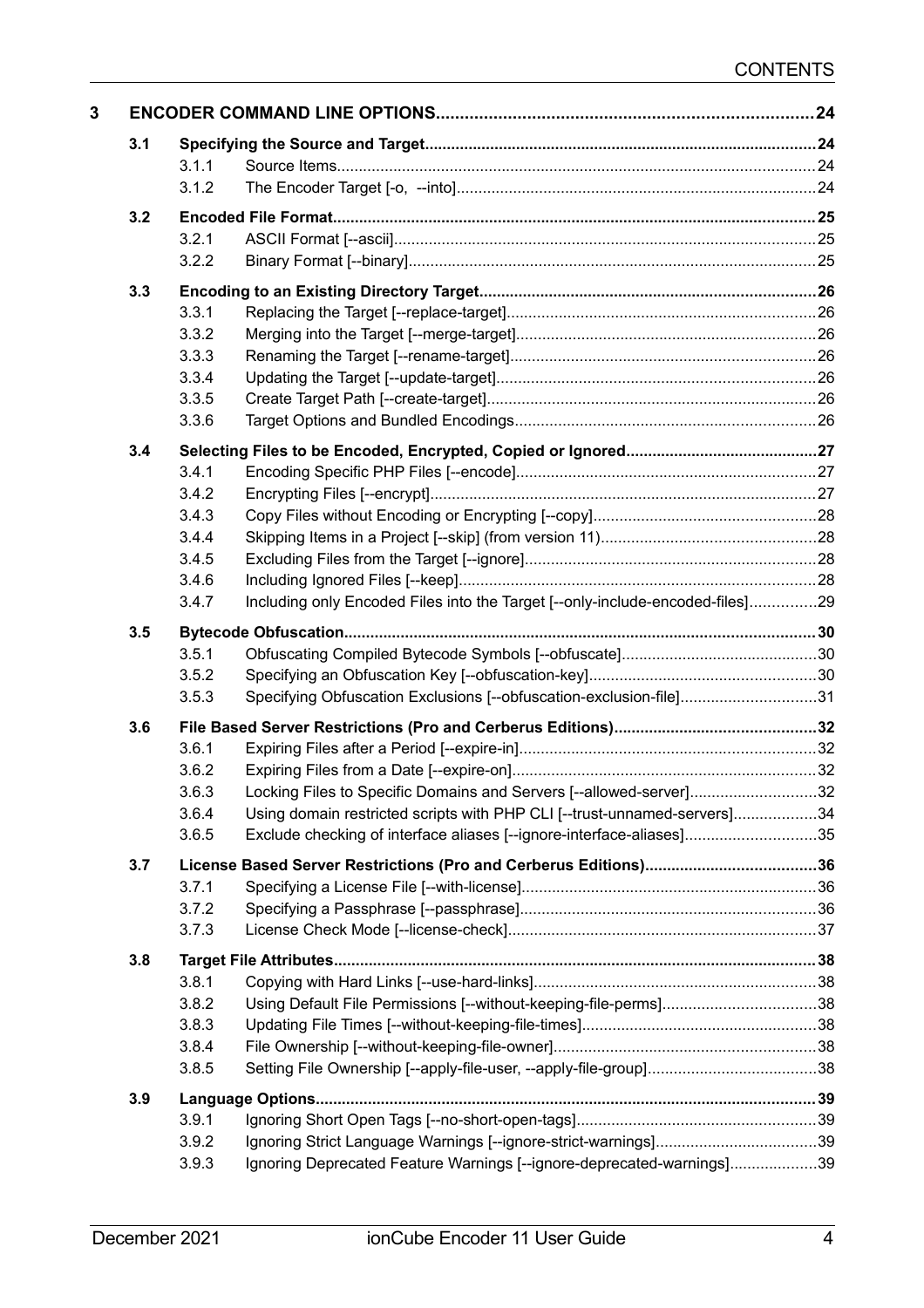<span id="page-4-10"></span><span id="page-4-9"></span><span id="page-4-8"></span><span id="page-4-7"></span><span id="page-4-6"></span><span id="page-4-5"></span><span id="page-4-4"></span><span id="page-4-3"></span><span id="page-4-2"></span><span id="page-4-1"></span><span id="page-4-0"></span>

|   |      | 3.9.4   |                                                                            |  |
|---|------|---------|----------------------------------------------------------------------------|--|
|   | 3.10 |         |                                                                            |  |
|   |      | 3.10.1  | Removing Run-Time Loader Support [--without-runtime-loader-support]40      |  |
|   |      | 3.10.2  | Generating Files with no PHP Header [--without-loader-check]40             |  |
|   |      | 3.10.3  | Customising the 'no Loader installed' Message [--message-if-no-loader]40   |  |
|   |      | 3.10.4  | Customising the 'no Loader installed' Action [--action-if-no-loader]40     |  |
|   |      | 3.10.5  |                                                                            |  |
|   |      | 3.10.6  |                                                                            |  |
|   |      | 3.10.7  |                                                                            |  |
|   | 3.11 |         |                                                                            |  |
|   |      | 3.11.1  |                                                                            |  |
|   |      | 3.11.2  |                                                                            |  |
|   |      | 3.11.3  |                                                                            |  |
|   | 3.12 |         |                                                                            |  |
|   |      | 3.12.1  |                                                                            |  |
|   |      | 3.12.2  |                                                                            |  |
|   |      | 3.12.3  | Preventing Prepend and Append File Usage [--disable-auto-prepend-append]46 |  |
|   | 3.13 |         |                                                                            |  |
|   |      | 3.13.1  |                                                                            |  |
|   |      | 3.13.2  |                                                                            |  |
|   |      | 3.13.3  |                                                                            |  |
|   | 3.14 |         |                                                                            |  |
|   |      | 3.14.1  |                                                                            |  |
|   |      | 3.14.2  |                                                                            |  |
|   |      | 3.14.3  |                                                                            |  |
|   |      | 3.14.4  | Adding header comments with extra encodings [--keep-comments]48            |  |
|   |      | 3.14.5  |                                                                            |  |
|   |      | 3.14.6  |                                                                            |  |
|   |      | 3.14.7  |                                                                            |  |
|   | 3.15 |         |                                                                            |  |
|   |      | 3.15.1  |                                                                            |  |
|   |      | 3.15.2  | Allowing Encoding into the Source Tree [--allow-encoding-into-source]50    |  |
|   |      | 3.15.3  |                                                                            |  |
|   |      | 3.15.4  |                                                                            |  |
|   |      | 3.15.5  |                                                                            |  |
|   |      | 3.15.6  |                                                                            |  |
|   |      | 3.15.7  |                                                                            |  |
|   |      | 3.15.8  |                                                                            |  |
|   |      | 3.15.9  |                                                                            |  |
|   |      | 3.15.10 |                                                                            |  |
| 4 |      |         |                                                                            |  |
|   | 4.1  |         |                                                                            |  |
|   | 4.2  |         |                                                                            |  |
|   |      | 4.2.1   |                                                                            |  |
|   |      | 4.2.2   | Using Configuration Properties With External Keys [--encoding-key ini:]53  |  |
|   |      | 4.2.3   |                                                                            |  |
|   |      |         |                                                                            |  |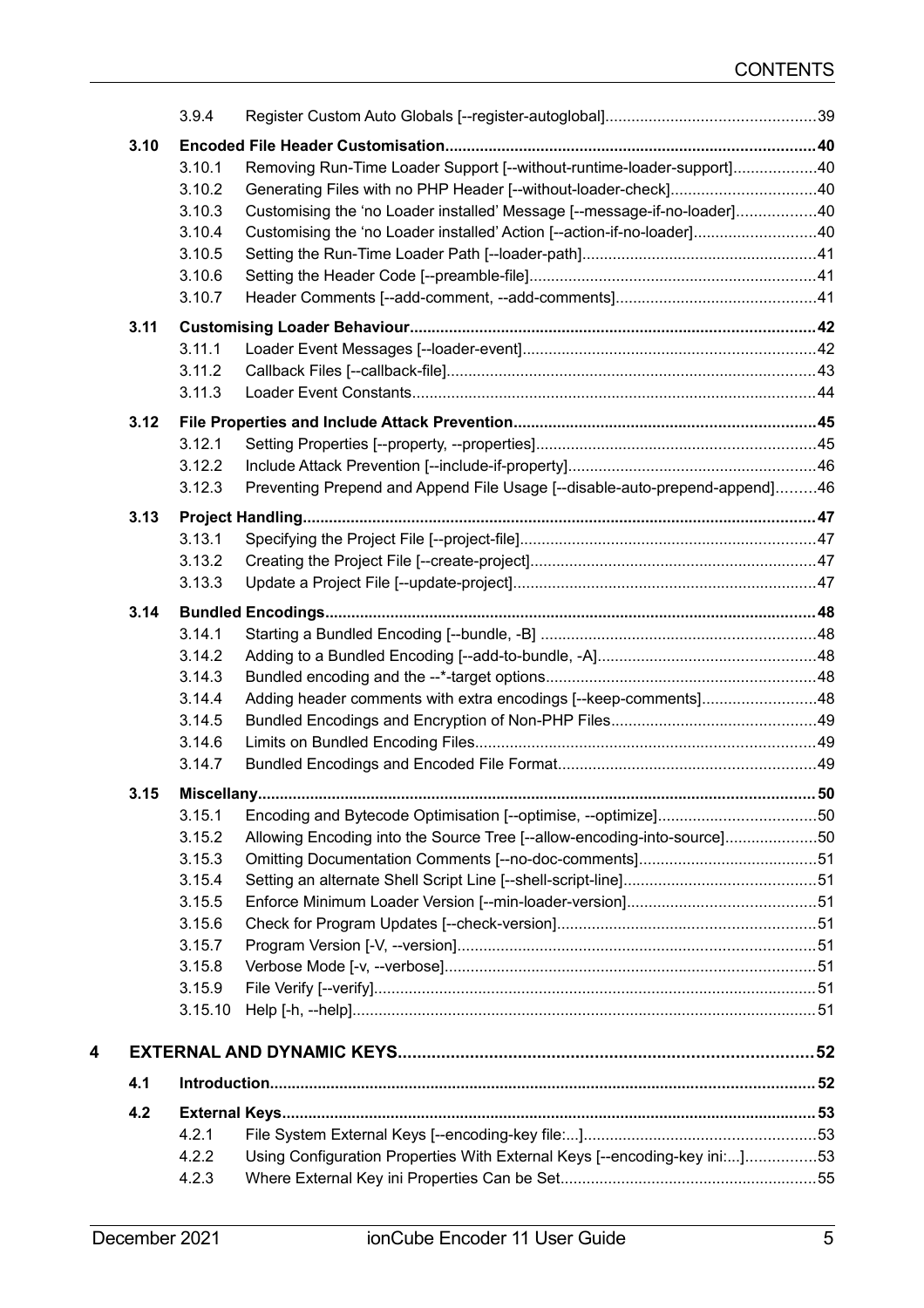<span id="page-5-20"></span><span id="page-5-19"></span><span id="page-5-18"></span><span id="page-5-17"></span><span id="page-5-16"></span><span id="page-5-15"></span><span id="page-5-14"></span><span id="page-5-13"></span><span id="page-5-12"></span><span id="page-5-11"></span><span id="page-5-10"></span><span id="page-5-9"></span><span id="page-5-8"></span><span id="page-5-7"></span><span id="page-5-6"></span><span id="page-5-5"></span><span id="page-5-4"></span><span id="page-5-3"></span><span id="page-5-2"></span><span id="page-5-1"></span><span id="page-5-0"></span>

|   |     | 4.2.4             | Using License Properties With External Keys [--encoding-key lic:]55              |  |
|---|-----|-------------------|----------------------------------------------------------------------------------|--|
|   |     | 4.2.5             |                                                                                  |  |
|   |     | 4.2.6             |                                                                                  |  |
|   |     | 4.2.7             |                                                                                  |  |
|   |     | 4.2.8             |                                                                                  |  |
|   | 4.3 |                   |                                                                                  |  |
|   |     | 4.3.1             |                                                                                  |  |
|   |     | 4.3.2             |                                                                                  |  |
|   |     | 4.3.3             |                                                                                  |  |
|   |     | 4.3.4             |                                                                                  |  |
|   |     | 4.3.5             |                                                                                  |  |
|   |     | 4.3.6             |                                                                                  |  |
|   |     | 4.3.7             |                                                                                  |  |
|   |     | 4.3.8             |                                                                                  |  |
|   |     | 4.3.9             | Using the Reflection API with Dynamic Decoding [--allow-reflection-all, --allow- |  |
|   |     | reflection]       | 63                                                                               |  |
|   |     | 4.3.10            | Errors & Warnings Related to Dynamic Keys Produced by the Encoder64              |  |
|   |     | 4.3.11            |                                                                                  |  |
|   |     | 4.3.12            | Controlling How Dynamic Decoding Errors Are Presented [--dynamic-key-errors]65   |  |
|   |     | 4.3.13            |                                                                                  |  |
|   |     |                   |                                                                                  |  |
| 5 |     |                   |                                                                                  |  |
|   | 5.1 |                   |                                                                                  |  |
|   | 5.2 |                   |                                                                                  |  |
|   |     | 5.2.1             |                                                                                  |  |
|   |     | 5.2.2             |                                                                                  |  |
|   |     | 5.2.3             |                                                                                  |  |
|   |     | 5.2.4             |                                                                                  |  |
|   |     | 5.2.5             |                                                                                  |  |
|   |     | 5.2.6             | Setting License Restrictions [--allowed-server, --expose-server-restrictions]69  |  |
|   |     | 5.2.7             | Exclude checking of interface aliases [--ignore-interface-aliases]70             |  |
|   |     | 5.2.8             | Setting License Restrictions from Server Data [--use-server-file]70              |  |
|   |     | 5.2.9             | Selecting Adapters [--select-server-adapter, --select-adapters]70                |  |
|   |     | 5.2.10            |                                                                                  |  |
|   |     | 5.2.11            | License Properties [--property, --properties, --expose-property]71               |  |
|   |     | 5.2.12            |                                                                                  |  |
|   |     | 5.2.13            |                                                                                  |  |
|   |     | 5.2.14            |                                                                                  |  |
|   |     | 5.2.15            |                                                                                  |  |
|   |     | 5.2.16            |                                                                                  |  |
|   |     | 5.2.17            |                                                                                  |  |
| 6 |     | <b>LOADER API</b> |                                                                                  |  |
|   | 6.1 |                   |                                                                                  |  |
|   |     | 6.1.1             |                                                                                  |  |
|   |     | 6.1.2             |                                                                                  |  |
|   |     | 6.1.3             | Retrieving Properties Stored in an Encoded File [ioncube file_properties]75      |  |
|   |     | 6.1.4             | Retrieving the Loader String Version [ioncube_loader_version]75                  |  |
|   |     |                   |                                                                                  |  |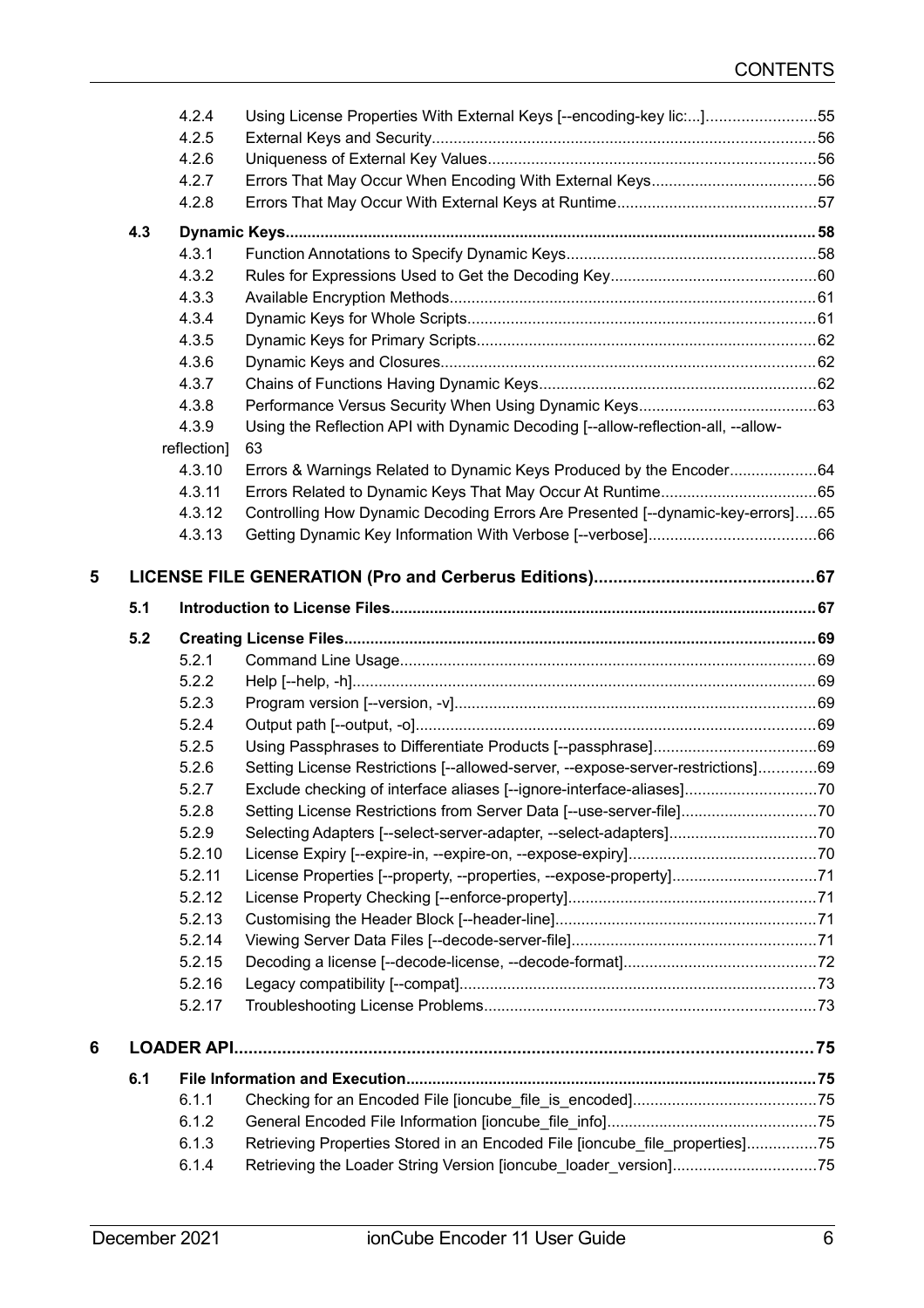|   |     | 6.1.5                   |                                                                                                                                                      |  |
|---|-----|-------------------------|------------------------------------------------------------------------------------------------------------------------------------------------------|--|
|   | 6.2 | 6.2.1<br>6.2.2<br>6.2.3 | Retrieving Properties Stored in a License [ioncube_license_properties]76<br>Retrieving the List of Permissioned Servers [ioncube licensed servers]76 |  |
|   | 6.3 | 6.3.1<br>6.3.2<br>6.3.3 | Validating License Properties [ioncube_check_license_properties]77<br>Validating Licensed Servers [ioncube license matches server]77                 |  |
|   | 6.4 | 6.4.1<br>6.4.2          |                                                                                                                                                      |  |
|   | 6.5 |                         |                                                                                                                                                      |  |
| 7 |     |                         |                                                                                                                                                      |  |
| 8 |     |                         |                                                                                                                                                      |  |
|   | 8.1 | 8.1.1<br>8.1.2<br>8.1.3 |                                                                                                                                                      |  |
| 9 |     |                         |                                                                                                                                                      |  |
|   | 9.1 |                         |                                                                                                                                                      |  |
|   | 9.2 |                         |                                                                                                                                                      |  |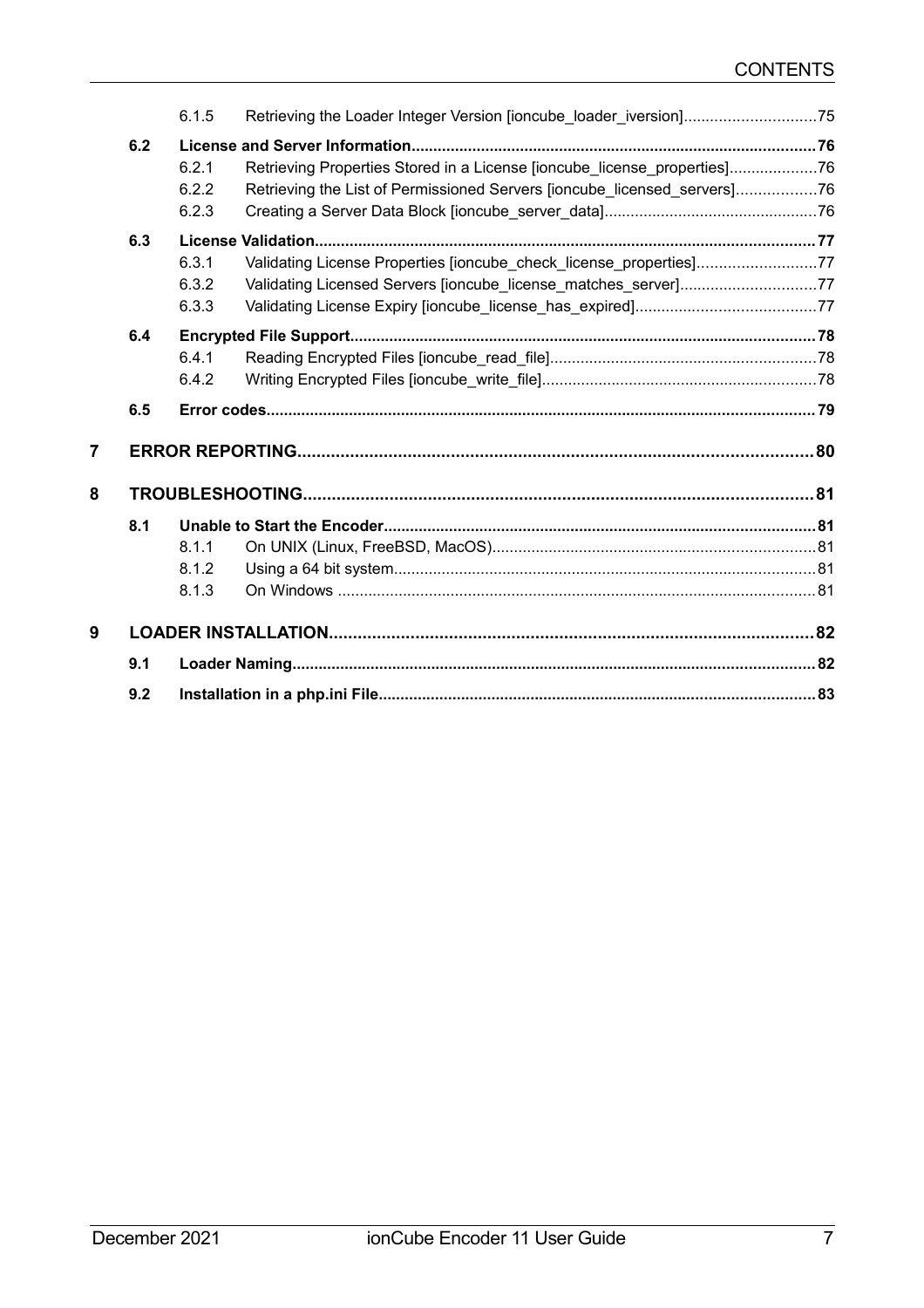## **1 INTRODUCTION**

The ionCube PHP Encoder is a powerful, high performance solution for encoding and licensing PHP scripts, plus encrypting files of any type.

#### **Encoding and Encryption Total Solution**

The Encoder protects PHP /HTML scripts with obfuscated bytecode protection and a custom execution engine. In addition, any other project files can be automatically encrypted if required, which is ideal for protecting files such as templates or XML documents. This is complemented by [Loader API](#page-74-7) functions for reading and writing encrypted files. For most existing template engines, a small change is all that would be required to add the ability to read encrypted templates.

#### **Bytecode Compilation and Obfuscation**

The Encoder achieves script protection by first compiling and then optimising PHP scripts to highly efficient binary data. The compilation process replaces source with virtual-machine instructions and then applies several layers of encoding and transformations to produce the final platform independent files. Optional class, method, function name and local variable obfuscation adds extra protection, with further internal obfuscations applied at compile and runtime. This approach has the advantage that files are never restored to PHP source code, compiled code is changed and hidden from the Open Source PHP engine, and run-time performance is comparable to source due to the parsing and compilation taking place at encoding time. Other Encoder features offer further benefits, such as the easy addition of tamper resistant plain text to the start of files, which is ideal for including custom copyright or license details.

#### **License File Creation**

License files can be created for your projects with the Pro and Cerberus Encoders that lock your projects to particular machines. License files can also have an optional time expiry, and can store arbitrary key/value data that can be read at runtime by the licensed application.

#### **ionCube Loader**

The ionCube Loader handles execution of encoded PHP files, encrypting or decrypting non-PHP files, validating licenses, and so on. This component is easily installed into a php.ini file, and a free tool called the Loader Wizard is available to assist installation by end-users. Loaders are available for a wide range of common and less-common platforms, and a service is also available for producing Loaders on platforms outside of the standard range.

#### **Windows and MacOS GUI**

For Windows and MacOS users, a powerful GUI makes setting up projects simple. As well as encoding features, integration with Explorer adds usability features such as dynamic icons to distinguish between encoded and non-encoded files at a glance, and quick right click encoding with a cut-down GUI. Source files can also be launched in a user's preferred editor straight from the GUI, and also at a specific line if supported by the editor; this is great for quickly squashing syntax errors! Additional features are available in a Special Edition GUI upgrade, such as automatic archive creation, FTP, and a unique *dynamic fields* feature that dramatically simplifies data entry for custom encoding and license creation through a dynamically created custom interface. Together with other features, the GUI helps to maximise productivity.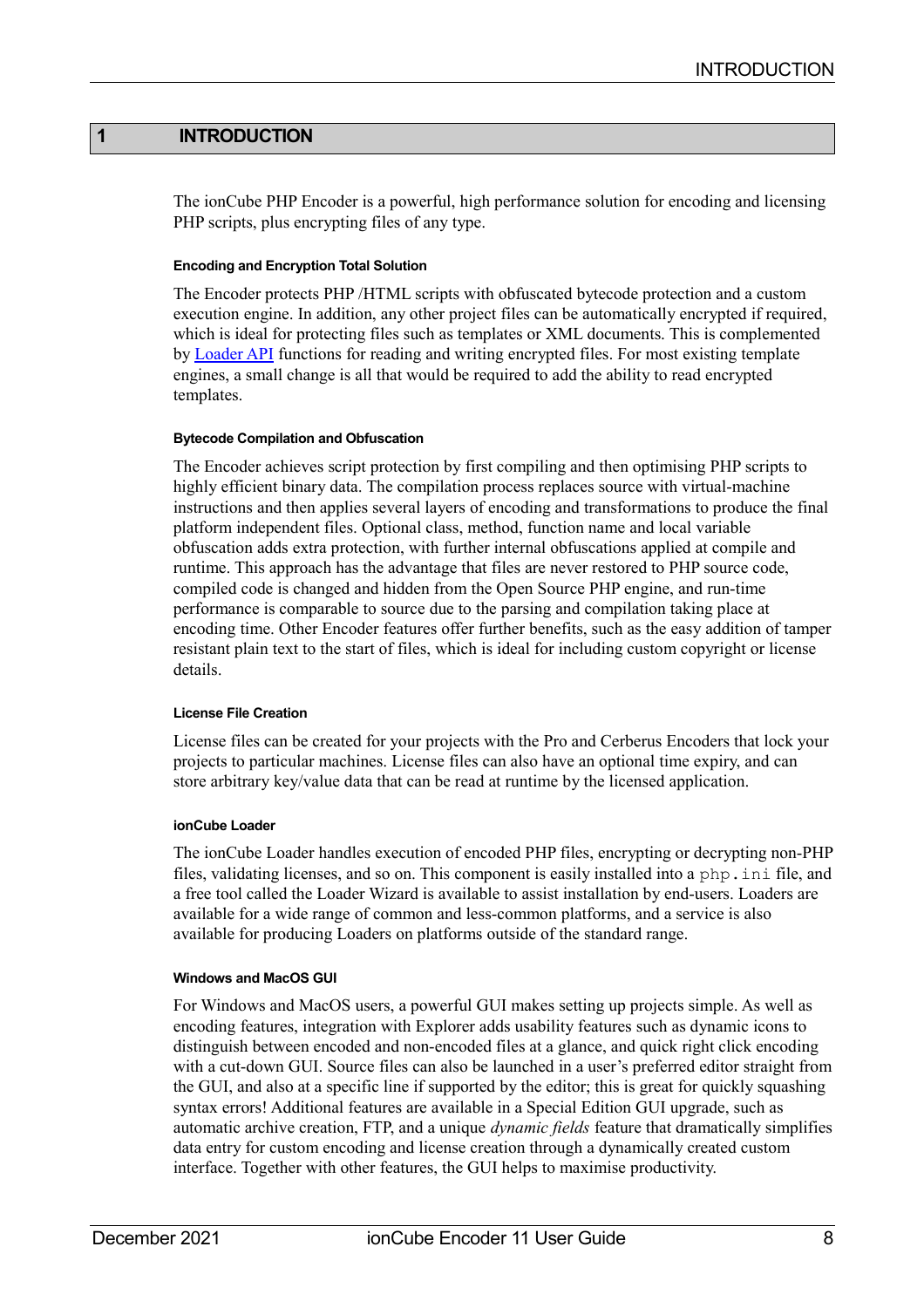# <span id="page-8-0"></span>**1.1 Encoder Outline**

The Encoder is driven by a command line interface allowing for easy automation and integration into project build, test and release environments, and for calling from UNIX shell scripts or Windows batch files. Encoding is quick, making it practical to perform "just in time" (JIT) encoding if required.

Major features include:

- Encoding of PHP 4 up to PHP 7.4 language syntax.
- Optional external and dynamically created keys, eliminating the need for keys within encoded files.
- Bytecode encoding of PHP for optimal performance, reliability and protection.
- File encryption feature plus Loader API support for reading/writing encrypted data, ideal for encrypting templates and XML documents.
- Choice of an ASCII encoded file format for reliable cross platform transfers with FTP or binary file format.
- Optional compiled-code obfuscation of class, method, function and local variable names.
- Single file or recursive directory encoding.
- Replication of source file attributes, i.e. times and permissions.
- Full control over the project items to be encoded, encrypted, copied or ignored.
- Custom text such as copyright details may be added to encoded files.
- Optional *include-attack* protection to block interaction with unauthorised files.
- Associating key/value *properties* with files.
- Projects feature to encode projects with pre-configured options.
- Custom Loader event messages or error handler callback.
- Automatic syntax checking and error reporting of encoded files.
- Syntax-check only operation.
- Bundled encodings where a file can include encodings from multiple encoders.

Features of the Pro Encoder include Basic Encoder features plus:

- Generating files to expire after a time period or on a specific date.
- Generating files restricted by IP addresses and/or domain names.
- Generating files to work only with a valid license file.
- License generator program for creating license files with time expiry, machine restrictions and custom key/value properties.
- License generator for Linux included with the Windows Encoder.

Features of the Cerberus Encoder include Pro Encoder features plus:

- Generating files restricted to Ethernet (MAC) addresses.
- Creating license files with MAC address restrictions.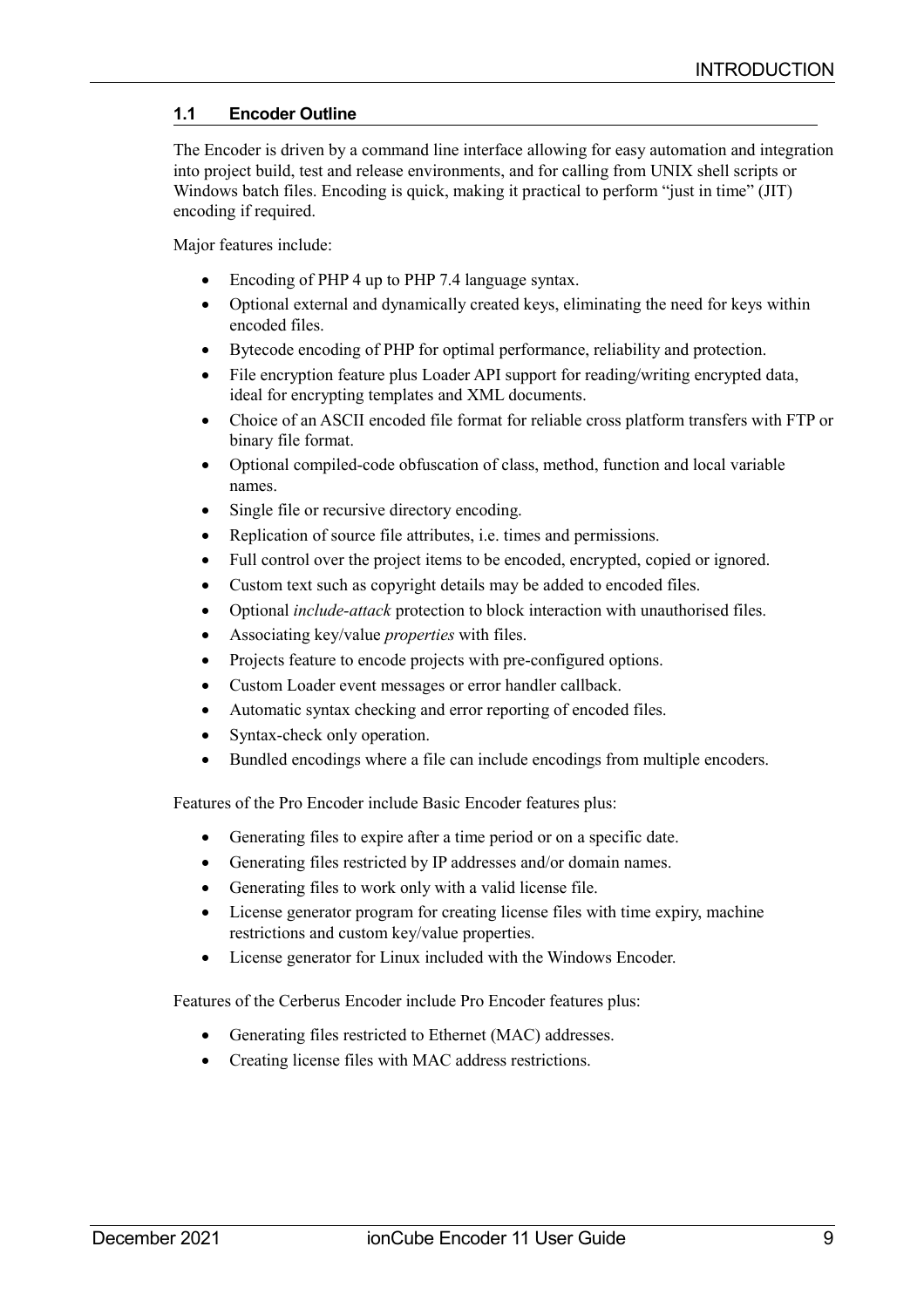# <span id="page-9-0"></span>**1.2 Using Encoded Files / the ionCube Loader**

ionCube Encoded files contain compiled code with various layers of encoding, and a special component must be available to process encoded files when required. The component for this task is called the ionCube Loader, which is an engine extension to PHP. Loaders for common platforms and architectures are provided as standard, and a porting service for producing bespoke Loaders to target less common platforms is also available.

ionCube is the most widely used and recognised encoding technology, and Loaders are often already installed by hosting providers, however a Loader Wizard PHP script is also available that greatly assists with installation guidance when necessary.

See chapter [9](#page-81-1) for more detailed information about Loader installation.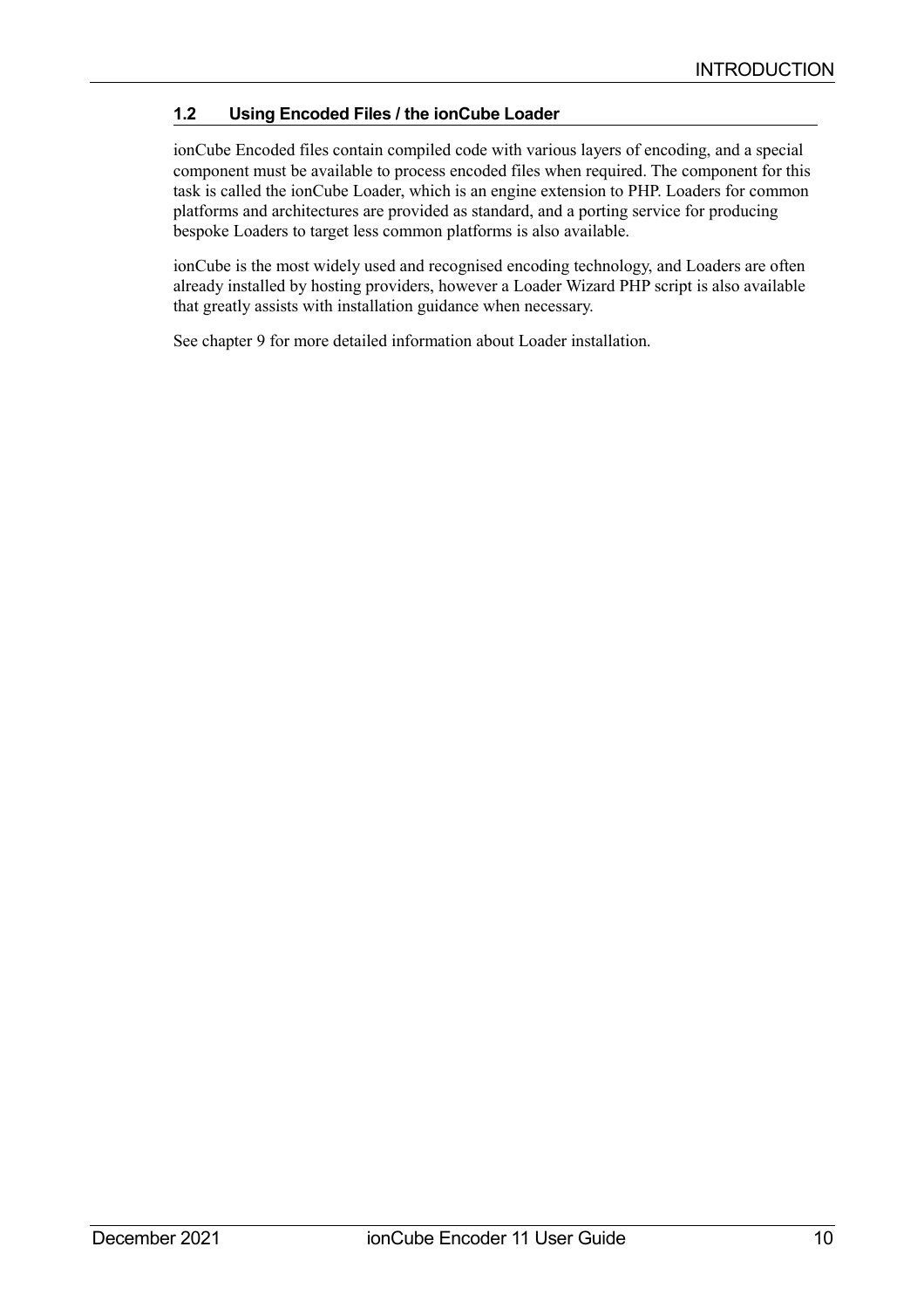# <span id="page-10-2"></span>**1.3 User Guide Notation**

#### <span id="page-10-1"></span>1.3.1 Command Examples

Command or program related text in the user guide is printed in monospace type. Command examples are printed in the form:

ioncube\_encoder source.php -o target.php

or to illustrate command usage and output, as

```
$ ./ioncube_encoder.sh -74 -V
ionCube PHP Encoder Version 11.0
Language Support: PHP 4, 5, 5.3, 5.4, 5.5, 5.6, 7.0, 7.1, 7.2, 
7.3, 7.4
Copyright (c) 2002-2021 ionCube Ltd.
```
Shell input is shown in **bold**, and program output is plain. **\$** is an example shell prompt for command entry and may be different on your own system.

## <span id="page-10-0"></span>1.3.2 Encoder Program Naming

There are two ways to run the Encoder. Firstly, on Linux and FreeBSD you can run the **shell script** (recommended), ioncube encoder.sh, with the PHP version number as an option:

# **\$ ./ioncube\_encoder.sh -74 hello.php -o hello\_enc.php**

The shell script selects the correct Encoder to use, and in the example above the PHP 7.4 Encoder will be used to encode the hello. php script and produce the encoded file, hello enc.php. By default the latest Encoder version will be selected, however the previous *legacy* version can be selected by using passing -L, and the *obsolete* Encoder prior to that can be selected with -O. Passing -h without selecting the PHP language will display help about ioncube\_encoder.sh.

The second way is to run a specific Encoder program directly (which is *deprecated* on Linux and FreeBSD). The binaries are in the bin sub-directory and are suffixed with the PHP language number and then the Encoder version. So, for example, ioncube encoder72 11.0 will be the PHP 7.2 Encoder with version 11.0 (the current version). It is, however, recommended to use the shell script as the Encoder version numbers will change as you upgrade and also the names of the binaries. In addition, on 64-bit Linux systems, the shell script can select a 64-bit binary rather than a 32-bit one (see [Encoders on 64-bit Linux, below\)](#page-11-2)

For convenience in this document going forward we shall refer to the Encoder command line program as simply ioncube encoder – replace this with your preferred choice of actual program depending on your requirements.

To clarify the precise language compatibility of each program:

ioncube  $\epsilon$  encoder 4 is the PHP 4 Encoder, and should be used if encoding a project that is required to run on servers using PHP 4.0.6 and higher but excluding PHP 5.4 onwards. This is the same as running ioncube encoder.sh  $-4$ 

ioncube encoder 5 is the Encoder for the first PHP 5 language, and should be used when a project uses language features added to PHP 5, and none from the PHP 5.3 or subsequent languages. Files can run on PHP 5.0.3 and higher. This is the same as running ioncube encoder.sh -5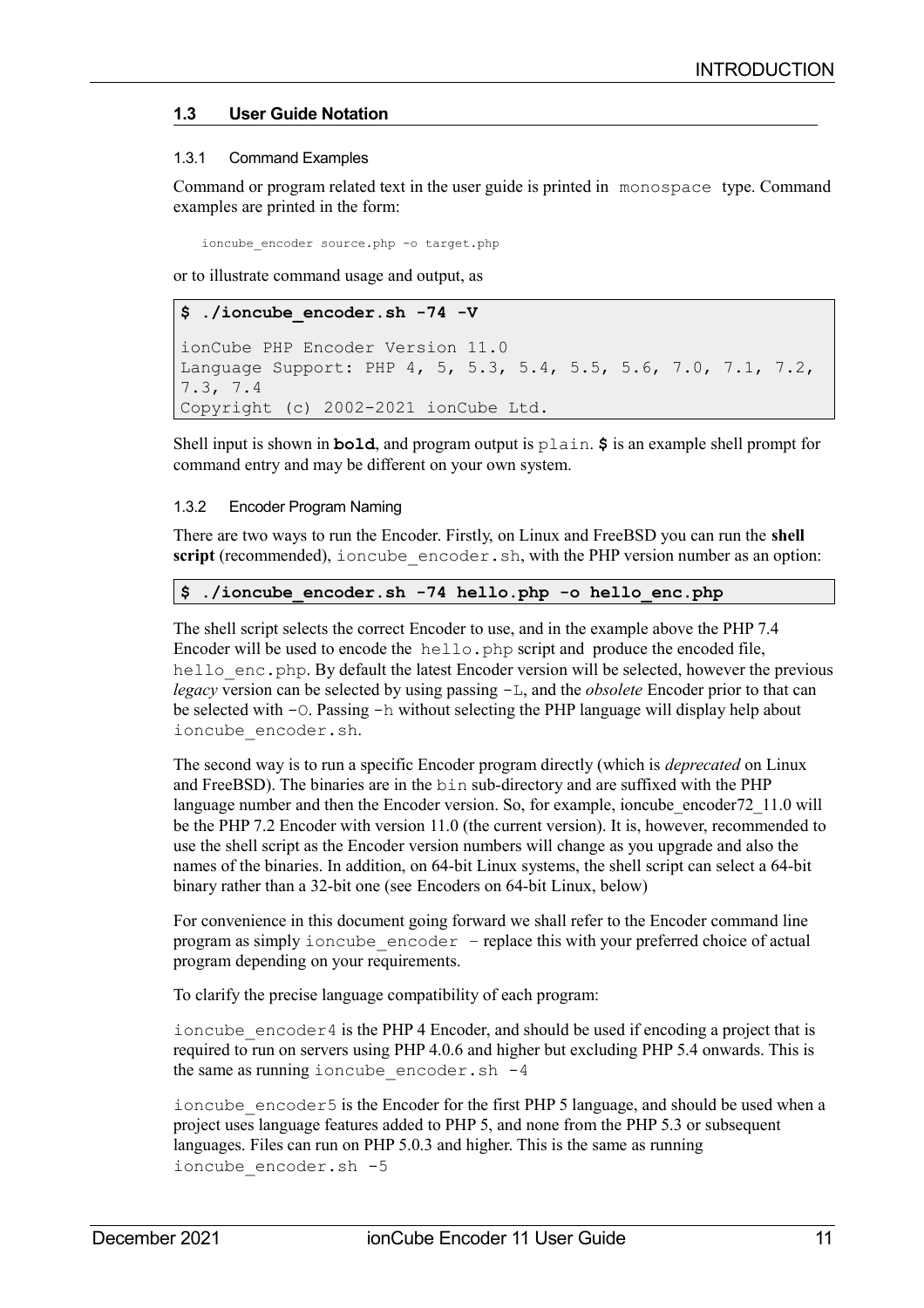ioncube  $\epsilon$  encoder 53 is the PHP 5.3 Encoder, and should be used for encoding projects that make use of PHP 5.3 language features. Files can run on PHP 5.3, 5.4, 5.5 and 5.6. This is the same as running ioncube encoder.sh -53

ioncube  $\epsilon$  encoder 54 is the PHP 5.4 Encoder, and should be used for encoding projects that make use of PHP 5.4 language features. Files can run on PHP 5.4, 5.5 and 5.6. This is the same as running ioncube\_encoder.sh -54

ioncube encoder55 is the PHP 5.5 Encoder, and should be used for encoding projects that make use of PHP 5.5 language features. Files can run on PHP 5.5 and 5.6. This is the same as running ioncube\_encoder.sh -55

ioncube  $\epsilon$  encoder 56 is the PHP 5.6 Encoder, and should be used for encoding projects that make use of PHP 5.6 language features. Files can run on PHP 5.6 and 7.0. This is the same as running ioncube\_encoder.sh -56

ioncube encoder71 is the PHP 7.1 Encoder, and should be used for encoding projects that make use of PHP 7.1 language features. Files can run on PHP 7.1, 7.2 and 7.4. This is the same as running ioncube\_encoder.sh -71

ioncube  $\epsilon$ encoder 72 is the PHP 7.2 Encoder, and should be used for encoding projects that make use of PHP 7.2 language features. Files can run on PHP 7.2 and 7.4. This is the same as running ioncube encoder.sh -72

ioncube  $\epsilon$  encoder 74 is the PHP 7.4 Encoder, and should be used for encoding projects that make use of PHP 7.4 language features. Files can run on PHP 7.4. This is the same as running ioncube\_encoder.sh -74

# <span id="page-11-2"></span>1.3.3 Encoders on 64-bit Linux

On some recent distributions of 64-bit Linux it can be difficult to install 32-bit binary compatibility. For that reason we also supply 64-bit Encoder binaries on Linux. Those binaries are suffixed with an additional "\_64". If you run the Encoder shell script on a 64-bit Linux system then it will automatically select the 64-bit binary. You can explicitly use the 32-bit binary on a 64-bit system by using the " $-x86$ " option to the shell script. The " $-x86-64$ " option will explicitly use the 64-bit binary, although that should naturally only be used on a 64-bit system.

On 64-bit FreeBSD systems you should install the 32-bit compatibility libraries to run the FreeBSD Encoder. 64-bit Encoder binaries are not currently available for FreeBSD.

# <span id="page-11-1"></span>1.3.4 Hints and Tips

Look out for hints and tips in the guide, for example:



You can use the bookmark feature in Acrobat to quickly navigate the user guide, or click on references in the text.

# <span id="page-11-0"></span>1.3.5 Unix Platforms

The ionCube Encoder software is available for Microsoft Windows and a variety of Unix derived operating systems, currently Linux, FreeBSD and MacOS. This User Guide uses Unix to refer collectively to the Linux, FreeBSD and MacOS versions.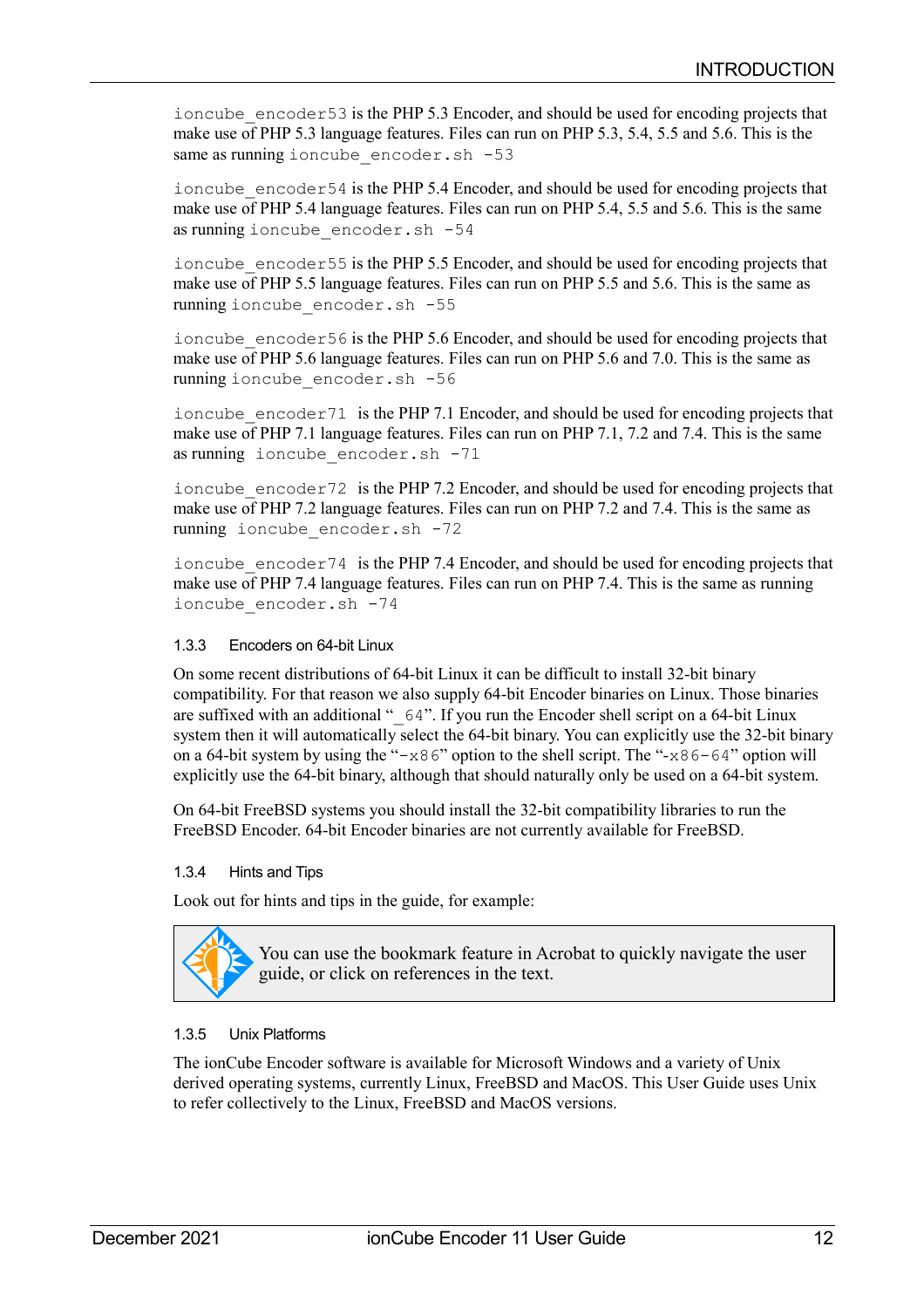# **2 GETTING STARTED**

<span id="page-12-1"></span>This chapter introduces some of the most common features of the ionCube command line Encoder, with quick-start examples for typical scenarios. For Windows and MacOS users, an additional document describes the GUI. Chapter [3](#page-23-3) describes all command line options in detail, and will be a useful reference guide to features even if using the GUI. The License generation program that comes with the Pro and Cerberus editions is described in chapter [5,](#page-66-1) and chapter [6](#page-74-5) describes the Loader API, including features for reading and writing encrypted files.

If reading this guide using Acrobat, you can also use the Acrobat bookmarks feature to quickly jump to different sections, and in the document you can click on **hyperlinks**, entries in the contents section, and on any section references.

#### **2.1 PHP Compatibility**

To achieve the best performance and security we recommend encoding using a PHP 5.6 language setting or higher, but preferably PHP 7.4.

With ionCube it is possible to encode one set of files and run those on multiple higher PHP versions for the same major version of PHP. For example, files encoded using the PHP 5.5 language setting can be run on systems using versions 5.5 and 5.6. Files encoded with the PHP 5.6 language setting can run on both PHP 5.6 and PHP 7.0 systems. Files encoded with the PHP 7.1 language setting can be run on PHP 7.1, 7.2 and 7.4 machines. Each major version of PHP generally requires files to be encoded for that major version, and a bundling feature is available so that files for multiple major versions of PHP can be combined. For example, a PHP 5.6 file and a PHP 7.1 file can be bundled in a single file that can work on targets from PHP 5.6 up to 7.4.

Note that compatibility settings can be restricted based on which version of the Loader you have installed, so we advise that an up-to-date loader is used.

#### <span id="page-12-0"></span>**2.2 Running the Encoder**

When attempting to run the Encoder software, ensure that the installation location for the ionCube Encoder software has first been added to the user environment (Windows) or shell (Unix) PATH variable, or specify the location of the program with an appropriate path.

For example, if the Encoder software has been installed on a Unix system in  $\sqrt{usr/local/ioncube}$ , the ioncube encoder. sh program could be run as follows:

#### From any location as:

/usr/local/ioncube/ioncube\_encoder.sh

Within the current directory of /usr/local/ioncube as:

./ioncube\_encoder.sh

If the PATH variable contains /usr/local/ioncube as:

ioncube\_encoder.sh

Unless otherwise stated, command examples in this User Guide omit any path prefix and assume that the PATH variable has been set correctly. If there is a failure to launch the software, check/use an appropriate path to the program, and see chapter [8](#page-80-4) for troubleshooting information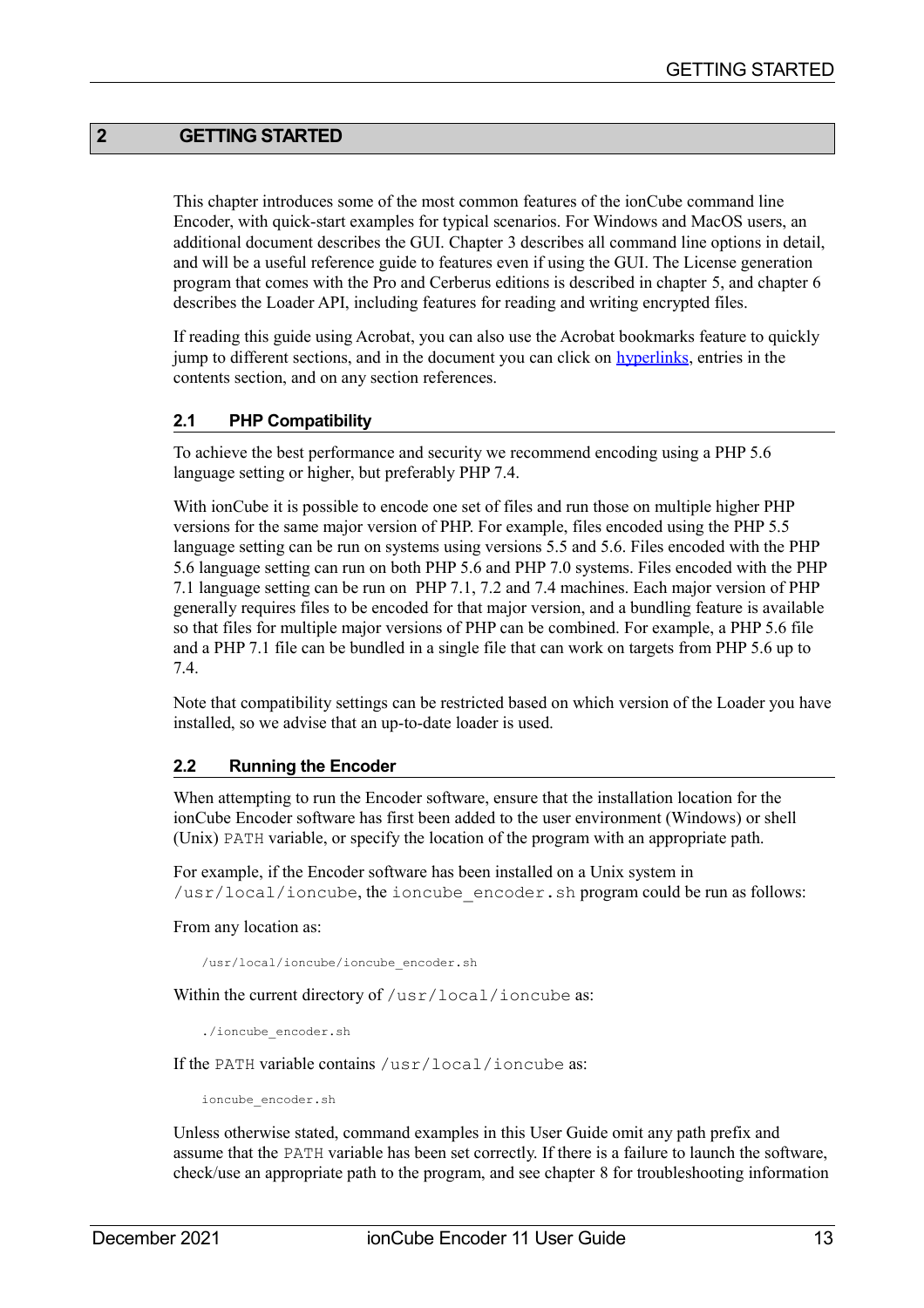if necessary.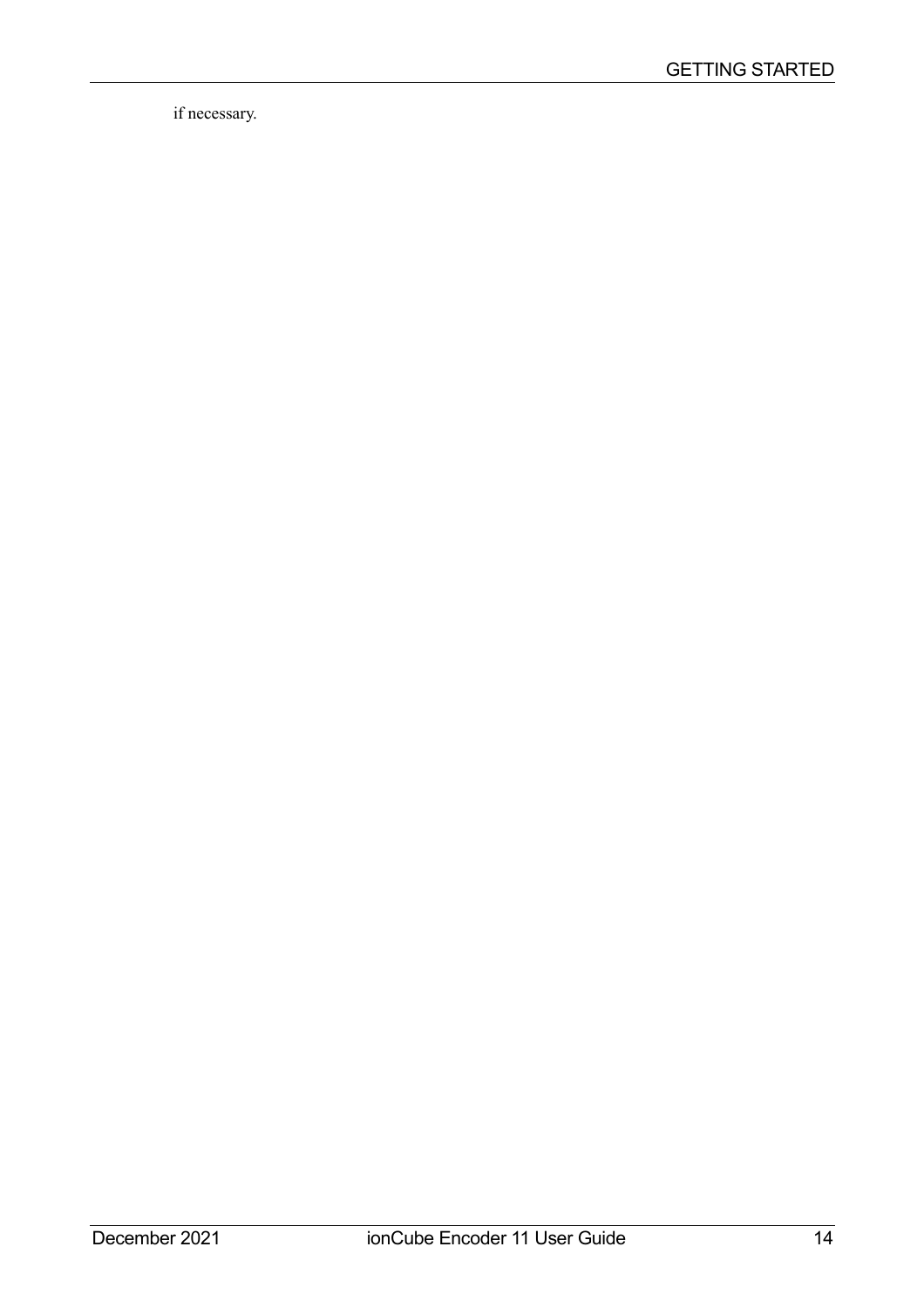## **2.3 Licensing the Encoder using Command Line**

The Encoder software requires a valid license file, which is based on the identity of the machine where the Encoder is to be used. This section explains how to license the software using the command line, and the following section describes how to license using the GUI of the Windows and MacOS editions.

There are two methods for obtaining a license file using the command line, automatic and manual. The automatic method is recommended, and obtains a license in usually just a few seconds over the Internet.

## 2.3.1 Automatic Licensing [--activate] (*recommended*)

The Encoder option --activate will try to automatically request a license for the software, and should succeed if there is an available license or the machine is already licensed. If the procedure fails due to a network problem then try again after a short while or use the manual procedure in [2.3.2](#page-14-0) [below.](#page-14-0)

Example usage:

**\$ ./ioncube\_encoder.sh --activate** The license has been activated successfully.

#### <span id="page-14-0"></span>2.3.2 Manual Licensing [--gen-license-request]

The Encoder option  $-\text{gen}-\text{line}$  -  $\text{degree}$  request will create a license request file to be emailed to ionCube for processing. The file is called  $l$ icreq.txt. On Unix based systems this will be created in the installation directory, and on Windows in a licensing folder located within the public documents folder.

Example on a Unix system when run from within the install directory:

```
$ ./ioncube_encoder.sh --gen-license-request
Generating a license request for machine "kumquat" in file:
   /usr/local/ioncube_encoder/licreq.txt
Please email the licreq.txt file to licenses@ioncube.com for
processing.
```
#### **Submitting your License Request**

Send the license request file to licenses  $\omega$  ioncube.com for processing. Once processed, you will receive a license file  $(iic.txt)$  at the email address on your ionCube members' account.

#### **Installing the License File**

When the  $\text{lic.txt}$  license file has been received you should install this on the licensed machine. On Unix systems, save the license file into the product installation directory; on Windows, save to the licensing folder where the license request file was generated.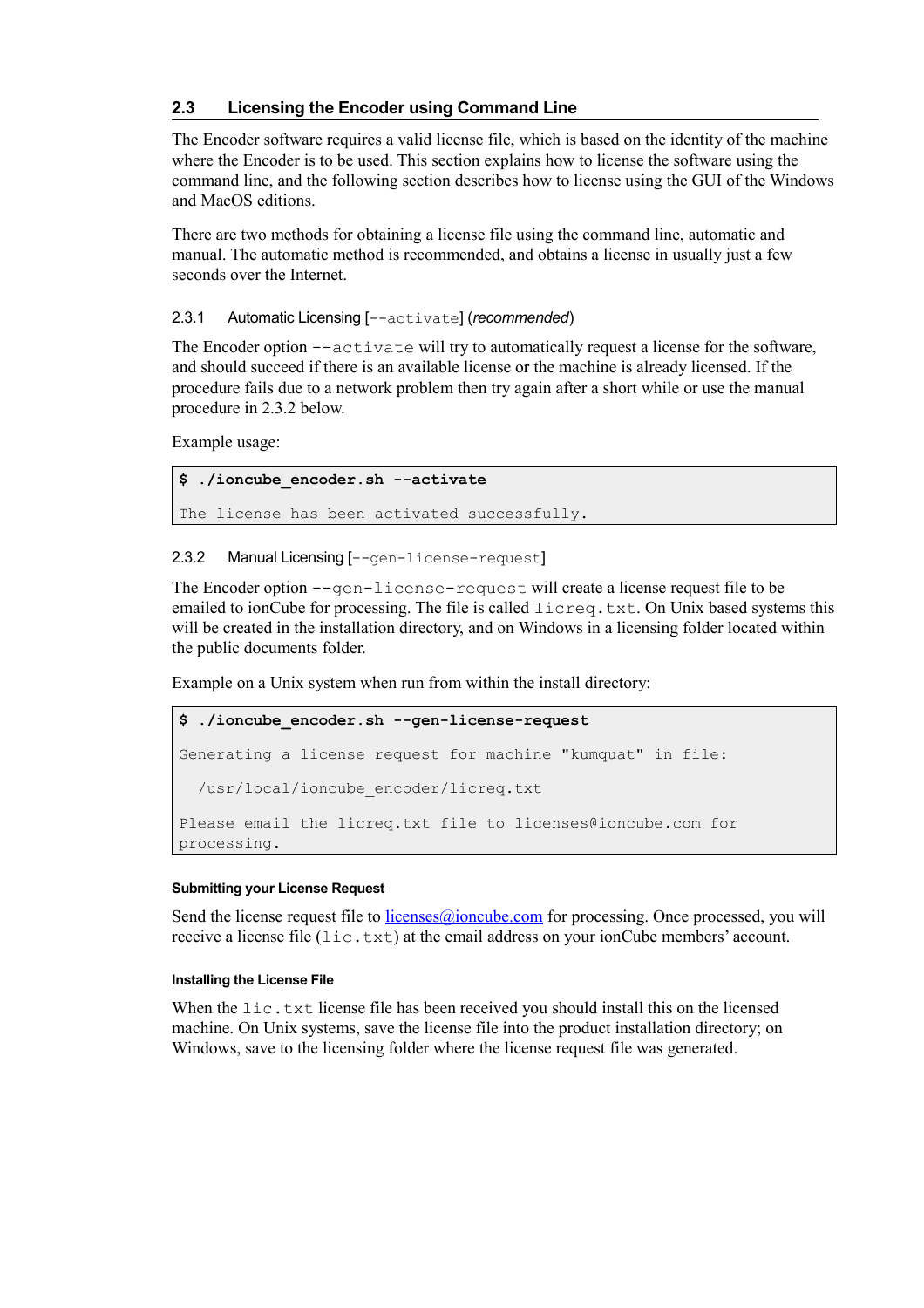# **2.4 Licensing the Encoder using the GUI**

On Windows and MacOS, the software is most easily licensed using the GUI. There are two ways to do this.

# 2.4.1 With an Active Internet Connection (*recommended*)

Choose the *Activate License* item on the *Help* menu of the Encoder GUI. After a few seconds the software should be activated. If there is an error, a dialog will be displayed with further information.

# 2.4.2 Via Email

If no Internet connection is available on the machine being licensed, a license request file can be generated for submission via email. To generate a request file  $(l \text{icreq.txt}),$  choose the *Generate License Request…* item on the Help menu and pick a location to save the request file. The license request file should then be emailed to  $\frac{licenses(\hat{\theta})ionceube.com}{i}$ . A license file will be sent back via email, and when you receive the license file for the software, it should be installed by choosing the *Install License File…* option on the *Help* menu to locate the license file (lic.txt).

# **2.5 Transferring a License or Reinstalling a Machine**

The Encoder is licensed on a per machine basis, but it is possible to periodically transfer a license to a different machine, e.g. if upgrading. The first step is to deactivate (revoke) the license on a licensed machine as described below, and this should always be done if possible. On Windows this is done by uninstalling, and on Unix there is both an automatic and manual process. The automatic process via the Internet is again recommended.

# 2.5.1 Deactivating a License on Windows

Uninstall the Encoder software via Windows *Add/Remove programs*; the uninstaller will attempt to deactivate the license automatically over the Internet. If the license could not be deactivated, a dialog with further instructions will be displayed.

# 2.5.2 Automatic Method [--deactivate] (*recommended*)

The option --deactivate will try to automatically deactivate a license for the software, and should succeed if the software currently has a working license. If the procedure fails due to a network problem then try again after a short while or use the manual procedure below.

# 2.5.3 Manual Method [--gen-revoke-request]

Run the Encoder with the  $-\text{gen-revole-request command}$  line option on a machine with a working license. A file called revoke file.txt will be created in the Encoder installation directory. The revoke file should be emailed to licenses  $\omega$  ioncube.com, and once it has been successfully processed, the license may be used again as described above.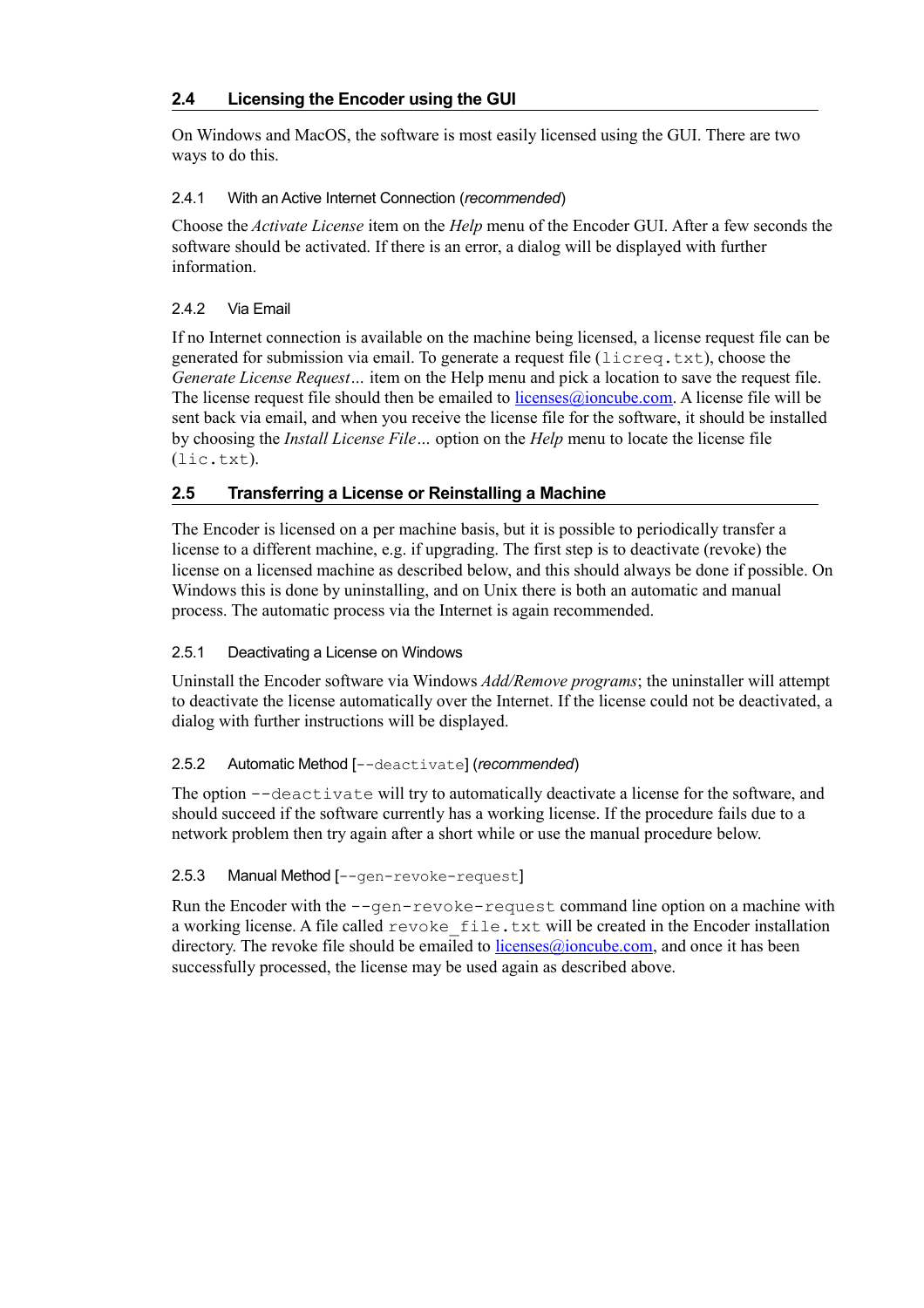## **2.6 Command Line Basics**

#### <span id="page-16-2"></span>2.6.1 Command Line Format

The general form for running the Encoder to encode is either

```
ioncube encoder [options] source -o target
```
ioncube encoder [options] sources --into target

The -o option encodes source as target, where source and target are both either single files or directories. Using --into the Encoder sources can be one or more files or directories that are encoded into the target with the same name. See sections [2.7](#page-20-2) and [3.1](#page-23-2) for more details. Remember that while document examples use ioncube encoder, on Linux and FreeBSD the actual name would be ioncube\_encoder.sh and that you must pass the PHP target version, e.g.  $-74$  (see section 1.3). On Windows the binaries would be called ioncube encoder56.exe, ioncube encoder74.exe etc.

To syntax check use -S and specify one or more files or directories.

<span id="page-16-1"></span>ioncube encoder [options] -S files and directories

#### 2.6.2 Passing Command Line Options

Most Encoder options use descriptive names, starting with  $--$ . Options requiring a value may use either an = character or white space to separate the option from its value.

#### Examples:

or

--add-comment="Encoded by ionCube" --add-comment "Encoded by ionCube"



Encoder options may be abbreviated to the shortest string that makes them unique. The Encoder will report an error if there are multiple choices.

#### <span id="page-16-0"></span>2.6.3 Filename, Directory and Wildcard Pattern Matching

For options related to files, e.g. --encode and --encrypt, the Encoder provides flexible pattern processing to match files and directories by name or wildcard patterns.

#### **Matching Files**

Names with no trailing path separator are considered to be filenames.

Examples:

*Encode all files with default extensions and any files named x.inc*

--encode x.inc

*Encode all files with default extensions and any files named config/config.inc*

```
--encode config/config.inc
```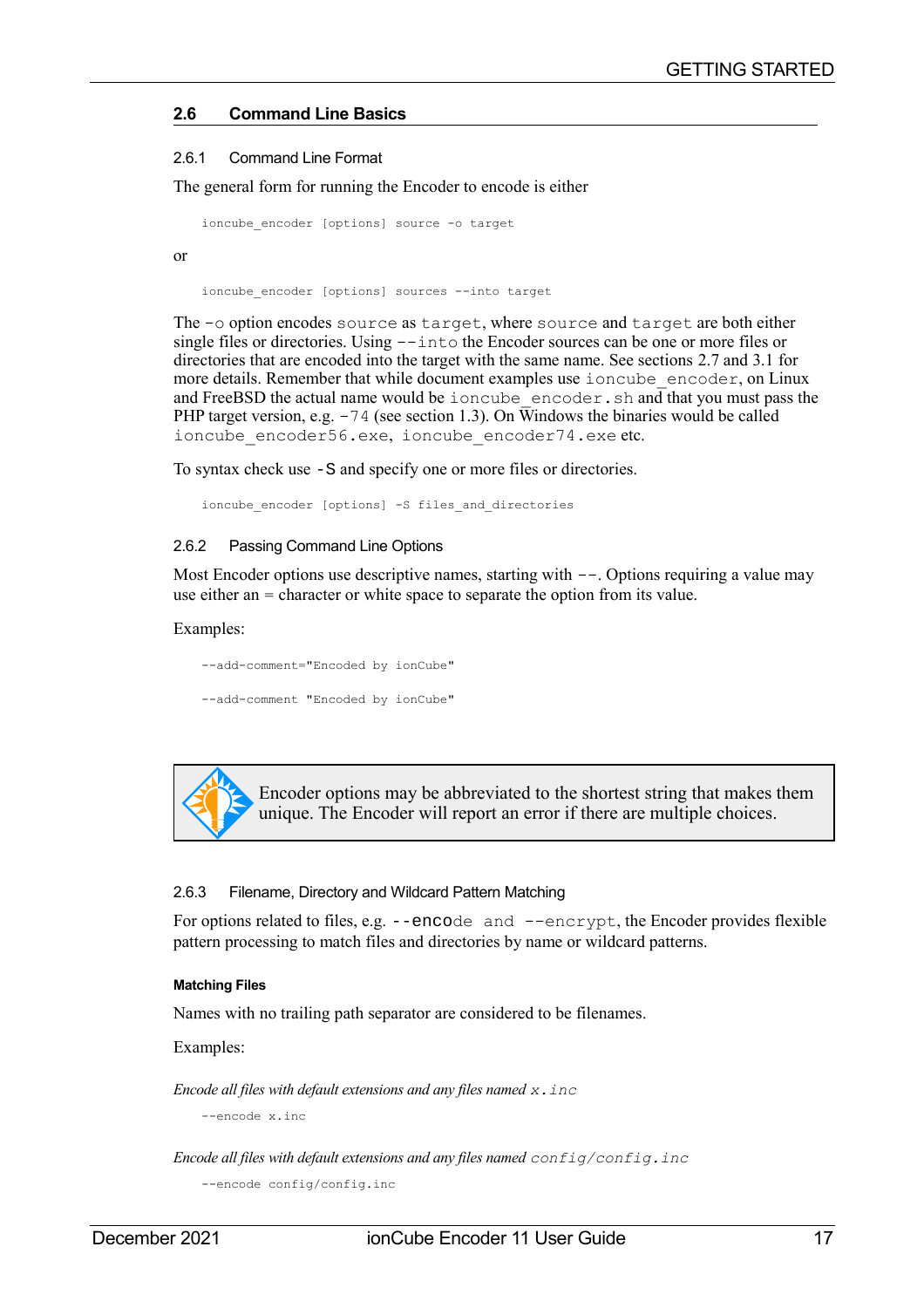## **Directories**

Appending a file separator specifies directories.

Examples:

*Ignore files in directory config and subdirectories*

--ignore config/

Note: an similar option  $--$ skip is available from version 11 and offers improved performance compared to --ignore.

*Encrypt all files in any directories named templates*

--encrypt templates/

#### **Wildcard Matching**

The Encoder also supports wildcard matching using the wildcard characters  $\star$ , ? and [].

Wildcards are interpreted as follows:

| <b>Wildcard Character</b> | <i>Matches</i>                                       |
|---------------------------|------------------------------------------------------|
| $\star$                   | Zero or more characters, e.g. *. inc                 |
|                           | Any single character, e.g. * . php?                  |
|                           | Any character from a set, e.g. * . php [57]          |
| l ! I                     | Any character not in the set, e.g. *.php[!3]         |
| G)                        | Substitute with the source directory for the project |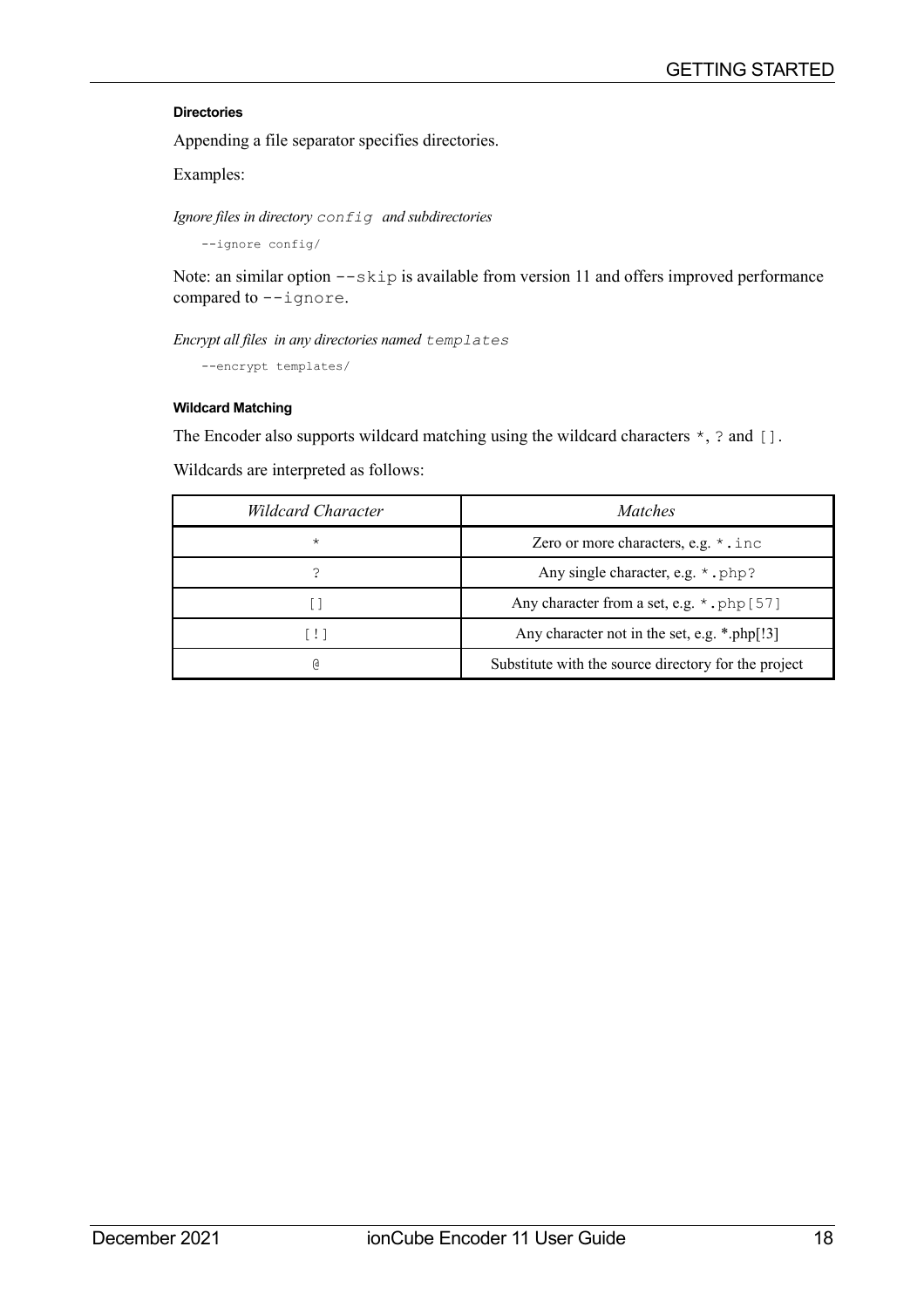## Examples:

```
Encode files with default extensions and any files ending in .inc
    --encode "*.inc"
```
*Encode all files inside any directories named config*

--encode "config/\*"

*Ignore all directories inside any directories named config*

--ignore "config/\*/"

*Encode any files named config having one character after the name*

--encode "config?"

*Encode any files named doc0, doc1, doc2, … doc7* --encode "doc[0-7]"

#### *Encode any files named configx, configy and configz*

--encode "config[xyz].php"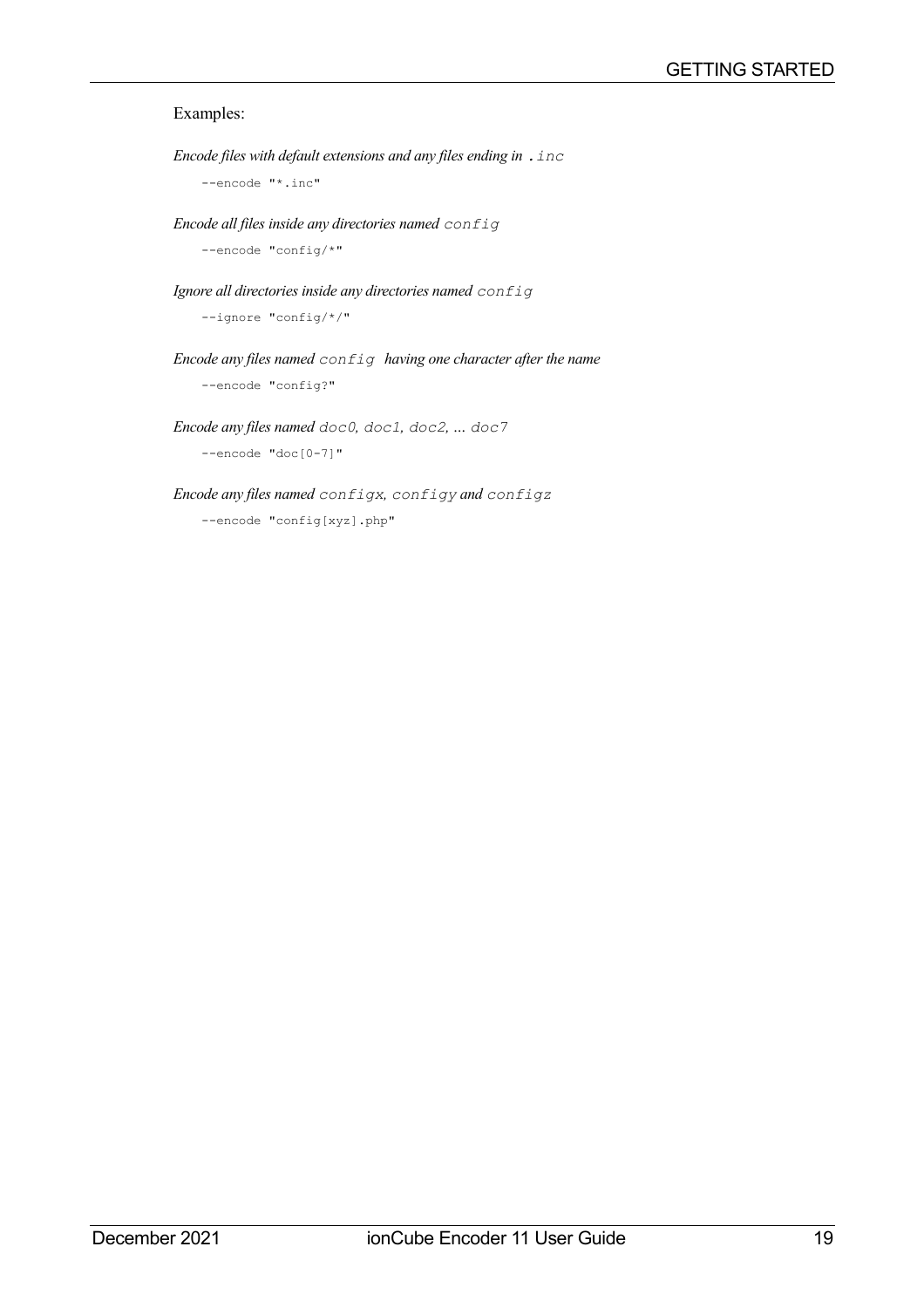# <span id="page-19-1"></span>2.6.4 Using Wildcard Characters on UNIX

When specifying an option value containing a wildcard character, be sure to use quotes or to escape the wildcard to prevent unintended shell expansion. Remember too that the Encoder can process entire directories. It is generally not necessary to use wildcards to select multiple files to be processed, and the containing directory can be named instead.

#### Examples:

Use:

```
--encode "*.ini"
--encode \*.ini
```
#### Instead of:

<span id="page-19-0"></span>--encode \*.ini

## 2.6.5 Source directory substitution using @

An @ character appearing at the front of a pattern will be replaced by the first source directory specified on the Encoder command line. This ensures that a pattern has an absolute path, avoiding any possible undesired matching.

For example, given a project structure containing directories /project/config/config.php and /project/live/config/config.php, using the option

--ignore config/config.php

would ignore both of config.php files when encoding, whereas

```
--ignore @/config/config.php
```
would ignore only /project/config/config.php. The benefit over hard coding the full path is a shorter command line with no dependency on the source.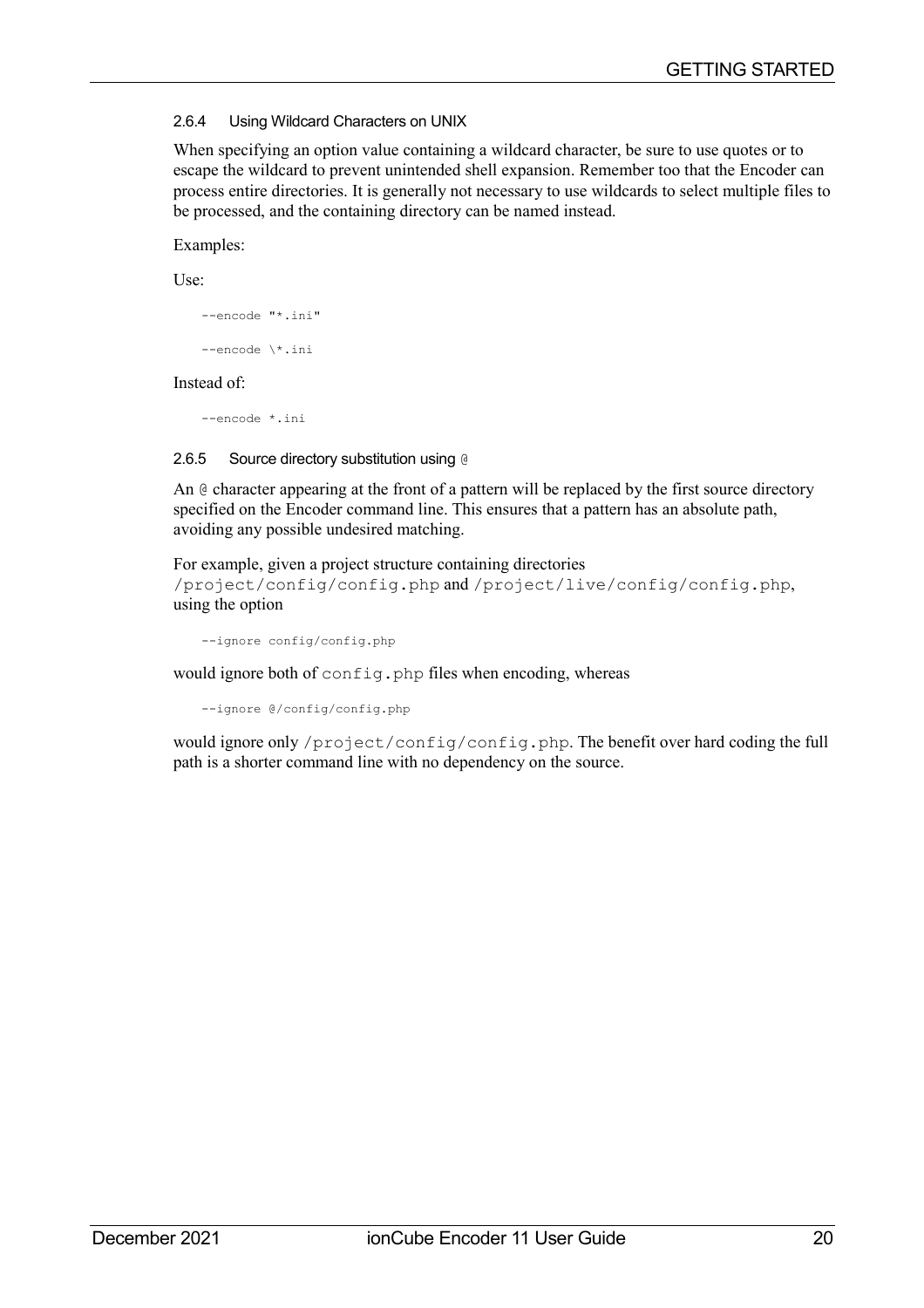# <span id="page-20-2"></span>**2.7 Quick-Start Encoding Examples**

This section provides examples of how to use the Encoder to handle some common encoding requirements. Filenames and directory paths are examples only.

#### <span id="page-20-1"></span>2.7.1 Encoding Single Files

Examples:

Files can be encoded as another by specifying the file as the source and using  $-\circ$  to name the target file. The target can be any filename.

*Encode /project/file1.php as /encoded-project/file1.php*

ioncube encoder /project/file1.php -o /encoded-project/file1.php

Files can also be encoded *into* a directory using  $-\text{into}$  to name the target directory. The encoded file is will be given the same name as the source file.

```
Encode /project/file1.php into directory /encoded-project
```
ioncube\_encoder /project/file1.php --into /encoded-project

More than one source item can be specified when using  $-\text{into}$  but giving a directory as the source is usually more convenient.

*Encode /project/file1.php and /extra/file2.php into /encoded-project*

<span id="page-20-0"></span>ioncube\_encoder /project/file1.php /extra/file2.php --into /encoded-project

#### 2.7.2 Encoding Directories

Entire directory hierarchies can be recursively encoded by specifying a directory as the source. Files are either encoded or copied into the target. File attributes are also copied if possible, and on UNIX, any symbolic links will be replicated.

Examples:

*Recursively encode /project as /encoded-project*

ioncube encoder /project -o /encoded-project

or

```
ioncube encoder /project --into /encoded-projects
```
If the target directory already exists then you must specify how the Encoder should proceed. The available choices are:

| <b>Encoder Option</b> | Action                                                                                                              |
|-----------------------|---------------------------------------------------------------------------------------------------------------------|
| --replace-target      | Replace the target directory.                                                                                       |
| --merge-target        | Merge files into the target directory.                                                                              |
| --rename-target       | Rename the existing target by appending a unique number.                                                            |
| --update-target       | Similar to merge but only process the source file if its modified time is<br>later than the target's modified time. |

The --replace option is most commonly used.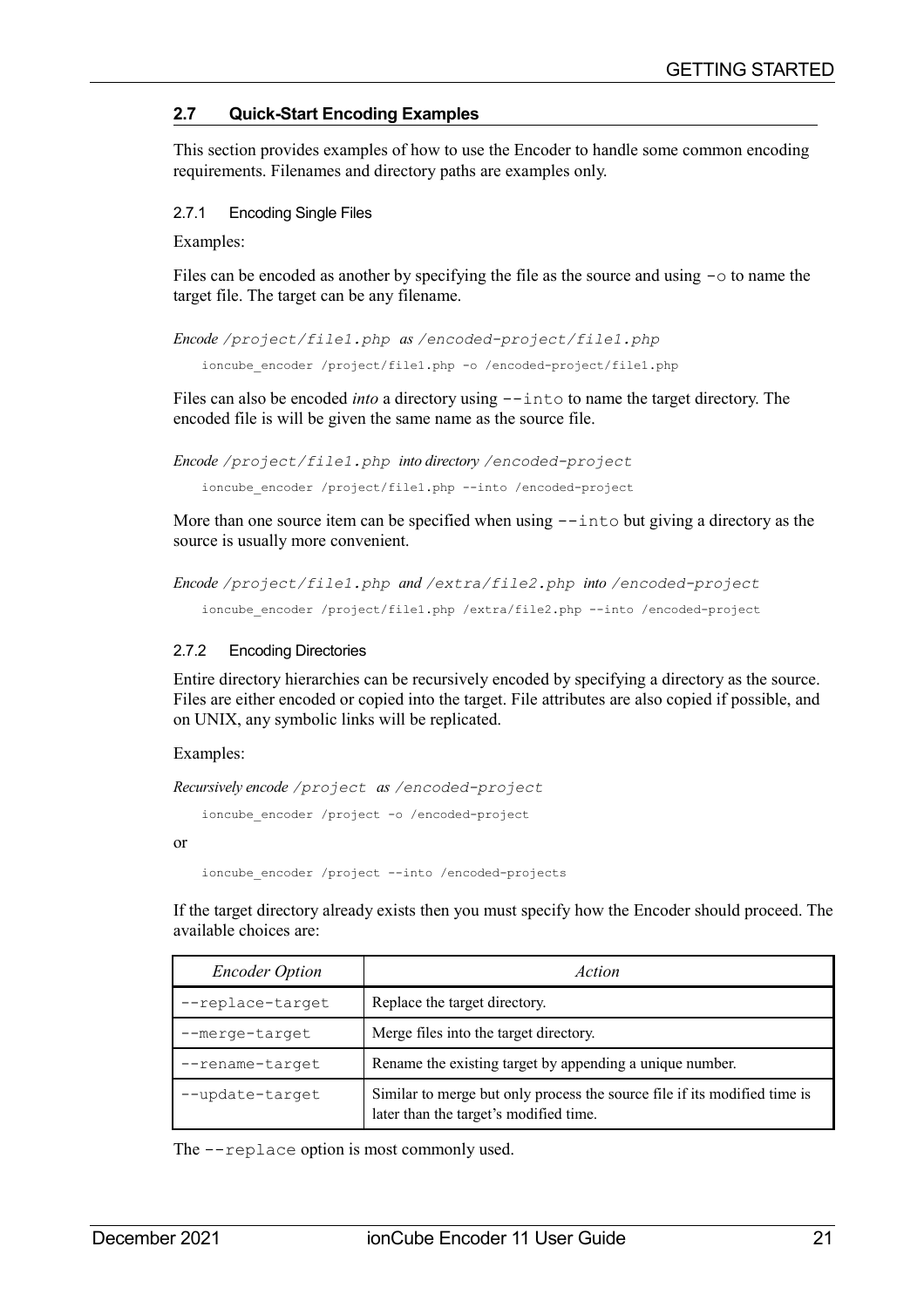## <span id="page-21-2"></span>2.7.3 Encoding Files with non-default File Extensions

By default the Encoder will encode files matching the pattern  $*$ . php and  $*$ . phtml, however files and directories matching any pattern or name can be encoded by using --encode. This option may be used as many times as required.

#### Example:

*Encode files with default extensions and also any ending in .inc*

<span id="page-21-1"></span>ioncube encoder --encode "\*.inc" /project --into /encoded-projects

# 2.7.4 Encoding PHP Shell Scripts

The Encoder will encode shell scripts having PHP as their interpreter unless explicitly directed otherwise with  $-\text{copy or } -\text{ignore}$ . By default, the first line of the source shell script will be copied to the target, but a custom line can be used with the following option

--shell-script-line '#!/usr/bin/php -q'

where the text inside the quotes is an example shell script line. Any encoded script can be used as a shell script by manually adding a shell script line to the encoded file after the encoding process is complete, and similarly an encoded PHP shell script will remain a valid encoded PHP script if the shell script line is removed. On UNIX it is important to enclose the option argument in single quotes as the '!' character has a special meaning for most shells.

# <span id="page-21-0"></span>2.7.5 Encrypting Templates and other Files

As well as protecting PHP files, the Encoder can encrypt other files too, such as templates and images. Using the [Loader API,](#page-74-7) encrypted files can then be decrypted only by an encoded file that was encoded by the same Encoder.

As an example of working with encrypted templates, a simple patch to the popular Smarty template engine is available on the ionCube website, allowing the Smarty engine to process both plain text and encrypted templates.

# Example:

*Encode PHP files with default extensions and encrypt files ending in .tpl*

ioncube encoder --encrypt "\*.tpl" /project --into /encoded-projects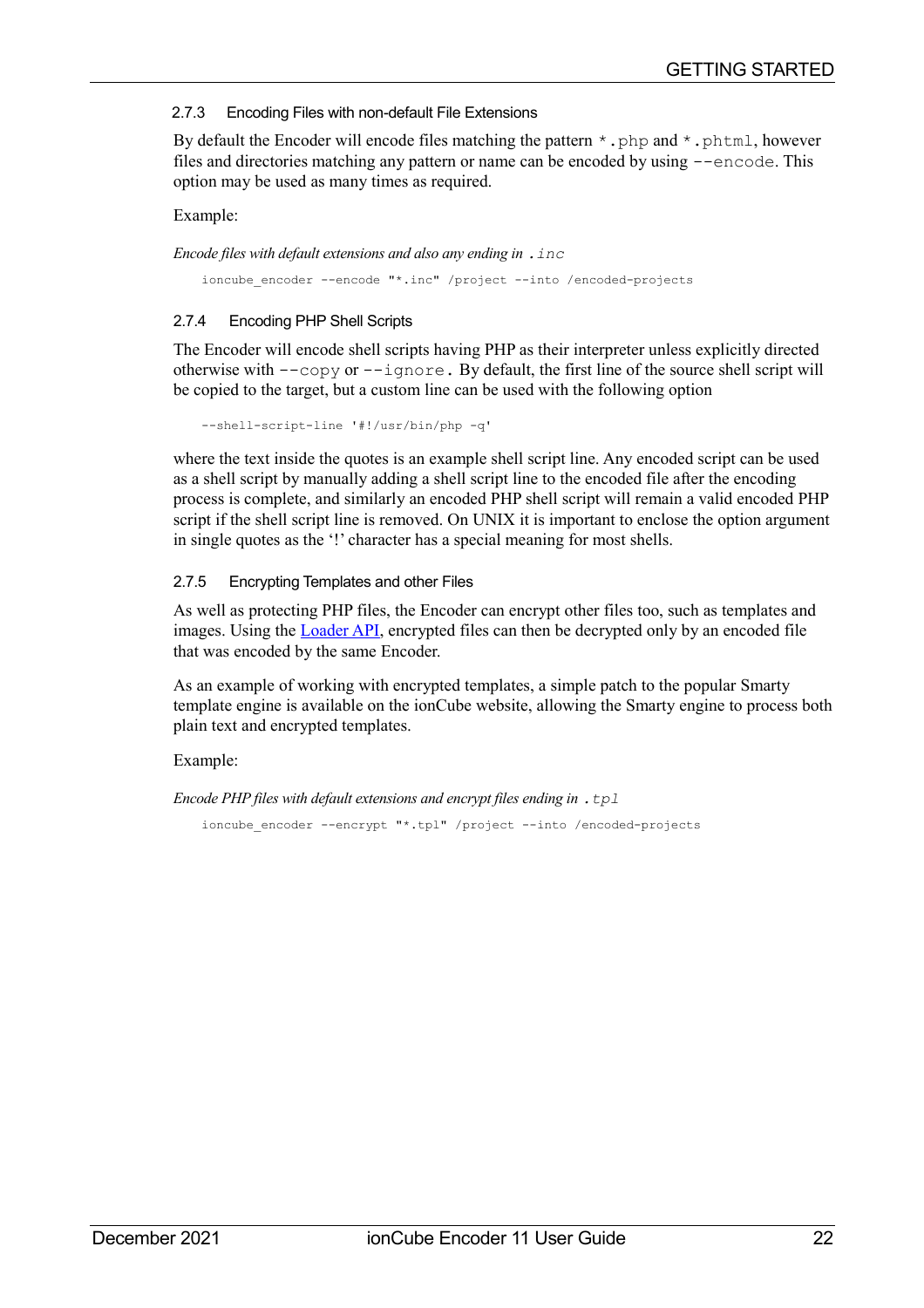#### <span id="page-22-2"></span>2.7.6 Leaving Files non-encoded

Files that would normally be encoded can be left non-encoded and just copied by using --copy. This option may be used as many times as required.

#### Examples:

```
Encode /project into /encoded-projects leaving config/config.inc.php non-encoded
   ioncube_encoder --copy config/config.inc.php /project --into /encoded-projects
```
*Exclude all files matching \*\_config.php from being encoded*

ioncube\_encoder --copy "\*\_config.php" /project --into /encoded-projects

*Exclude files in config and subdirectories from being encoded*

ioncube encoder --copy config/ /project --into /encoded-projects

*Exclude files in config from being encoded but not subdirectories*

<span id="page-22-1"></span>ioncube encoder --copy "config/\*" /project --into /encoded-projects

#### 2.7.7 Omitting Files from the Encoding Target

When encoding a directory the Encoder will usually fully replicate the directory hierarchy. It can sometimes be necessary to ignore some items from the source tree and this is handled with the --ignore option. This option may be used as many times as required.

#### Example:

*Ignore .svn files and backup files*

ioncube encoder --ignore .svn/ --ignore "\*~" /project --into /encoded-projects



Use the  $-v$  option to see which files are being encoded, encrypted, copied, or ignored when using --encode, --encrypt, --copy, --ignore and --keep.

#### <span id="page-22-0"></span>2.7.8 Adding Copyright and License Details to Encoded Files

Custom text can be added to the start of encoded PHP files, and this is useful for incorporating your own license or copyright messages. Files are protected so that any changes to an encoded file would prevent it from functioning, and so this text cannot be successfully removed.

Example:

ioncube encoder --add-comment "Software written by FooSystems" --add-comment "Licensed to SomeCompany Inc." /project --into /encoded-projects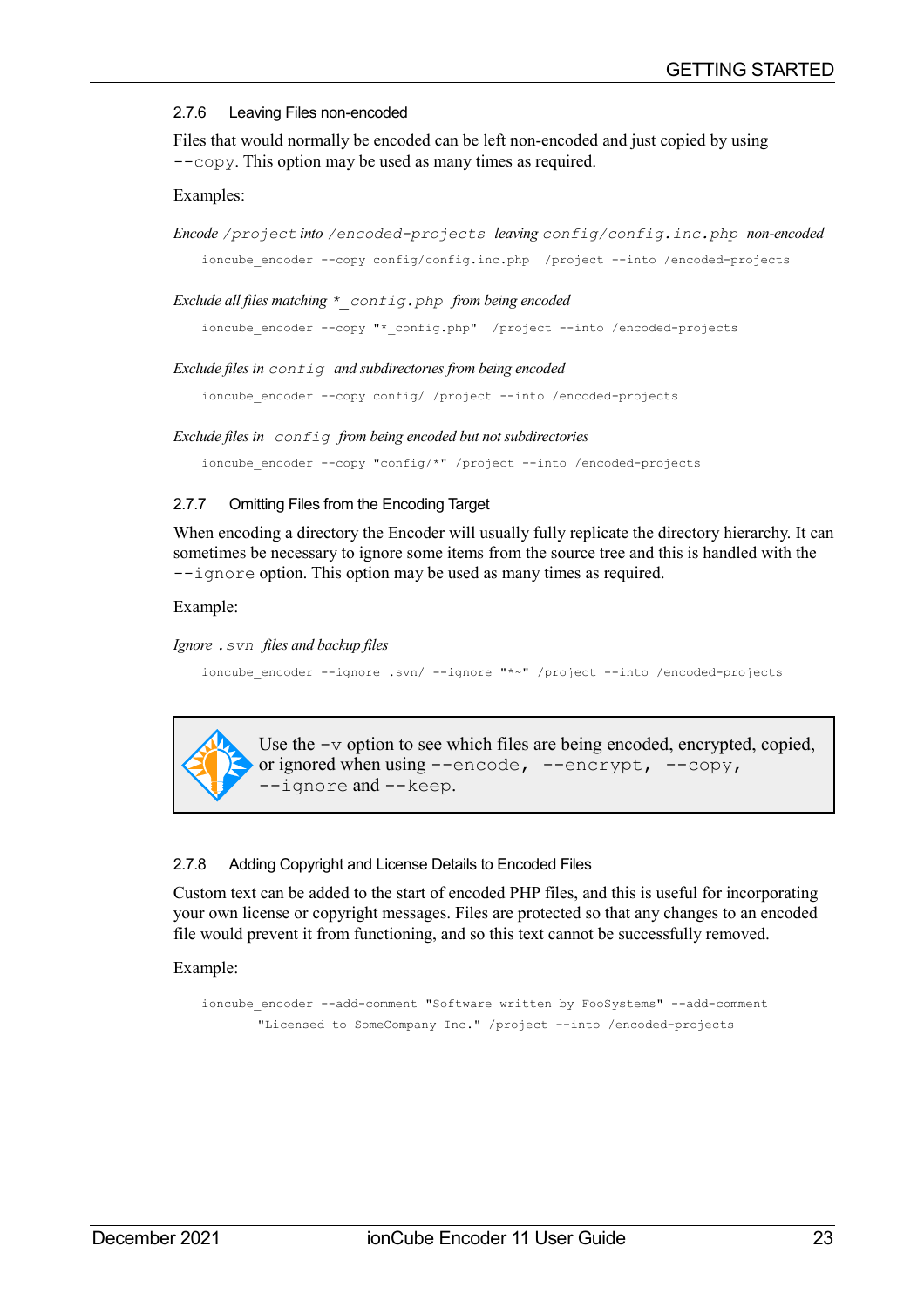# **3 ENCODER COMMAND LINE OPTIONS**

<span id="page-23-3"></span>This chapter describes all available command line options, grouped by their purpose.

#### <span id="page-23-2"></span>**3.1 Specifying the Source and Target**

#### <span id="page-23-1"></span>3.1.1 Source Items

The Encoder can be used to either encode single files or to recursively encode directories. Items to encode are passed to the Encoder without any associated option.

#### <span id="page-23-0"></span>3.1.2 The Encoder Target [-o, --into]

The Encoder target may be specified in two ways. The  $-\circ$  option encodes a single source file or directory as a new name, and the  $-\text{int}$  option encodes one or more items into an existing directory.

#### Examples:

*Encode file hello.php as hello-encoded.php*

ioncube encoder hello.php -o hello-encoded.php

*Encode directory /projects/test as /encoded-projects/test*

ioncube encoder /projects/test -o /encoded-projects/test

*Encode project /projects/test into /encoded-projects*

ioncube\_encoder /projects/test --into /encoded-projects

*Encode projects project1 and project2 into /encoded-projects*

ioncube\_encoder /projects/project1 /projects/project2 --into /encoded-projects

*Encode file1.php and file2.php into /home/encoded-files*

ioncube encoder file1.php file2.php --into /home/encoded-files

To protect against accidental error and possible loss of source files, the Encoder checks for being asked to encode directories that lie within the target tree or encoding into a directory that lies within the source tree. If encoding into the source tree is required then the option --allow-encoding-into-source may be used, see [3.15.2](#page-49-0) [below.](#page-49-0)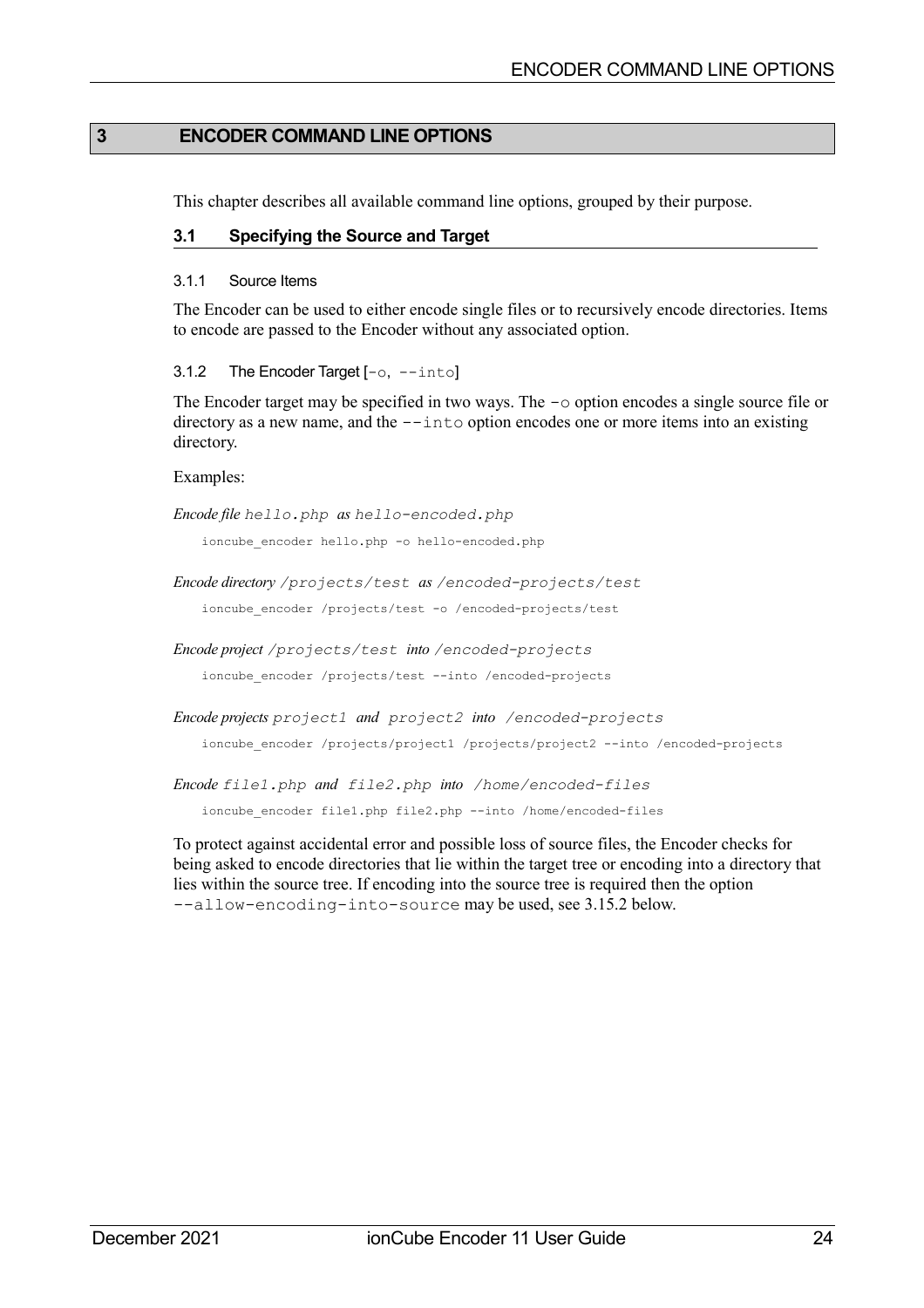# <span id="page-24-2"></span>**3.2 Encoded File Format**

The Encoder can produce files in both binary and ASCII format. These formats are discussed below.

#### <span id="page-24-1"></span>3.2.1 ASCII Format [--ascii]

By default, the Encoder produces encoded files in ASCII format. These files contain only printable characters, and may be safely transferred using FTP clients operating in either ASCII or binary mode without being corrupted.

#### <span id="page-24-0"></span>3.2.2 Binary Format [--binary]

Binary format files are marginally more efficient than files produced with the default ASCII format. The advantages can be slightly improved runtime performance and a smaller file size, however a significant *disadvantage* is that some file transfer and archive programs, particularly on Windows, may corrupt binary encoded files during processing. Corruption can occur due to different characters being used to represent line breaks on different operating systems, and programs trying to convert these characters when crossing different operating systems. Examples are the CuteFTP file transfer program, WinZip if the *TAR smart cr/lf conversion* option is enabled (which it is by default), and FTP programs transferring in ASCII mode. Some PHP IDE's with FTP features only offer ASCII file transfers, and so guarantee problems.

Using Binary format files if installation of files is performed correctly using tools that will not corrupt the files should be fine. However if this cannot be guaranteed, the default ASCII format is recommended as it still offers excellent performance, and will greatly reduce the chance of users accidentally corrupting files during installation.

Note that the binary format cannot be used with bundled encodings (page [48\)](#page-47-0).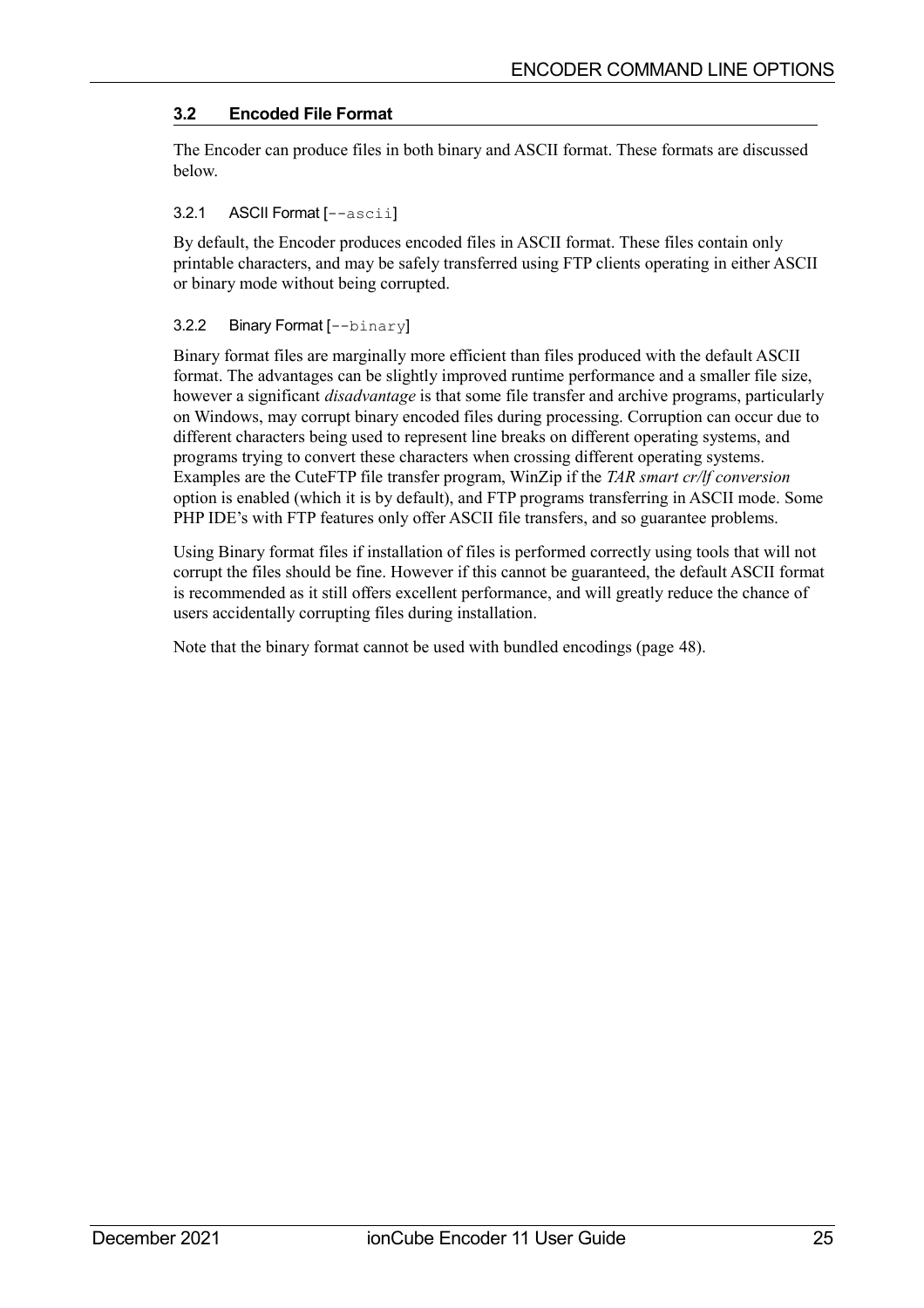# <span id="page-25-5"></span>**3.3 Encoding to an Existing Directory Target**

When an encoding target directory already exists, one of the following options must be used to tell the Encoder what you want it to do. There are four choices, to replace the target, update the target with changed files, merge files into the target, or to rename the target.

## <span id="page-25-4"></span>3.3.1 Replacing the Target [--replace-target]

This option replaces an existing target, ensuring that the target contains no files from a previous encoding. This is the most common option to use when the target already exists.

## <span id="page-25-3"></span>3.3.2 Merging into the Target [--merge-target]

This will preserve the existing target, and all files processed from the source will either be created in the target or overwrite any existing files. Note that any files already part of the target but not present in the source project are preserved.

#### <span id="page-25-2"></span>3.3.3 Renaming the Target [--rename-target]

This will rename the target directory by appending a number to it. The number used will be the smallest number to produce a directory name that does not already exist. It is effectively a backup option.

## <span id="page-25-1"></span>3.3.4 Updating the Target [--update-target]

This option is similar to --merge-target except that files are only processed if the modified time of the source file is greater than the modified time of the existing target file, or if the target file does not exist.

#### <span id="page-25-0"></span>3.3.5 Create Target Path [--create-target]

Create any missing directory components of the target path.

# 3.3.6 Target Options and Bundled Encodings

Please note that the replace-target, merge-target, rename-target and updatetarget options should **not** be used with the bundle and add-to-bundle options (see page [48\)](#page-47-0). If they are used together then an error will result.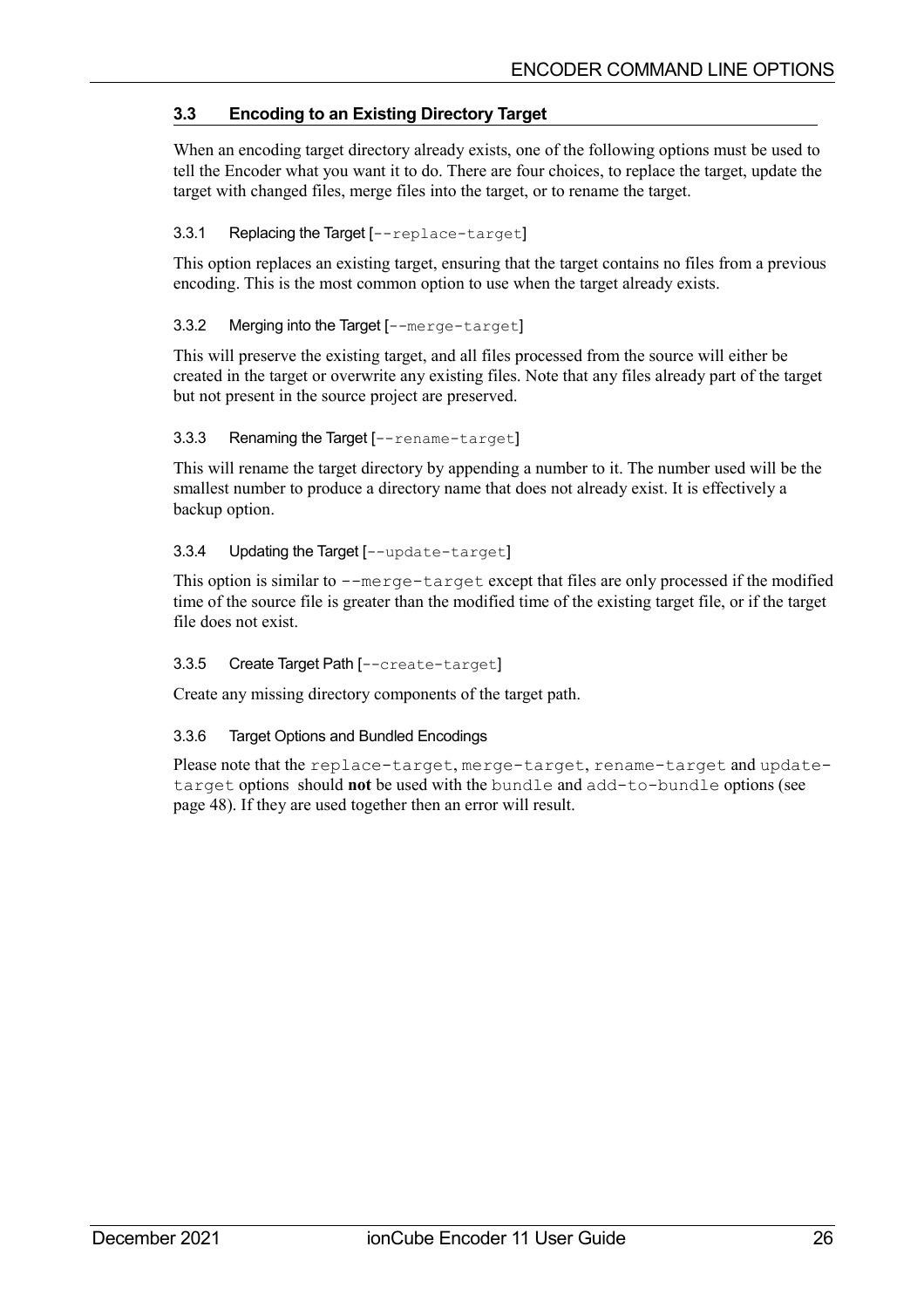# <span id="page-26-2"></span>**3.4 Selecting Files to be Encoded, Encrypted, Copied or Ignored**

By default, the Encoder will encode files having names ending with . php and. phtml, and encrypt any files specified with --encrypt. All other files will be copied. This section explains how to encode and encrypt files with other extensions, how to prevent files from being encoded, and how to exclude files from being part of the encoding target. For more examples, please see section [2.7.](#page-20-2) Note that you can use the options described here multiple times and in any order to describe precisely how you require the Encoder to process your project.

## <span id="page-26-1"></span>3.4.1 Encoding Specific PHP Files [--encode]

Use --encode to specify additional file patterns, files or directories to encode, or to reverse the effect of  $-\text{copy}$  (see [below\)](#page-26-0).

#### Examples:

*Encode all files ending in* .inc *as well as the default extensions*

--encode "\*.inc"

*Also encode the file licenses/license.key*

```
--encode licenses/license.key
```
*Encode files in directory tests/encoded*

--encode tests/encoded/

This last example would be useful if you had used --copy tests to tell the Encoder to copy the directory tests, but where you want the subdirectory encoded to be encoded. Note that this does not request *all* files to be encoded, but ensures that any files matching the default extensions or other file patterns will be.

*Encode all files in directory tests/encoded but not subdirectories*

```
--encode "tests/encoded/*"
```
# 3.4.2 Encrypting Files [--encrypt]

Use --encrypt to specify files or directories that are to be encrypted. Encrypted files can be decrypted by the [Loader API](#page-74-7) ioncube\_read\_file() function, see section [6.4.1,](#page-77-1) and only when called from a file encoded by the same purchased Encoder installation. Typical examples would be encoding template or XML files.

Examples:

```
Encrypt files ending in .tpl or .xml
```

```
--encrypt "*.tpl" --encrypt "*.xml"
```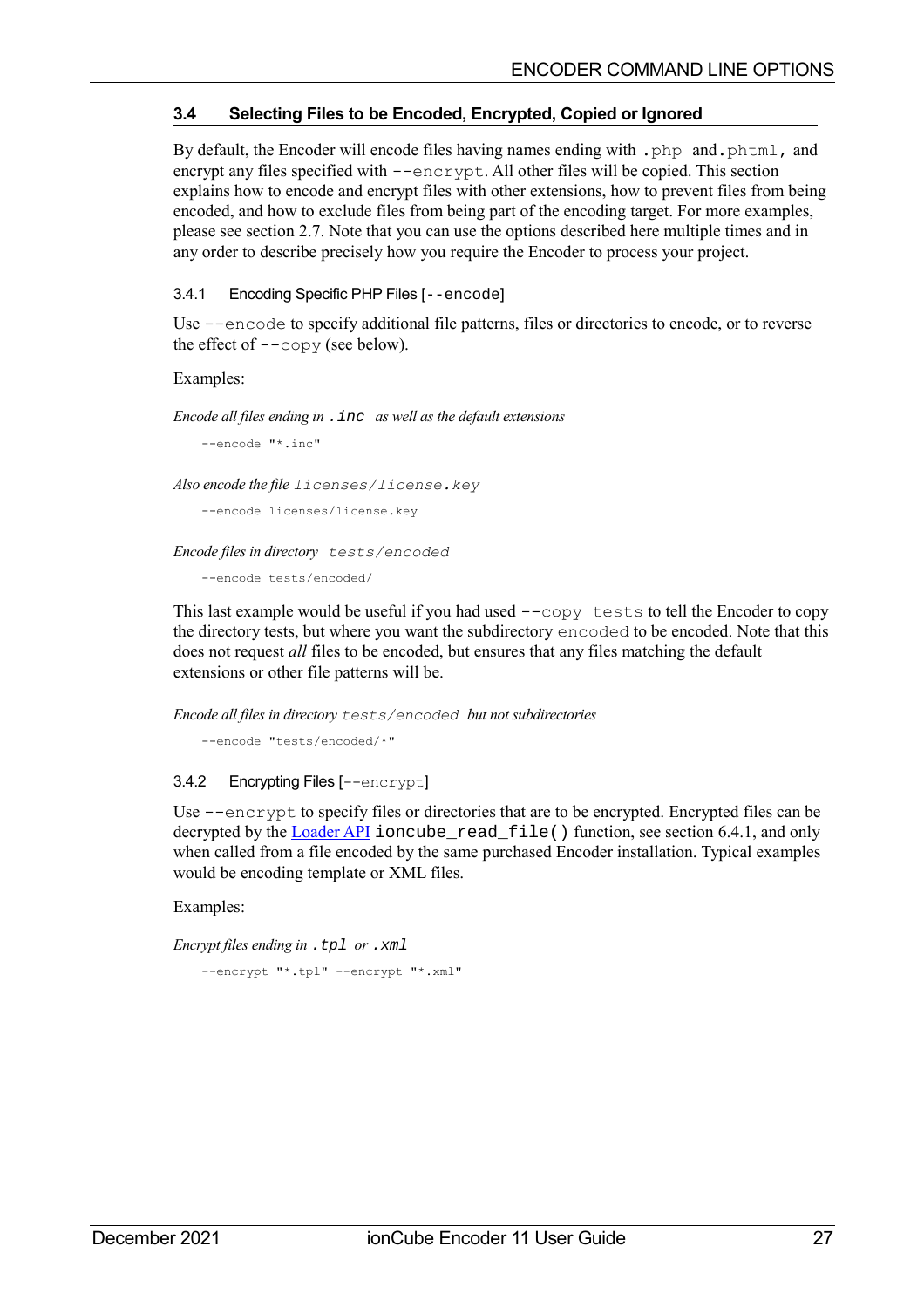<span id="page-27-1"></span>3.4.3 Copy Files without Encoding or Encrypting [--copy]

Use --copy to copy files to the target directory without encoding or encrypting.

#### Examples:

*Copy user\_config.php instead of encoding it*

--copy user config.php

*Copy files in directory config and subdirectories*

--copy config/

*Copy files in directory config but still encode files in any subdirectories*

--copy "config/\*"

3.4.4 Skipping Items in a Project [--skip] (from version 11)

Use  $-\text{skip}$  to skip files and directories in a project. This was added in version 11, and offers improved performance over the ignore option described below.

Example:

*Skip .svn directories* 

--skip .svn/

#### 3.4.5 Excluding Files from the Target [--ignore]

Similar to the skip option, --ignore will ignore files and directories and exclude them from the target directory. The difference is that ignored items can still become part of the project target if they match a subsequent  $-\text{keep}$  option, or are a directory that is part of the path to a kept item. To support this, ignored directories are still scanned recursively to discover any items that match a keep rule. Unless taking advantage of this feature, using  $-\text{skip}$  is recommended instead for performance reasons.

<span id="page-27-0"></span>3.4.6 Including Ignored Files [--keep]

Mentioned above, the effect of  $-\text{i}$  gnore can be reversed by using  $-\text{keep}$ .

Example:

```
Ignore contents of directory project/tmp but keep files called README.txt
```
--ignore project/tmp/ --keep README.txt

In this example, project/tmp would be ignored and excluded from the target. *However*, if it or any subdirectory contains a file called README.txt, the README.txt file would be kept and still appear in the target. For this to be possible, the ignored parent directories in the path would still be created to form a valid path.



The Encoder applies the options above in the order that they appear. Combining them can achieve precise control over which files are to be encoded, encrypted, copied, or excluded. The -v option is useful to see the effect of these options and will show how files were processed.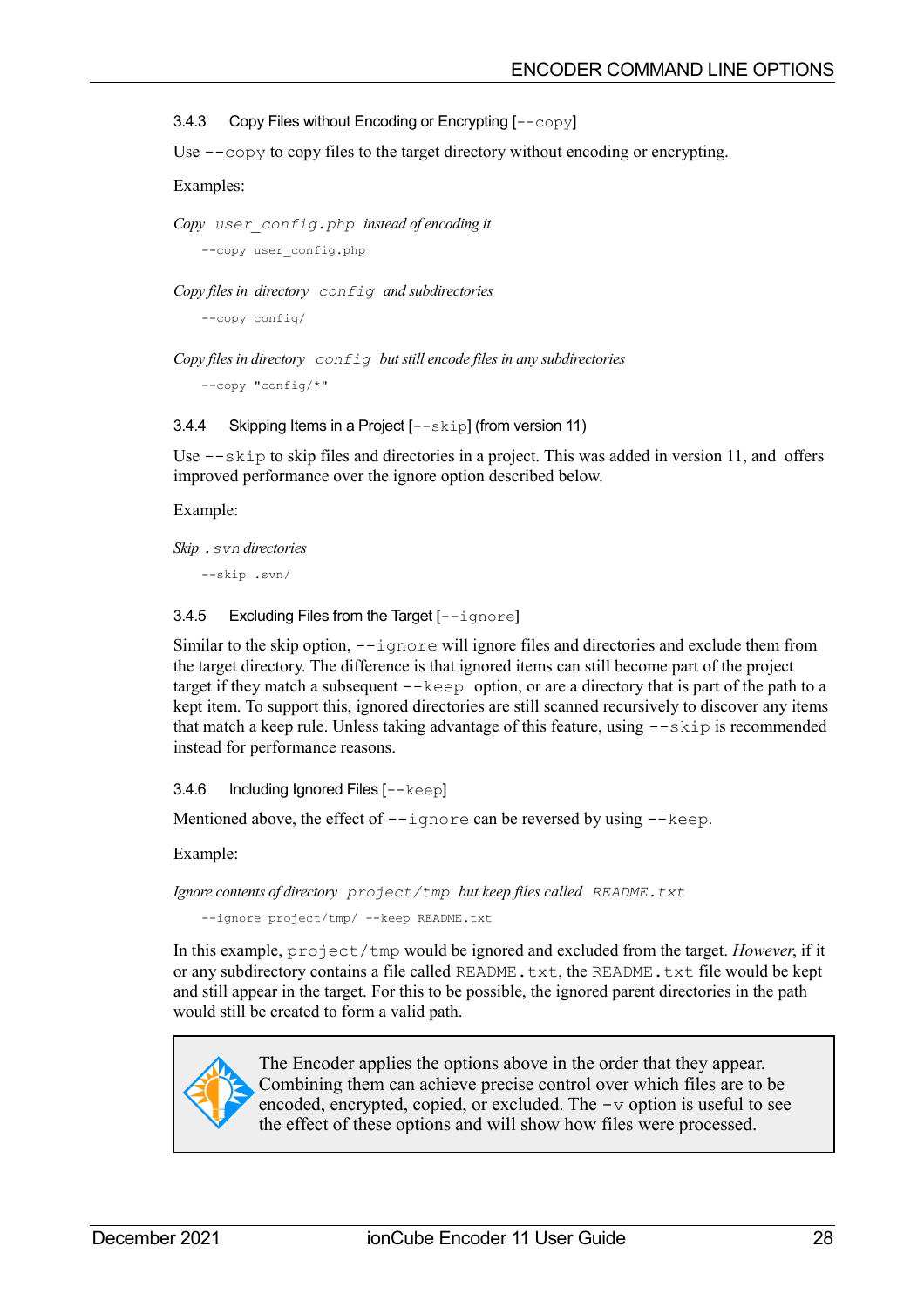<span id="page-28-0"></span>3.4.7 Including only Encoded Files into the Target [--only-include-encoded-files]

This option will produce a target containing only encoded files. Files that would otherwise be copied are ignored.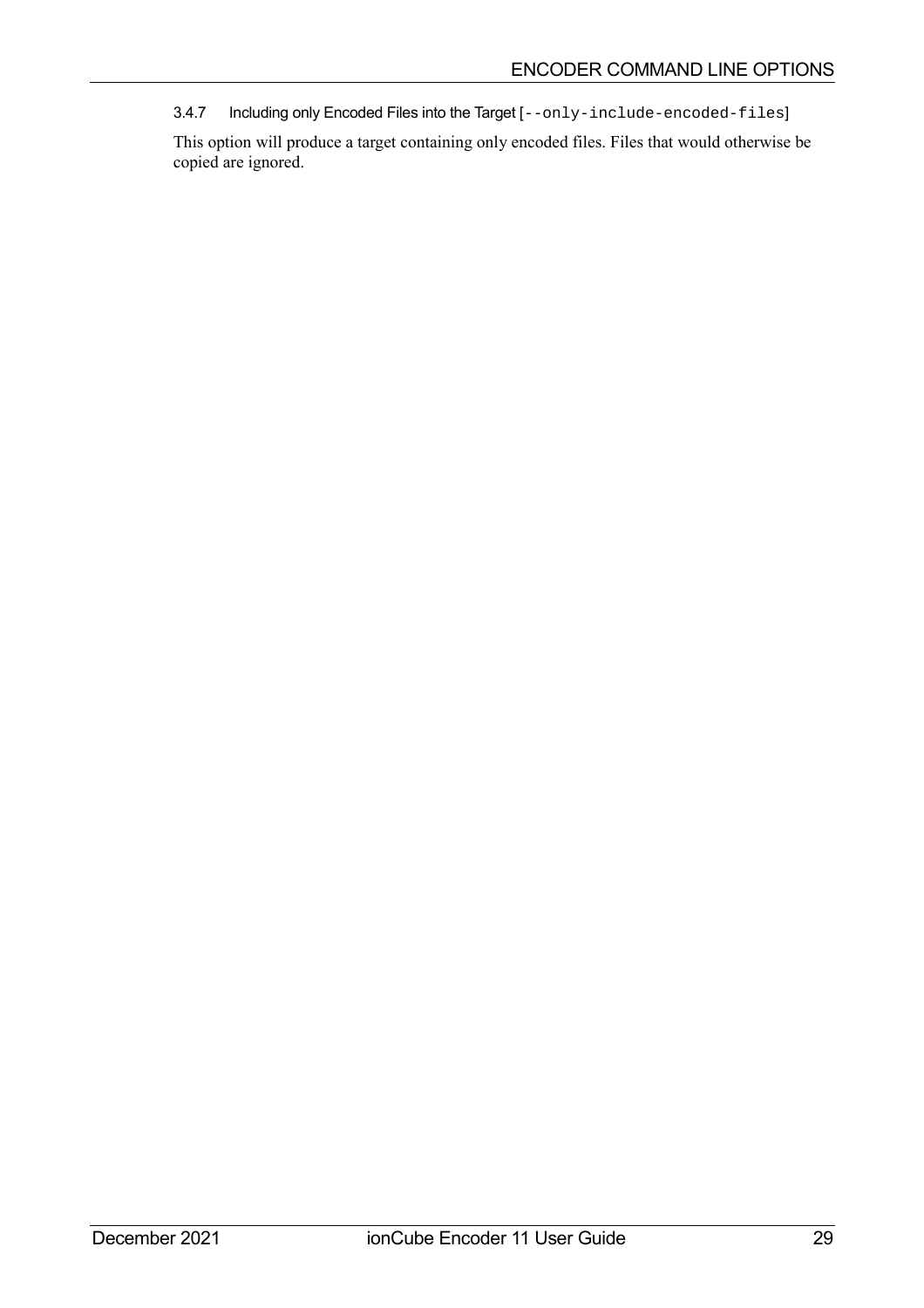# <span id="page-29-2"></span>**3.5 Bytecode Obfuscation**

The ionCube PHP Encoder achieves a high level of protection by compiling PHP source code into PHP bytecode, storing this in a proprietary format, and executing code inside the Loader component. This is an analogous operation to compiling a C program into native machine code. Although the entire source code is eliminated during this process, as with compiled C programs, some symbols must remain. As a further level of protection, the ionCube Encoder can apply a *one-way binary transformation* to obfuscate certain data, and elements such as function names will then not be exposed in their original form by PHP features such as get defined functions () and get declared classes (). This is different to simple source code obfuscation that tends to be easily reversible, and in addition to user controlled obfuscation, further obfuscations are automatically applied during compilation and at runtime.

<span id="page-29-1"></span>3.5.1 Obfuscating Compiled Bytecode Symbols [--obfuscate]

The Encoder can obfuscate the names of global functions, local variables, class names, method names, and line numbers. Note that class related obfuscation is not available with the PHP 4 Encoder.

The easiest way to use this option is shown in the following example of enabling all features:

*Obfuscate fully*

--obfuscate all

This option can also be used with any combination of the tokens classes, methods, functions, locals, linenos to allow the obfuscation of class/method/function names, local variable names and line numbers. Separate tokens with a comma and no whitespace. Note that *variable variable assignment* (e.g. \$\$keyName = \$value) may not work as expected if local variable obfuscation is used.

#### Example:

*Obfuscate line numbers, class names and function names, but not local variables or method names*

<span id="page-29-0"></span>--obfuscate linenos, functions, classes

#### 3.5.2 Specifying an Obfuscation Key [--obfuscation-key]

Even though the obfuscation uses a one-way, non reversible algorithm, a custom obfuscation key prevents the possibility of reversal by chance. The obfuscation key must be supplied, and the Encoder will generate an error if it is missing.

Example:

--obfuscate all --obfuscation-key "an apple a day"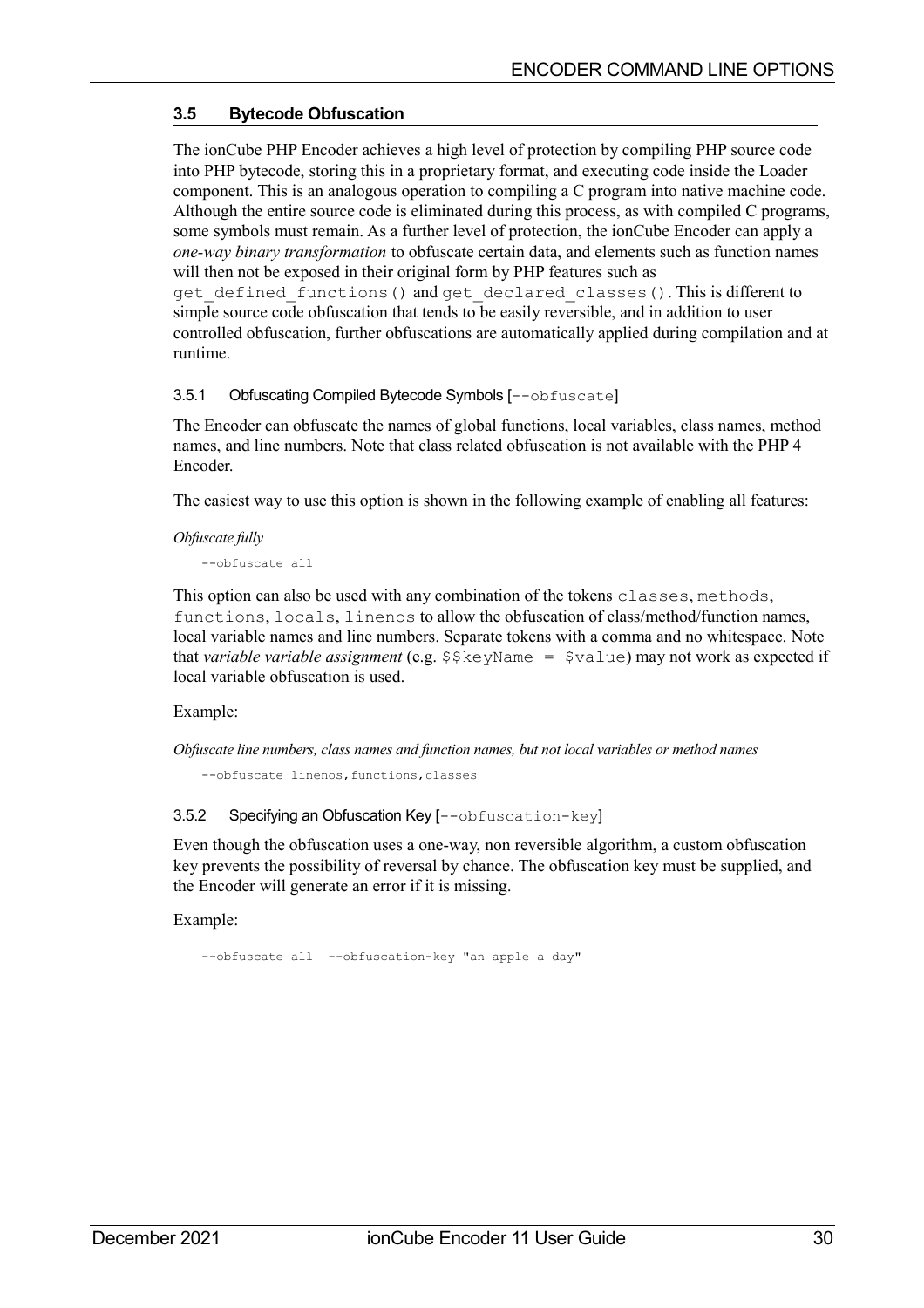<span id="page-30-0"></span>3.5.3 Specifying Obfuscation Exclusions [--obfuscation-exclusion-file]

While it is desirable to obfuscate an application, it is sometimes necessary to prevent certain program elements from being obfuscated. For example, functions and methods external to the application and called by the application should not be obfuscated. Similarly, application interface functions called by external scripts should not be obfuscated.

To provide these exceptions, a text file can be used to specify any functions, classes and methods whose names should not be obfuscated. The option --obfuscation-exclusionfile should be used to pass the name of the file to the Encoder, and the file should have sections [functions] [classes] and [methods], followed by the names of the items to be excluded. The sections may appear in any order, and may be used more than once. A # character can be used to introduce a comment.

As an example, the following file contents would exclude the class name GlobalModule, the class name Module within the namespace Provider, the method getName(), and the global functions fn1() and fn2().

```
[classes]
# Exclude our GlobalModule class for introspection purposes
GlobalModule
Provider\Module
[methods]
getName
[functions]
fn1 # used with preg_replace so we mustn't obfuscate
fn2
```
For backwards compatibility, any names appearing before the first section name will be interpreted as function names.

Note 1: excluding a function will also disable obfuscation of any local variables within that function.

Note 2: excluding a class name will exclude just the name of the class from being obfuscated and not any *contents* of the class, such as methods.

Note 3: for security reasons, excluding a method name will exclude it from being obfuscated in all classes having a method of the same name, which avoids needing a reversible obfuscation technique.

Note 4: variable variable assignment (e.g.  $\frac{2}{5}$ keyName =  $\frac{2}{3}$ value) may not work as expected if local variable obfuscation is used. Excluding the function from being obfuscated where such assignments are used will handle this case.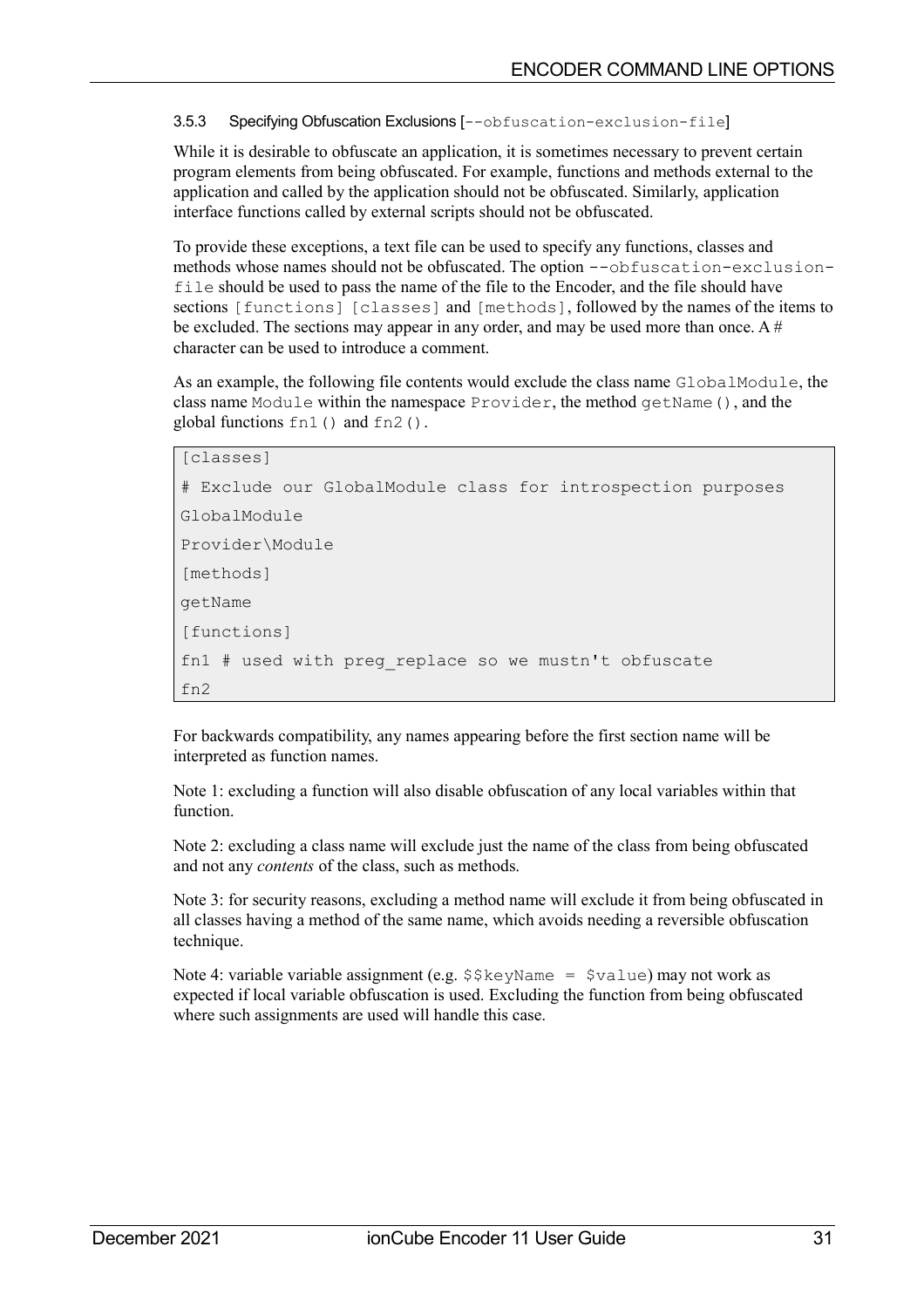# <span id="page-31-3"></span>**3.6 File Based Server Restrictions (Pro and Cerberus Editions)**

The Pro and Cerberus Encoders can optionally encode files with server restrictions such that the files will stop functioning beyond some point in time, and can also restrict the machines on which files can be run. The options for restricting files are described below. As an alternative, files can be restricted to require a license file containing time and server restrictions. The License file approach is recommended and generally preferable, and is described in section [3.7](#page-35-2) [below.](#page-35-2)

<span id="page-31-2"></span>3.6.1 Expiring Files after a Period [--expire-in]

Files can be set to expire after a given number of seconds, minutes, hours or days by using:

```
--expire-in <period>
```
where  $\le$  period> is a number followed by either s, m, h or d to denote a period in seconds, minutes, hours or days.

#### Examples:

*Expire files in 7 days*

--expire-in 7d

*Expire files in 8 hours*

--expire-in 8h

Note that the expiry period is relative to the time that files are encoded.

#### <span id="page-31-1"></span>3.6.2 Expiring Files from a Date [--expire-on]

Files can be set to expire from a specific date by using:

--expire-on *<yyyy-mm-dd>*

#### Example:

```
Expire files from 2023-07-27
```
<span id="page-31-0"></span>--expire-on 2023-07-27

3.6.3 Locking Files to Specific Domains and Servers [--allowed-server]

Encoded files can be restricted to load only on machines with specific IP addresses and/or domain names. The domain name is also referred to as the server name<sup>[1](#page-31-4)</sup>. Using the Cerberus version, encoded files can also be restricted by MAC (Ethernet) address.

The complete syntax for server restricting files is:

--allowed-server [*<domain names>*][@[*<IP addresses>*]][*{<MAC address>}*]

Each server specification can contain as many domain names and IP addresses as desired. If using Cerberus, a MAC address restriction may also be given. At least one type of restriction must be specified, but items are optional. The option may also be used more than once to specify multiple restrictions. **Note:** There is a limit of 250 file based restrictions for an encoded file.

<span id="page-31-4"></span><sup>&</sup>lt;sup>1</sup> The server name is an attribute set by the web server for each domain or virtual host, and is the value accessed in PHP as \$ SERVER ['SERVER\_NAME'].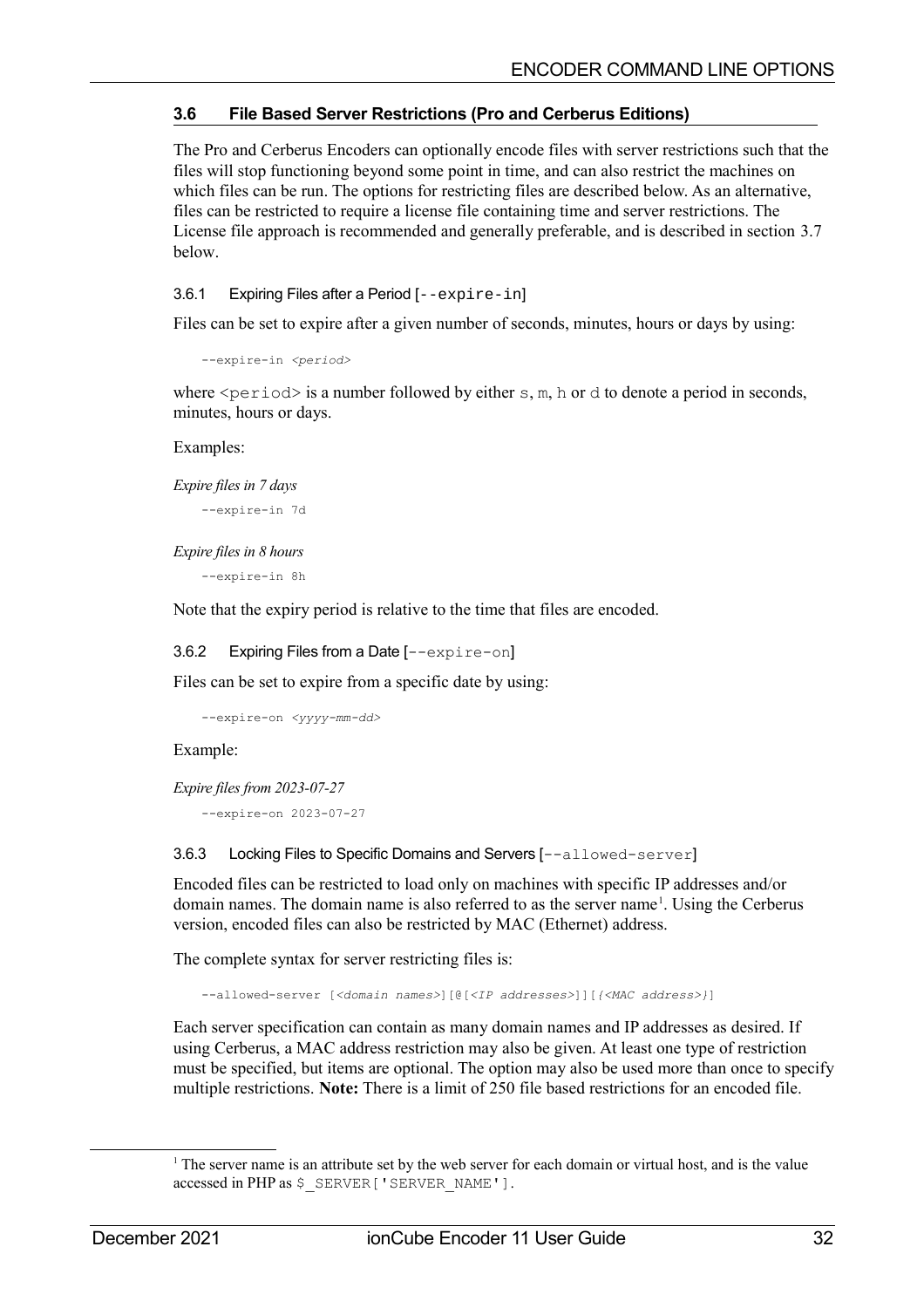#### **Restricting by Domain Name**

Specify domain names separated by commas and optionally ending the list with an @ character.

Examples:

*Restrict files to www.foo.com*

--allowed-server www.foo.com

*Restrict files to www.foo.com and www.bar.com*

```
--allowed-server www.foo.com,www.bar.com
```
*Restrict files to name 1.2.3.4*

--allowed-server 1.2.3.4@

Note the trailing  $\&$  after the name in this example. An  $\&$  after a list of domain names indicates that all items before should be treated as domain names, even if they look like IP addresses. Although rare, some domain names can look like the start of an IP address, and if writing a script to automatically process domain names, it is recommended always to add an @ to the end of the server names to avoid any misinterpretation.

#### **Wildcard Domain Names**

Domain name restrictions may contain wildcard characters. The wildcard characters have the following interpretations:

| Wildcard Character | <i>Matches</i>                                            |
|--------------------|-----------------------------------------------------------|
| $\star$            | Zero or more characters, e.g. * . foo . com               |
| 7                  | Any single character, e.g. site?. foo.com                 |
|                    | Any character from a set, e.g. site [123]. foo.com        |
| T ! 1              | Any character not in the set, e.g. site [!<br>891.foo.com |

#### **Restricting by IP Address**

IP addresses may be specified as a single address, a range of addresses or a subnet. Multiple addresses should be specified separated by commas.

#### **Note:**

- 1) When files are accessed via a web server, IP address restrictions are tested against the server IP addressed reported by the web server. When accessed directly, IP restrictions are tested against the network interfaces.
- 2) For security reasons it is not possible to lock the loopback, 127.0.0.1 localhost address.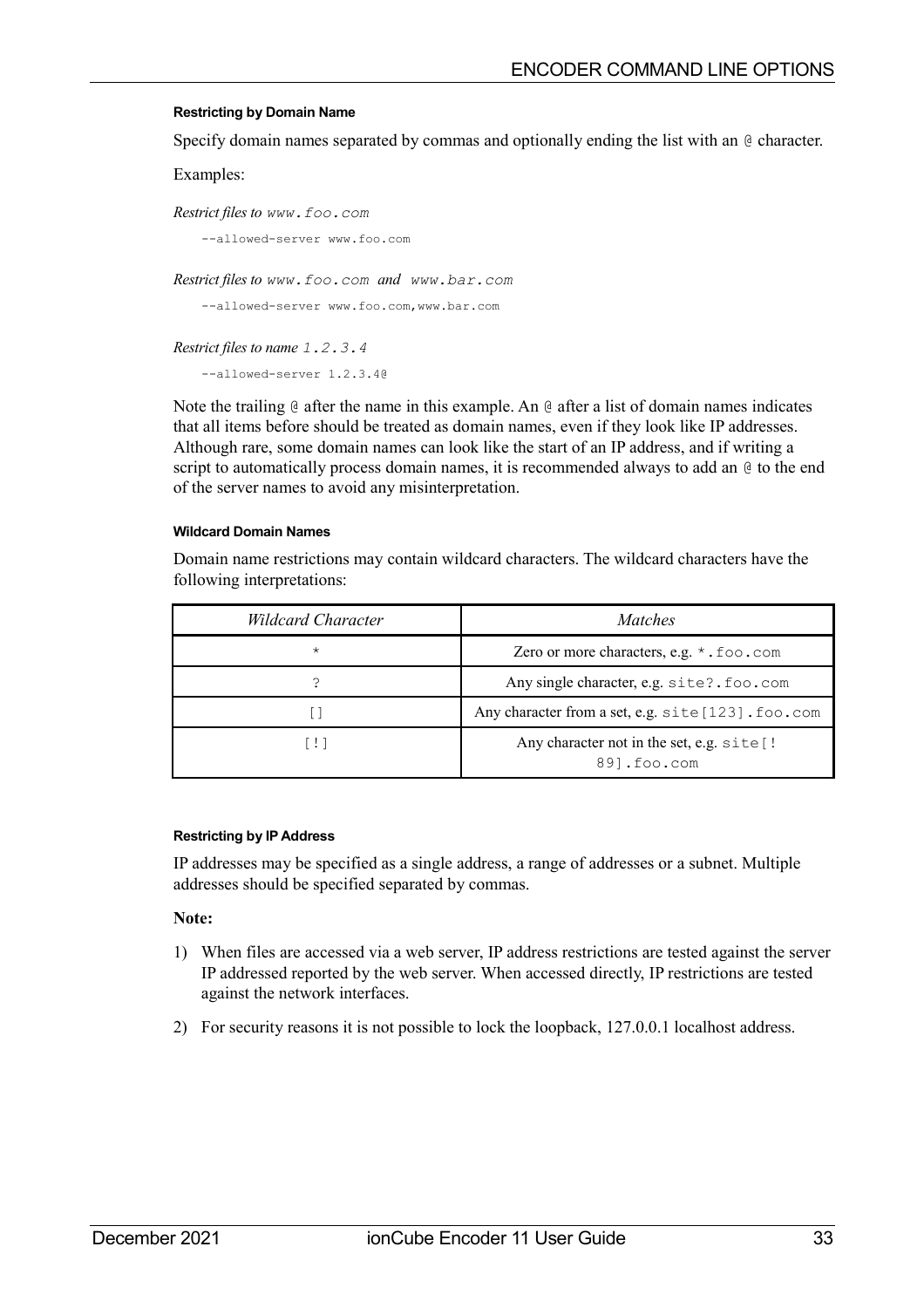#### Examples:

```
Restrict files to 192.168.1.4
    --allowed-server 192.168.1.4
```

```
Restrict files to 192.168.1.4 and 192.168.1.20
```
--allowed-server 192.168.1.4,192.168.1.20

```
Restrict files to 192.168.1.20 through 192.168.1.25
```

```
--allowed-server 192.168.1.20-192.168.1.25
```
or

--allowed-server 192.168.1.20-25

*Restrict files to 192.168.1 subnet*

--allowed-server 192.168.1

*Restrict files to subnet with 28 significant bits*

--allowed-server 192.168.1.255/28

#### **Restricting by MAC Address**

MAC addresses are composed of 6 bytes and should be specified using hex notation as follows.

Example:

```
Restrict to MAC 00:01:02:06:DA:5B
```

```
--allowed-server '{00:01:02:06:DA:5B}'
```
#### **Combining Restrictions**

Examples:

```
Restricting files to a domain name and an IP address
```
--allowed-server www.foo.com@192.168.1.2

*Restricting files to a domain name and specific MAC address*

--allowed-server 'www.foo.com{00:02:08:02:e0:c8}'

*Restricting to either of two domains on either of two IP addresses*

--allowed-server www.foo.com,www.bar.com@192.168.1.1,192.168.1.3

*Restricting to a domain name, IP address and MAC address*

<span id="page-33-0"></span>--allowed-server 'www.foo.com@192.168.1.1{00:02:08:02:e0:c8}'

3.6.4 Using domain restricted scripts with PHP CLI [--trust-unnamed-servers]

By default, scripts restricted by domain will only run via a webserver, and fail with  $pp-cli$ because there is no domain name. Encoding files with the --trust-unnamed-servers option will cause the Loader to *ignore* domain restrictions if run with php-cli (php-cgi still enforces domain checks).

**Note:** domain name checks with license files are always ignored by php-cli.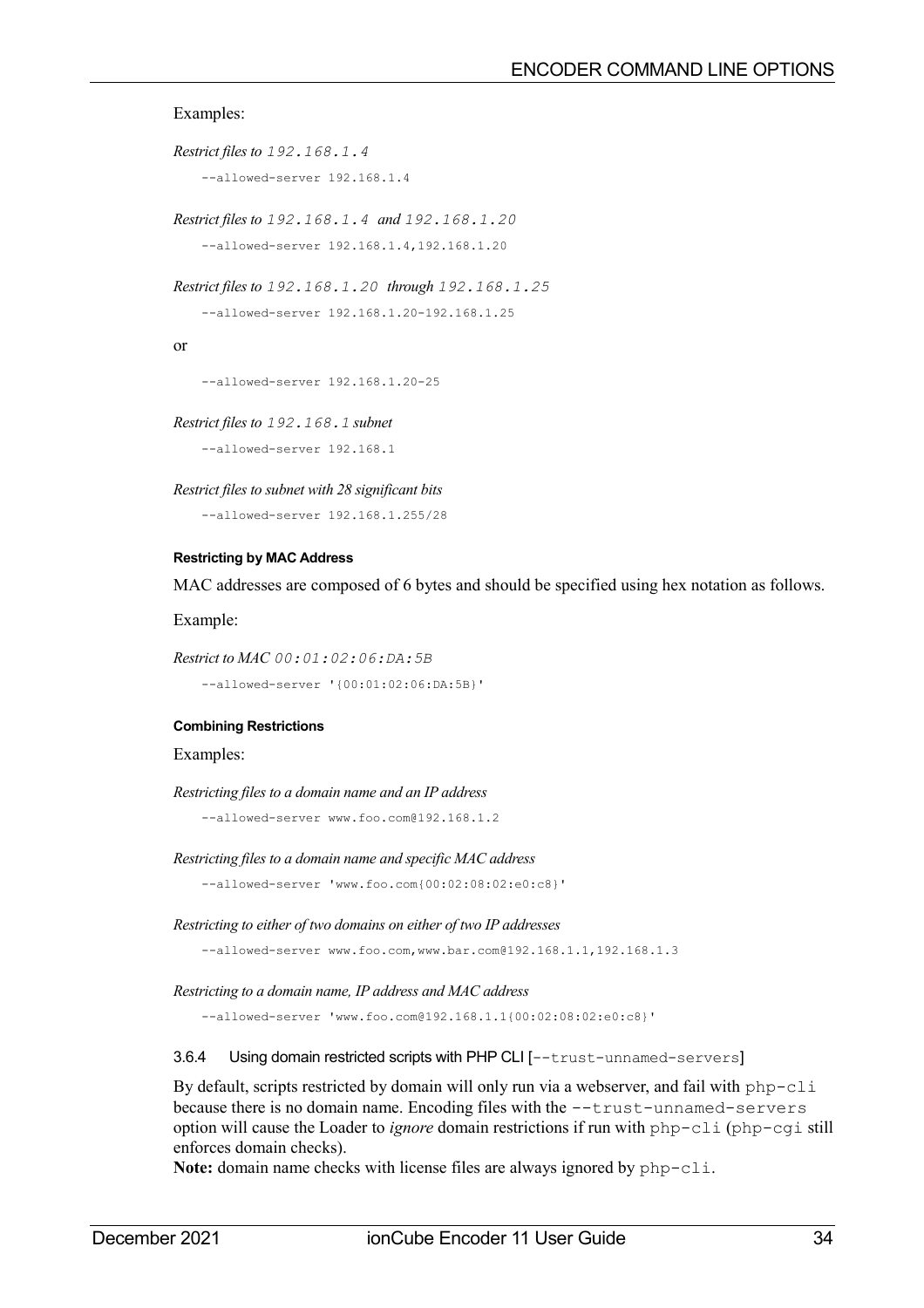<span id="page-34-0"></span>3.6.5 Exclude checking of interface aliases [--ignore-interface-aliases]

Ignore interface aliases when checking IP restrictions, e.g. eth0:1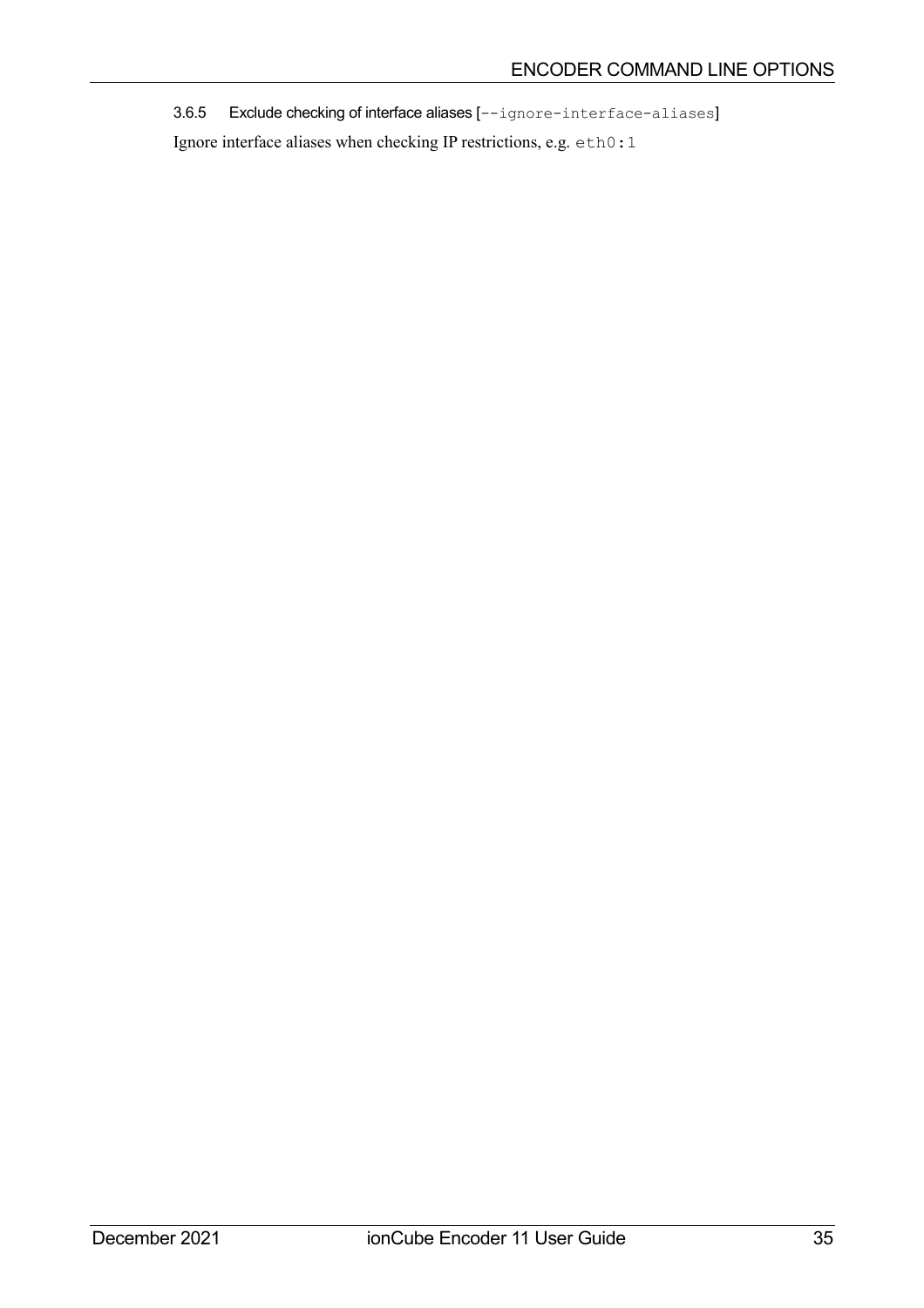# <span id="page-35-2"></span>**3.7 License Based Server Restrictions (Pro and Cerberus Editions)**

A flexible alternative to file based restrictions are license based restrictions. With this mechanism, files are encoded to need a license file, and it is the license file that contains time and server based restrictions rather than the encoded files themselves. A major advantage compared to file based restrictions is that the encoded files may be encoded just once, with a license file containing custom restrictions created for each installation. This is especially beneficial when producing software updates as a single encoded update may be made available to all users, whose existing license files will continue to control the updated encoded files. With file based restrictions, it would be necessary to produce an update encoded for each installation with the same restrictions as the original installation.

**Note**: License file restrictions override file based restrictions. To avoid accidentally setting file based restrictions when files are encoded to use a license file, the Encoder will generate an error if both file restrictions and license files are used.

#### <span id="page-35-1"></span>3.7.1 Specifying a License File [--with-license]

To restrict files to require a license file, use the option

--with-license <*path>*

to specify the path of the license file that should be used to restrict the execution of the encoded script. At runtime, the Loader will search for the license file relative to the location of the encoded script, so a relative path should be used when specifying the license. The path will often be just the name of the license file, e.g. license.txt

Typically an application will have a single top level directory. In this case the license file could be saved into this top level directory, and the filename of the license could be used on the command line instead of a more complicated relative path. If the Loader cannot locate the license file relative to the PHP script that needs it, the Loader will search parent directories until either the License file is found or there are no further parent directories.

# <span id="page-35-0"></span>3.7.2 Specifying a Passphrase [--passphrase]

License files are encrypted using industry proven algorithms, and with the encryption keyed with a passphrase. Use the command line option

--passphrase *<key>*

to specify a passphrase. The passphrase used when encoding files must match the passphrase used to generate the corresponding license file in order for the Loader to successfully decrypt the license file when the script is executed. See section [5.2.5](#page-68-1) [below](#page-68-1) for more details. If the Loader cannot decrypt the license file it will prevent execution of the script.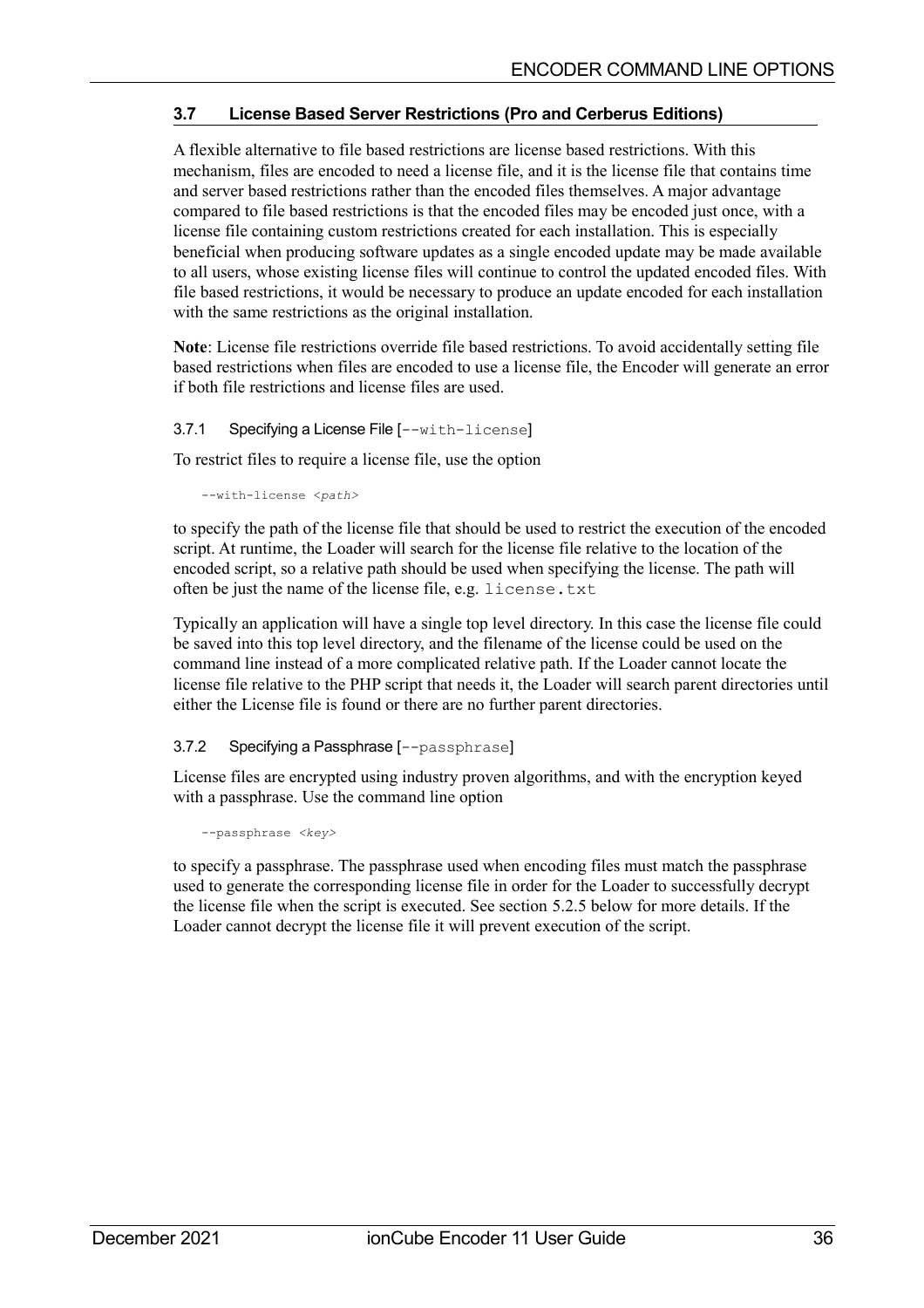## <span id="page-36-0"></span>3.7.3 License Check Mode [--license-check]

When an encoded file restricted by a license is read by the Loader, there are two methods by which the license restrictions can be enforced.

#### **Automatic License Checking**

With automatic checking, the Loader will ensure that all server restrictions are matched, that the license has not expired, and that all enforced properties are matched in the license file (see section [5.2.12](#page-70-0) [below\)](#page-70-0). This is the default method, but it can also be specified by encoding with the option

--license-check auto

#### **Script Based License Checking**

Script based checking is an alternative that encodes files so that they will still run even if their license file has expired or is not matched to their server. A script can then use the [Loader API](#page-74-0) to validate properties, server restrictions, and any expiry date contained in the license. In order to implement a manual license check, and so prevent the Loader from automatically validating the license, encode files with the option

--license-check script

Several **Loader API** functions useful when implementing a manual license check are described in chapter [6.](#page-74-0) Be careful to ensure code security when implementing a license validator in PHP. In particular if a validator is contained in a file which will be included in each top-level script, then it is necessary to use Include File Protection to ensure that a hostile user cannot replace the validator with a different file.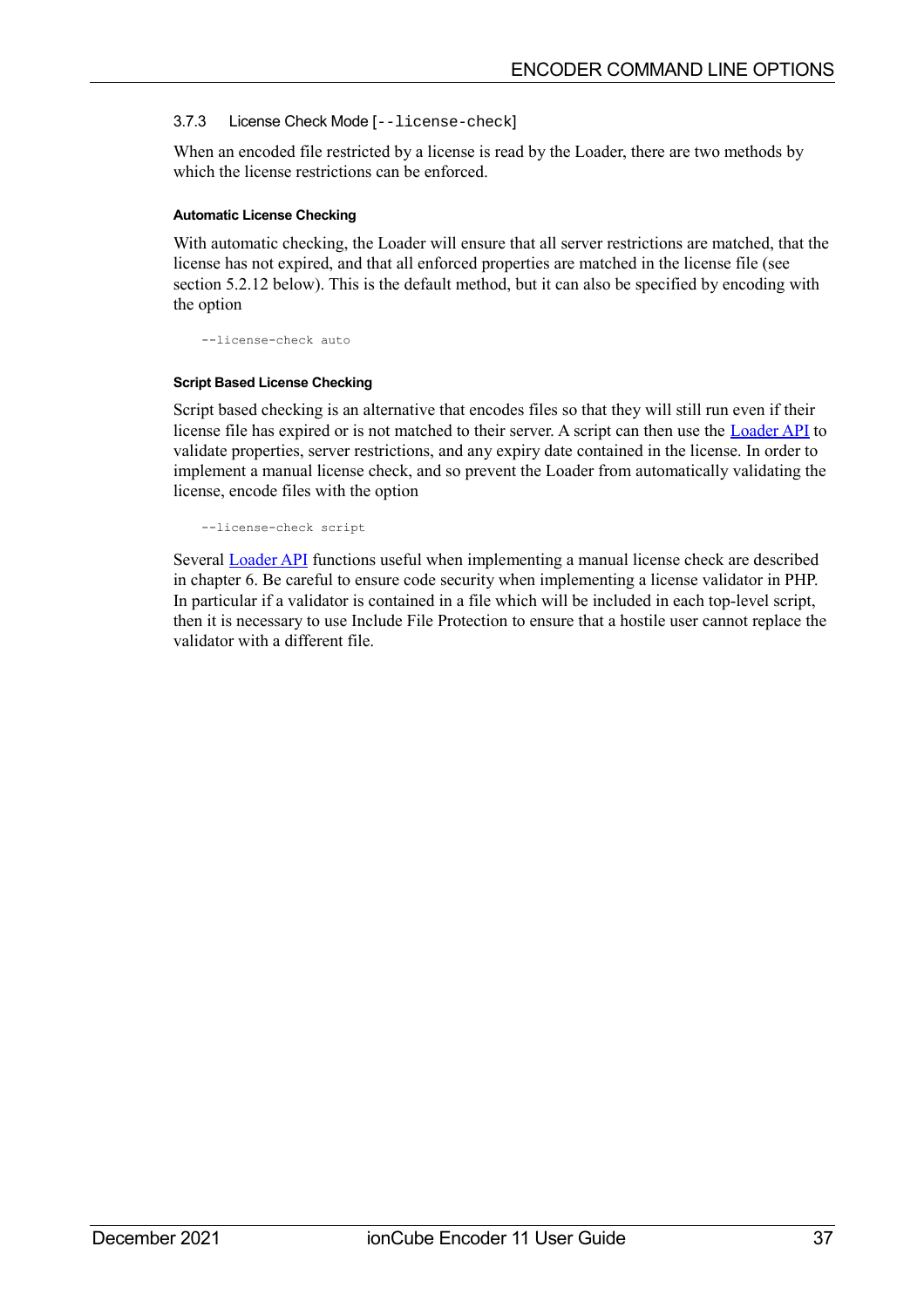# **3.8 Target File Attributes**

3.8.1 Copying with Hard Links [--use-hard-links]

The Encoder will normally copy any files into the target that are neither encoded nor encrypted. This is fast, but performance can be improved and disc space saved by using the --use-hard-links option to replicate by using hard links. This feature is only available with UNIX Encoders, and only if the source and target files are on the same filesystem.

3.8.2 Using Default File Permissions [--without-keeping-file-perms]

This option applies the default file permissions to target files instead of copying permissions of the corresponding source file.

3.8.3 Updating File Times [--without-keeping-file-times]

This option creates target files with a current timestamp instead of copying times from the corresponding source file.

3.8.4 File Ownership [--without-keeping-file-owner]

When running as root on UNIX the Encoder will usually copy file ownership from source files and directories. This option will create target items as the user running the Encoder.

3.8.5 Setting File Ownership [--apply-file-user, --apply-file-group]

When running the Encoder as root on UNIX, different user and group IDs can be set for target files with:

--apply-file-user *<user id/name>* --apply-file-group *<group id/name>*

The id or name may be either a numeric id or a name.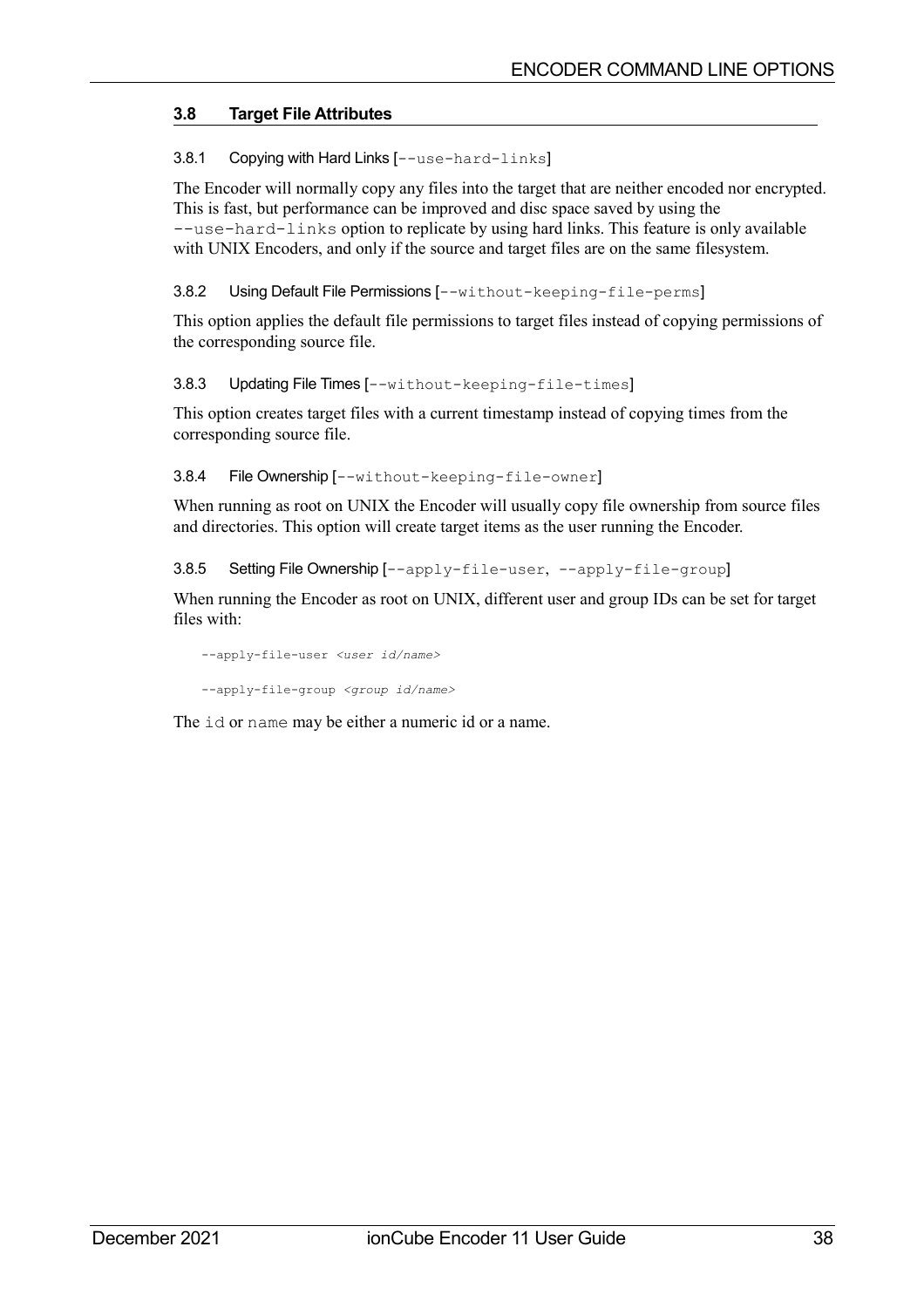# **3.9 Language Options**

3.9.1 Ignoring Short Open Tags [--no-short-open-tags]

Use this option to only recognise PHP files that use  $\langle$ ?php ?> style tags. By default the Encoder recognises both  $\langle ? \rangle$  and  $\langle ? \rangle$  and  $\langle ? \rangle$  style.

# 3.9.2 Ignoring Strict Language Warnings [--ignore-strict-warnings]

This option ignores warnings generated by the compiler from the use of language features that go against strict language usage rules. Resolving source code issues rather than using this option to hide them is recommended in the long term.

# 3.9.3 Ignoring Deprecated Feature Warnings [--ignore-deprecated-warnings]

This option ignores warnings generated by the compiler from the use of deprecated language features. Resolving source code issues rather than using this option to hide them is recommended in the long term.

# 3.9.4 Register Custom Auto Globals [--register-autoglobal]

Specify the names of custom variables that are to be treated as if they were *autoglobals* (also known as *superglobals*).

For example:

```
--register-autoglobal MYAUTO
```
would encode access to \$MYAUTO as if it were a global even if not explicitly made global with the global keyword. It is not necessary to use this option for standard autoglobals, but this feature may be useful if encoding files containing references to variables that are declared as autoglobals by a PHP module that will be used in the target system but that is unknown to the Encoder.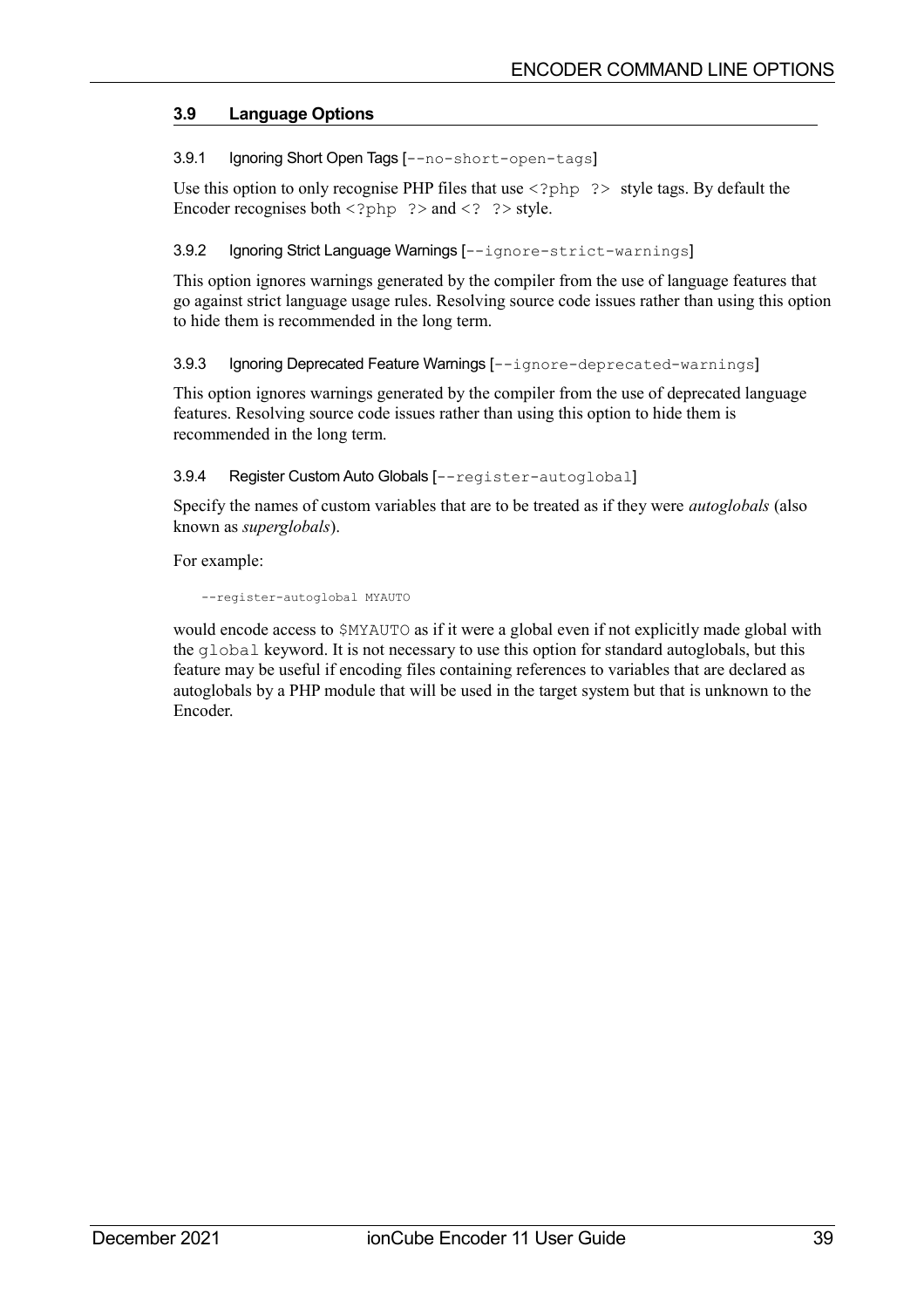# **3.10 Encoded File Header Customisation**

NOTE: Runtime (on demand) install for older versions of the Loader as mentioned below is a feature that uses the dl() function in PHP, which in PHP 5.3 became restricted and less flexible, and will be removed completely from PHP in the future. Features related to runtime install of the Loader are described for completeness as they still exist, however installing of the Loader should generally be achieved via a php.ini file.

Encoded files contain a PHP header (the *preamble*) that, if required, will perform the run-time installation of the Loader. It will also produce an error message if no Loader could be installed or in some cases of file corruption. The default header is ideal for most cases, however Encoder options support customising parts of the header and for setting an entirely new header.

Files may also have custom comments added. This feature offers the addition of plain text such as copyright messages, a product version number, contact details, and so on. Embedded digital signatures protect encoded files from tampering, and any modifications to an encoded file will render it useless so that such messages cannot be successfully changed or removed.

3.10.1 Removing Run-Time Loader Support [--without-runtime-loader-support]

This option shortens the header by removing support for run-time install of the Loader. This is useful if your encoded files will be installed on a system where you know that run-time installation of the Loader is not required. The header will still contain code to generate an error if no Loader is installed.

3.10.2 Generating Files with no PHP Header [--without-loader-check]

This option produces files with no PHP header and only the encoded file data. When running files without a header there will be no error produced if there is no Loader installed and the Loader must be installed in the php.ini file.

3.10.3 Customising the 'no Loader installed' Message [--message-if-no-loader]

To customise the message produced if no Loader is installed, use:

--message-if-no-loader *<text>*

 $\text{3}$  <text > must be a valid PHP expression and is passed to the PHP die() function.

Example:

--message-if-no-loader "'No Loader is installed. Please contact support.'"

Note the use of single quotes around the message because a string is being passed to the  $\text{die}(t)$ function.

3.10.4 Customising the 'no Loader installed' Action [--action-if-no-loader]

To customise the action when no Loader is installed, use:

--action-if-no-loader *<php code>*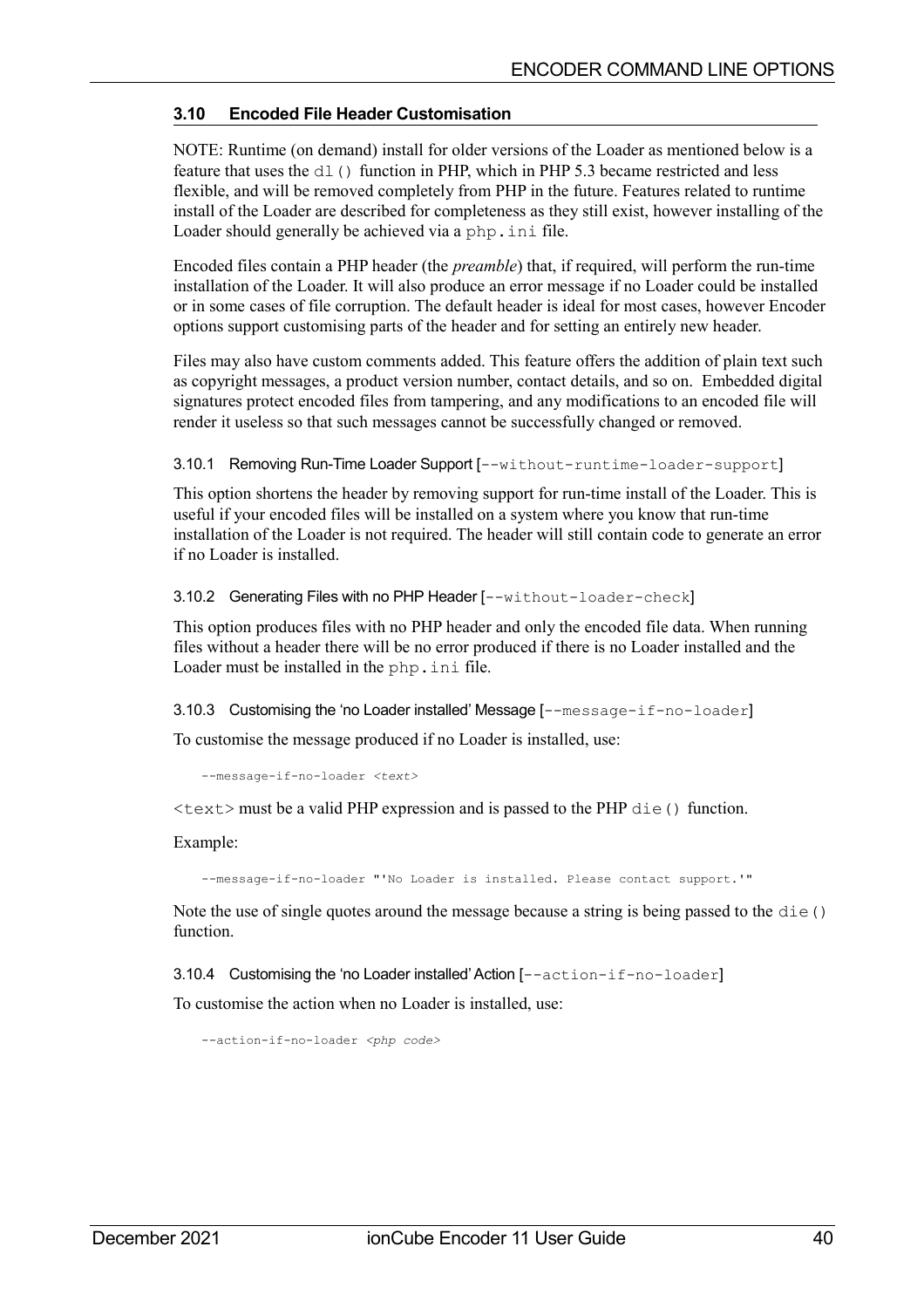3.10.5 Setting the Run-Time Loader Path [--loader-path]

To change the run-time Loader path, use:

```
--loader-path <path>
```
The current default setting performs selection of the Loader based on operating system type and PHP version, and is:

```
'/ioncube/ioncube_loader_'.$_oc.'_'.substr(phpversion(),0,3).(($_oc="win')?'.dll':'.so')
```
\$  $\circ$  oc is predefined in the header as:

```
strtolower(substr(php_uname(),0,3))
```
Changing the Loader path may be useful if you wish to distribute Loaders with your application but in a different directory, or if you wish to use run-time Loading but do not need to use the dynamic selection of the Loader.

3.10.6 Setting the Header Code [--preamble-file]

The entire PHP header may be set by using:

```
--preamble-file <file>
```
<file> should be the path to a file containing PHP code to place at the start of the encoded files.

3.10.7 Header Comments [--add-comment, --add-comments]

To add text to appear as comments at the start of encoded files, use:

--add-comment *<text>*

The option may be used as many times as required.

To add comments from a file, use:

--add-comments *<file>*

#### Examples:

--add-comment "Copyright New FooBar Inc. 2021" --add-comment "All Rights Reserved"

--add-comments custom/comments.txt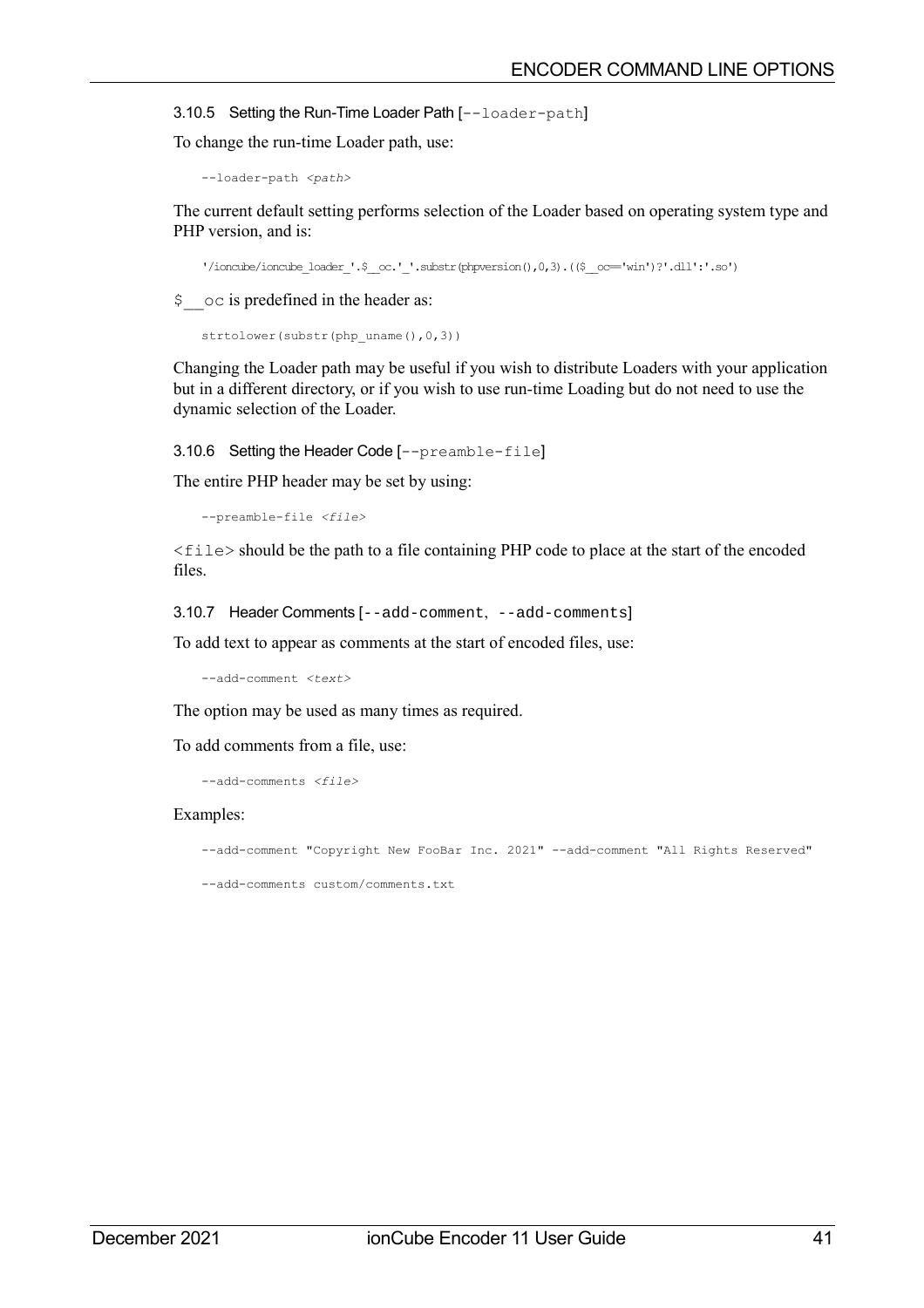# **3.11 Customising Loader Behaviour**

## 3.11.1 Loader Event Messages [--loader-event]

Loader messages generated by run-time events can be customised at encoding time to those of your own choice.

For each web request, Loader messages customised by an encoded file will take effect for all other encoded files unless a later included file provides a different message.

To customise an event message, use:

--loader-event "<event>=<message>"

 $\le$  event  $\ge$  should be the event type to customise and  $\le$  message $\ge$  the text to associate with the event.

| Event Type                 | Triggered When                                                                                                      |  |
|----------------------------|---------------------------------------------------------------------------------------------------------------------|--|
| corrupt-file               | An encoded file has been corrupted.                                                                                 |  |
| expired-file               | An encoded file has reached its expiry time.                                                                        |  |
| no-permissions             | An encoded file has a server restriction and is used on a<br>non-authorised system.                                 |  |
| clock-skew                 | An encoded file is used on a system where the clock is<br>set more than 24 hours before the file was encoded.       |  |
| license-not-found          | The license file required by an encoded script could not<br>be found.                                               |  |
| license-corrupt            | The license file has been altered or the passphrase used<br>to decrypt the license was incorrect.                   |  |
| license-expired            | The license file has reached its expiry time.                                                                       |  |
| license-property-invalid   | A property marked as 'enforced' in the license file was<br>not matched by a property contained in the encoded file. |  |
| license-header-invalid     | The header block of the license file has been altered.                                                              |  |
| license-server-invalid     | The license has a server restriction and is used on a non-<br>authorised system.                                    |  |
| unauth-including-file      | The encoded file has been included by a file which is<br>either non-encoded or has incorrect properties.            |  |
| unauth-included-file       | The encoded file has included a file which is either non-<br>encoded or has incorrect properties.                   |  |
| unauth-append-prepend-file | The php. ini has either the --auto-append-file<br>or --auto-prepend-file setting enabled.                           |  |

Event types are: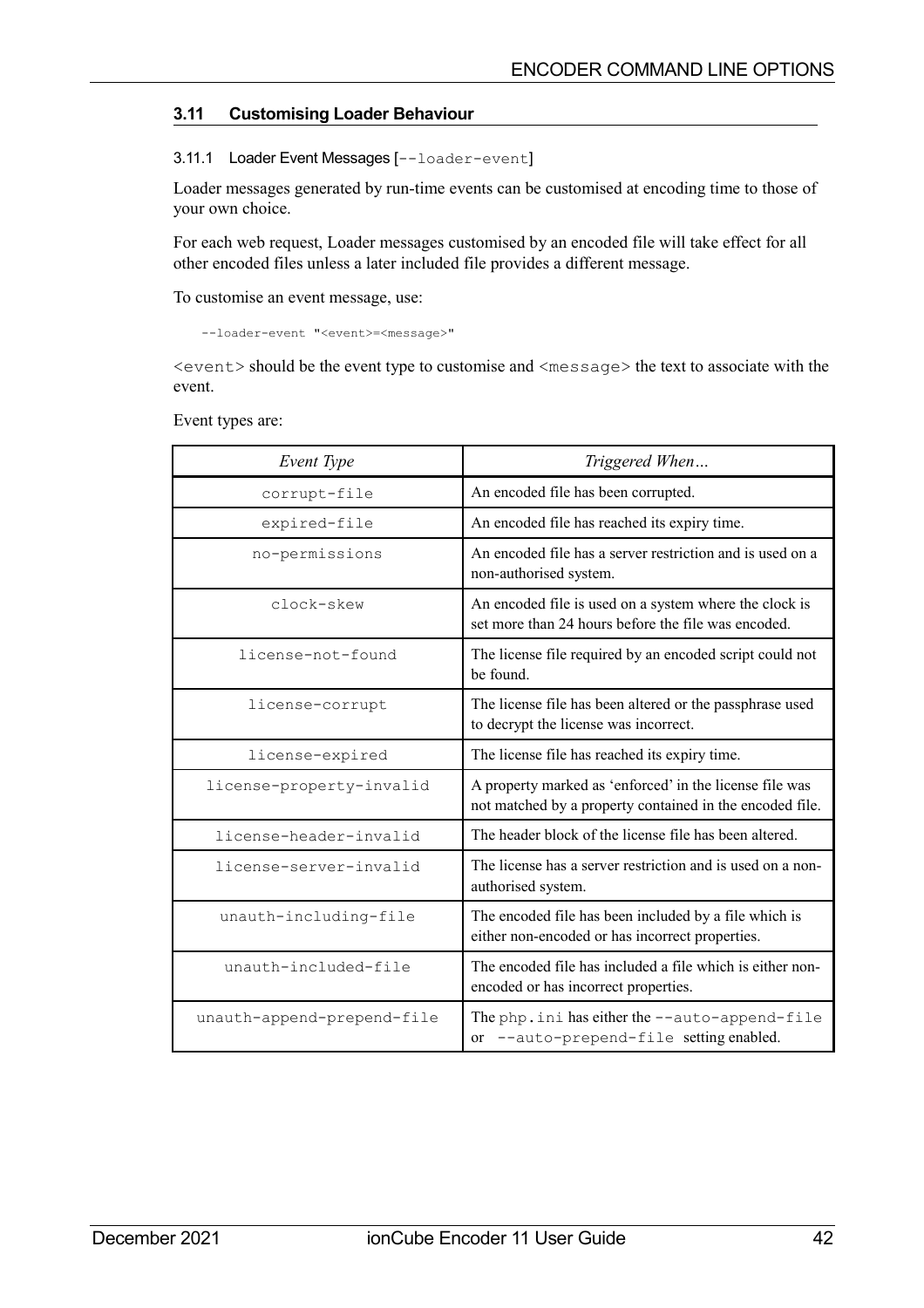#### Example:

--loader-event "expired-file=This software has expired."

Custom messages may also contain display formats. Each format is replaced with specific text as follows.

| Format         | Replaced With                                            |  |
|----------------|----------------------------------------------------------|--|
| $\frac{8}{2}f$ | The path of the file generating the event.               |  |
| %i             | Server IP address ('no-permissions' event only).         |  |
| $h^2$          | Server name ('no-permissions' event only).               |  |
| $\frac{6}{6}n$ | The path of the unauthorised including or included file. |  |

3.11.2 Callback Files [--callback-file]

To implement a more elaborate error handling mechanism than with Loader Events, a *callback file* can be specified to handle Loader error cases. Use the option

--callback-file *<relative-path>*

to specify a callback file. The path should be relative to the top-level directory of the PHP application. In particular, if the callback file is contained in the top-level directory, then specify the filename rather than a full path.

The callback file should contain a function with the signature:

function ioncube event handler(\$err\_code, \$params)

The error code will be passed as the first argument, and an associative array of contextdependent values will be passed as the second argument. The error code is an integer, and for convenience the Loader defines constants for all event error codes. See section [3.11.3](#page-43-0) for a list of all constants.

The name of the file that caused the error is always passed as a parameter with key current file, and for server restriction errors parameters are passed with keys domain\_name and ip\_address. The path to the expected license file is passed with key license\_file, and for errors related to include file restrictions, the file that included the encoded file, or was included by the encoded file, is passed with key include\_file.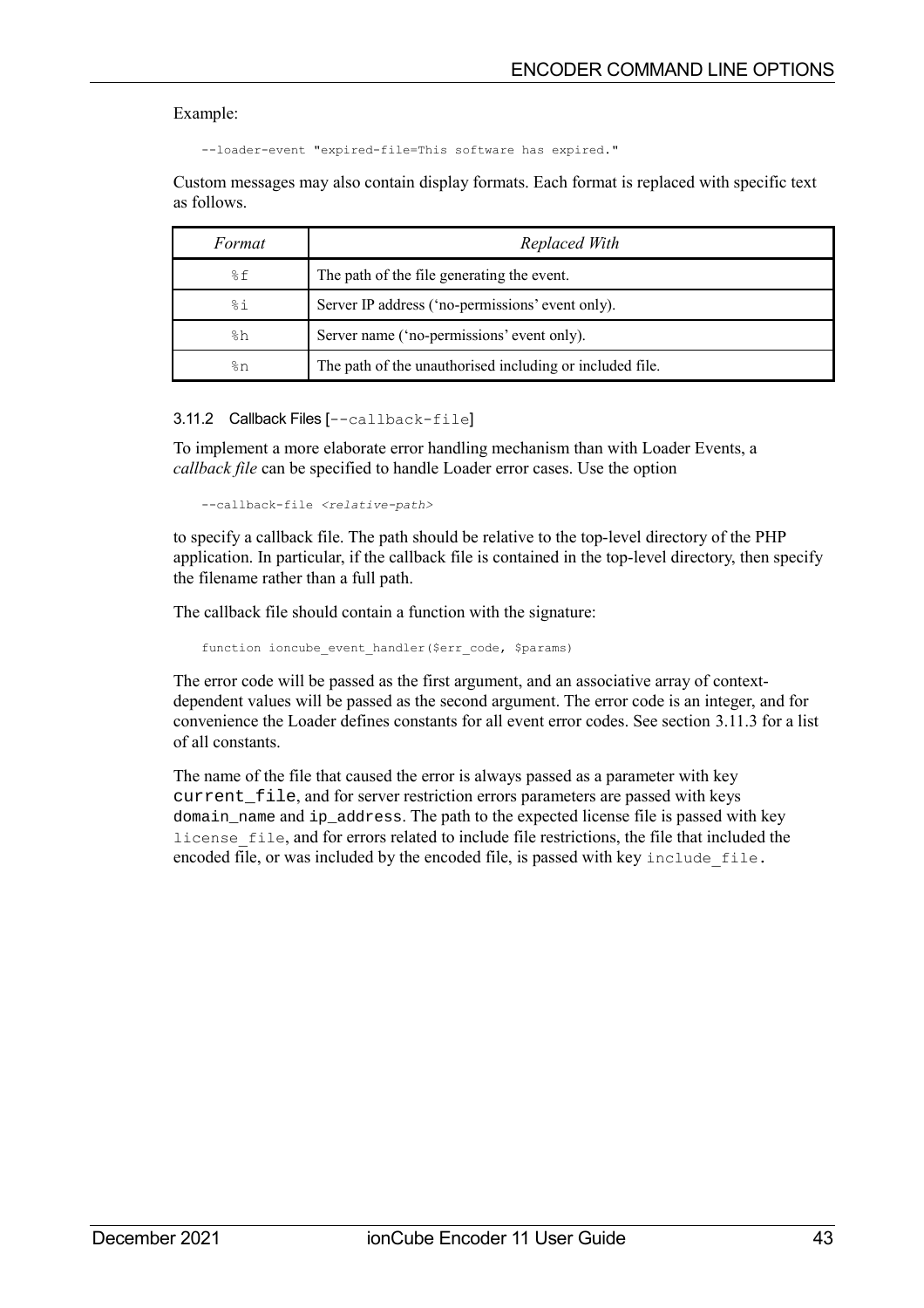# <span id="page-43-0"></span>3.11.3 Loader Event Constants

The Loader defines PHP constants corresponding to the supported error codes. These codes correspond to the Loader events described in the previous section follow:

| Value | PHP constant                    | Loader Event               |
|-------|---------------------------------|----------------------------|
| 1     | ION CORRUPT FILE                | corrupt-file               |
| 2     | ION_EXPIRED_FILE                | expired-file               |
| 3     | ION NO PERMISSIONS              | no-permissions             |
| 4     | ION CLOCK SKEW                  | clock-skew                 |
| 5     | (constant intentionally unused) |                            |
| 6     | ION LICENSE NOT FOUND           | license-not-found          |
| 7     | ION LICENSE CORRUPT             | license-corrupt            |
| 8     | ION LICENSE EXPIRED             | license-expired            |
| 9     | ION_LICENSE_PROPERTY_INVALID    | license-property-invalid   |
| 10    | ION_LICENSE_HEADER_INVALID      | license-header-invalid     |
| 11    | ION_LICENSE_SERVER_INVALID      | license-server-invalid     |
| 12    | ION_UNAUTH_INCLUDING_FILE       | unauth-including-file      |
| 13    | ION UNAUTH INCLUDED FILE        | unauth-included-file       |
| 14    | ION UNAUTH APPEND PREPEND FILE  | unauth-append-prepend-file |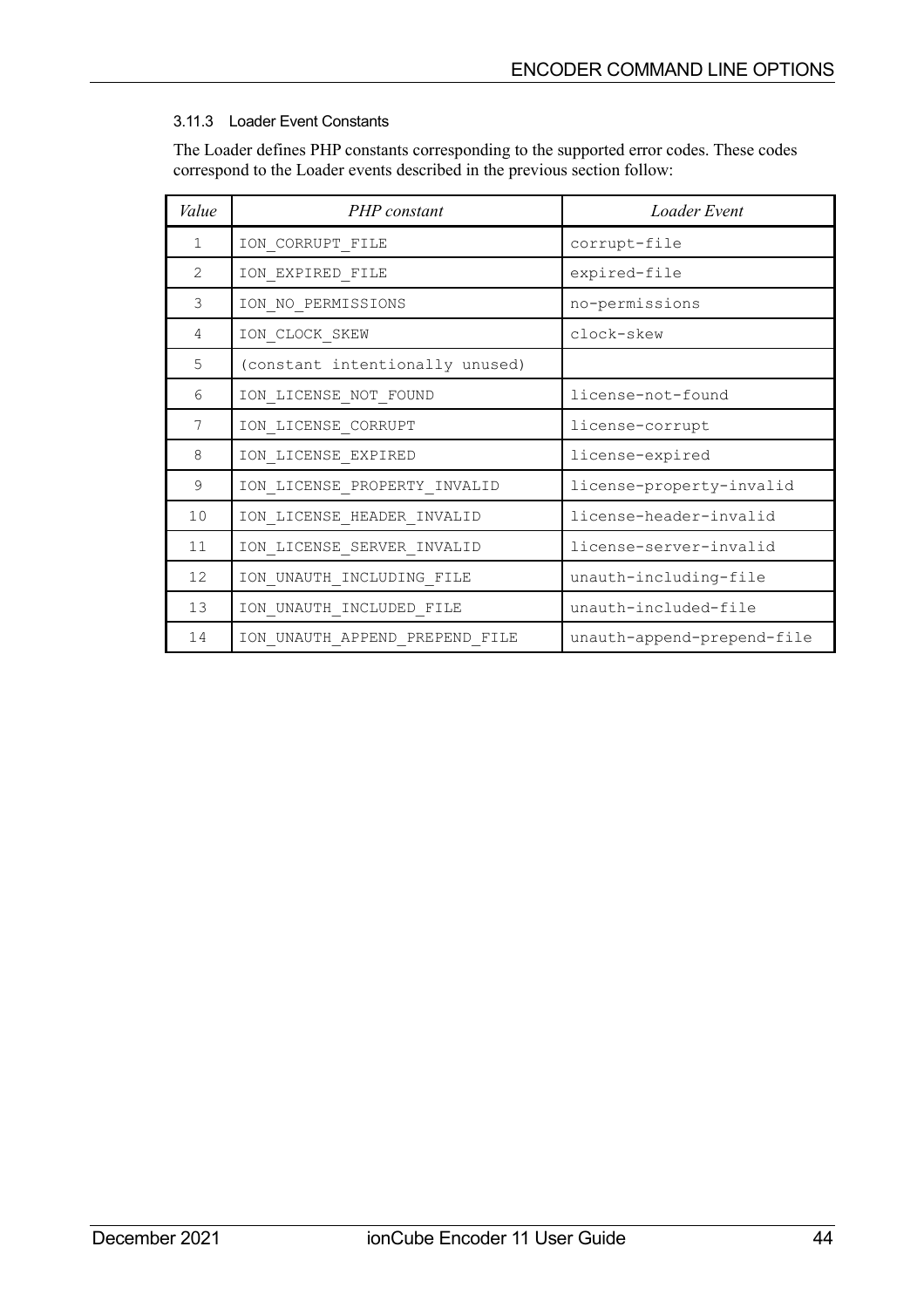# **3.12 File Properties and Include Attack Prevention**

File *properties* are key-value pair data items that are securely stored as metadata in encoded files, separate to the PHP code. Properties can be read by a **Loader API** function, and also used with the *include attack* prevention system. Include attacks are where program scripts are replaced by unauthorised ones in an attempt to change program behaviour. To guard against this, encoded files can be protected so that they can only be included by a file with specific properties defined, and so that they can only include a file if it has certain properties. This powerful feature can also help prevent unauthorised use of libraries by allowing your included files to only be included by your own application, and not by someone else's program.

<span id="page-44-0"></span>3.12.1 Setting Properties [--property, --properties]

To define one or more properties, use:

```
--property "<name>[=<value>]"
--properties "<name>[=<value>][, ...]"
```
name is the name of the property to be defined and value is the property value. Use a comma to separate multiple properties.

Values can be numeric, a string that is optionally delimited by  $'$  ' or " ", or an array delimited by { }. Array elements may optionally have keys.

# Examples:

*Define a property version with integer value 5*

--property version=5

*Define a property version with string value "2.0"*

--property "version='2.0'"

### *Define several properties*

--properties "version=1,company='Foo Technologies'"

### *Define an array*

--property "features={options=>{'save','load'},licensed to=>'Foo Tech Inc.'}"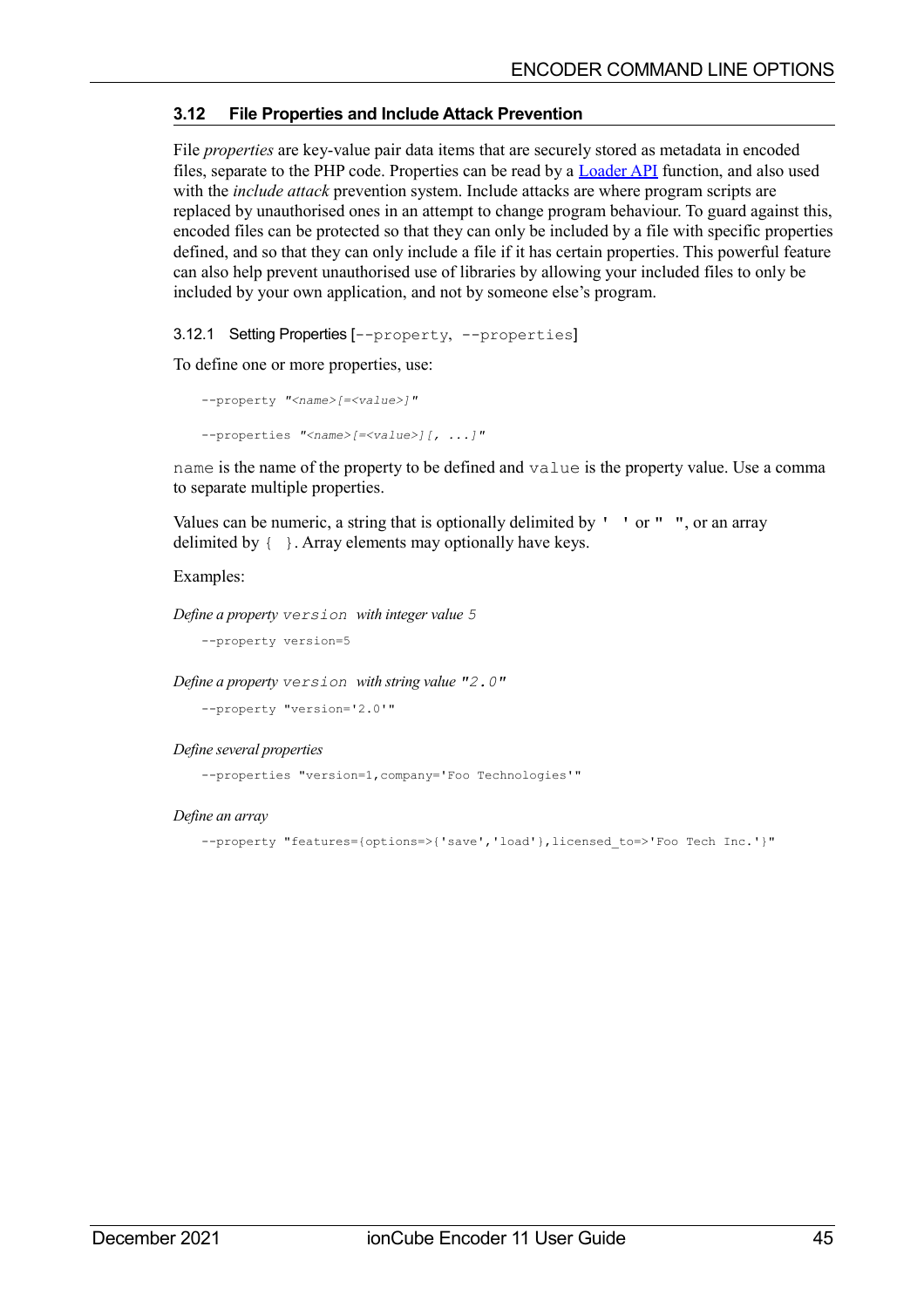3.12.2 Include Attack Prevention [--include-if-property]

To restrict which files can be included by a file and also the files that can include a file, use:

--include-if-property *"<name>=[<value>][, ...]"*

Property name and value are as defined in section [3.12.1](#page-44-0) [above.](#page-44-0)

This option may be used more than once to define multiple sets of required properties.

Examples:

*Include files if property* program\_name *has value "my app"*

--include-if-property "program\_name='my app'"

*Include files if property pname is either "app1" or "app2"*

--include-if-property "pname='app1'" --include-if-property "pname='app2'"

3.12.3 Preventing Prepend and Append File Usage [--disable-auto-prepend-append]

By utilising the auto prepend file and auto append file php.ini settings it is possible to specify a PHP file which should run before or after any other scripts. This may undermine the security of encoded PHP scripts, and can be disabled using the option

--disable-auto-prepend-append

If this option is used and a server has either the append or prepend php.ini setting enabled, the encoded scripts will not run. Some servers may have a legitimate reason for enabling these settings, so this Encoder option is not enabled by default.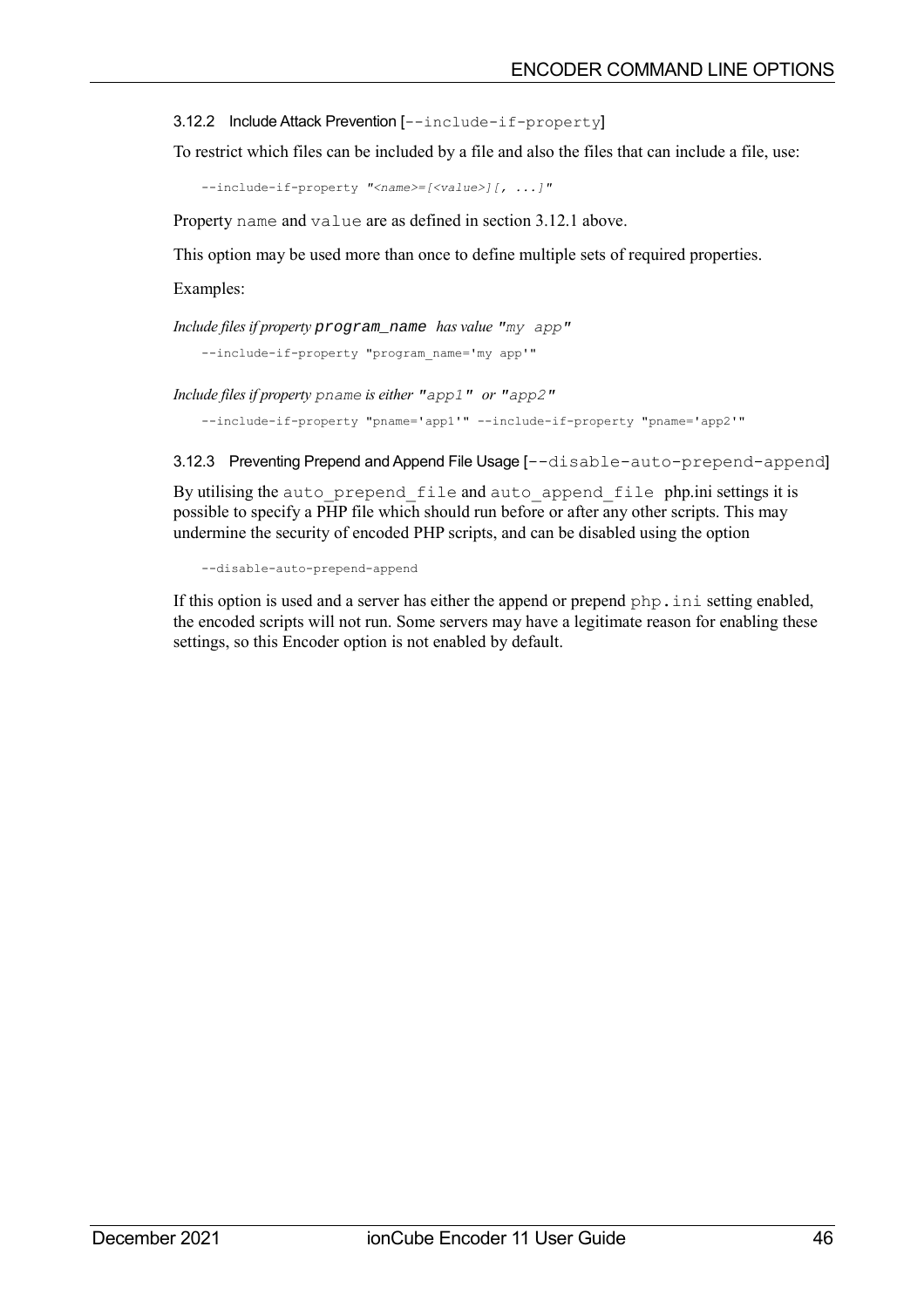# **3.13 Project Handling**

Setting up the Encoder for single-command repeat encoding of projects can easily be performed using UNIX shell scripts or Windows batch files, however the Encoder also has a built-in projects handling feature that may usefully be used as well or instead.

The projects feature uses a project file to store and provide command line options. Project file options are merged with any additional options passed to the Encoder, and the project file may be updated or recreated when required. As the project file is a plain text file, it can also be edited if necessary.

3.13.1 Specifying the Project File [--project-file]

The project file to use is set with:

--project-file *<file>*

Once a project file has been created, to encode with the given project options, only this option need be used.

3.13.2 Creating the Project File [--create-project]

This option creates the project file named with  $-\text{project-file}$ . The file is created or overwritten, and is set with whatever other options are used to the Encoder.

Examples:

*Create and initialise project file p1*

ioncube\_encoder --project-file p1 --create-project /project1 --into /encoded-apps

*Repeat encoding based on project file p1*

ioncube encoder --project-file p1

*Repeat encoding based on project file p1 but with verbose mode enabled*

```
ioncube encoder --project-file p1 --verbose
```
3.13.3 Update a Project File [--update-project]

This option updates a project file by merging in any new options.

Example:

```
Repeat encoding based on project file p1 but permanently add the --replace option
```
ioncube encoder --project-file p1 --replace -update-project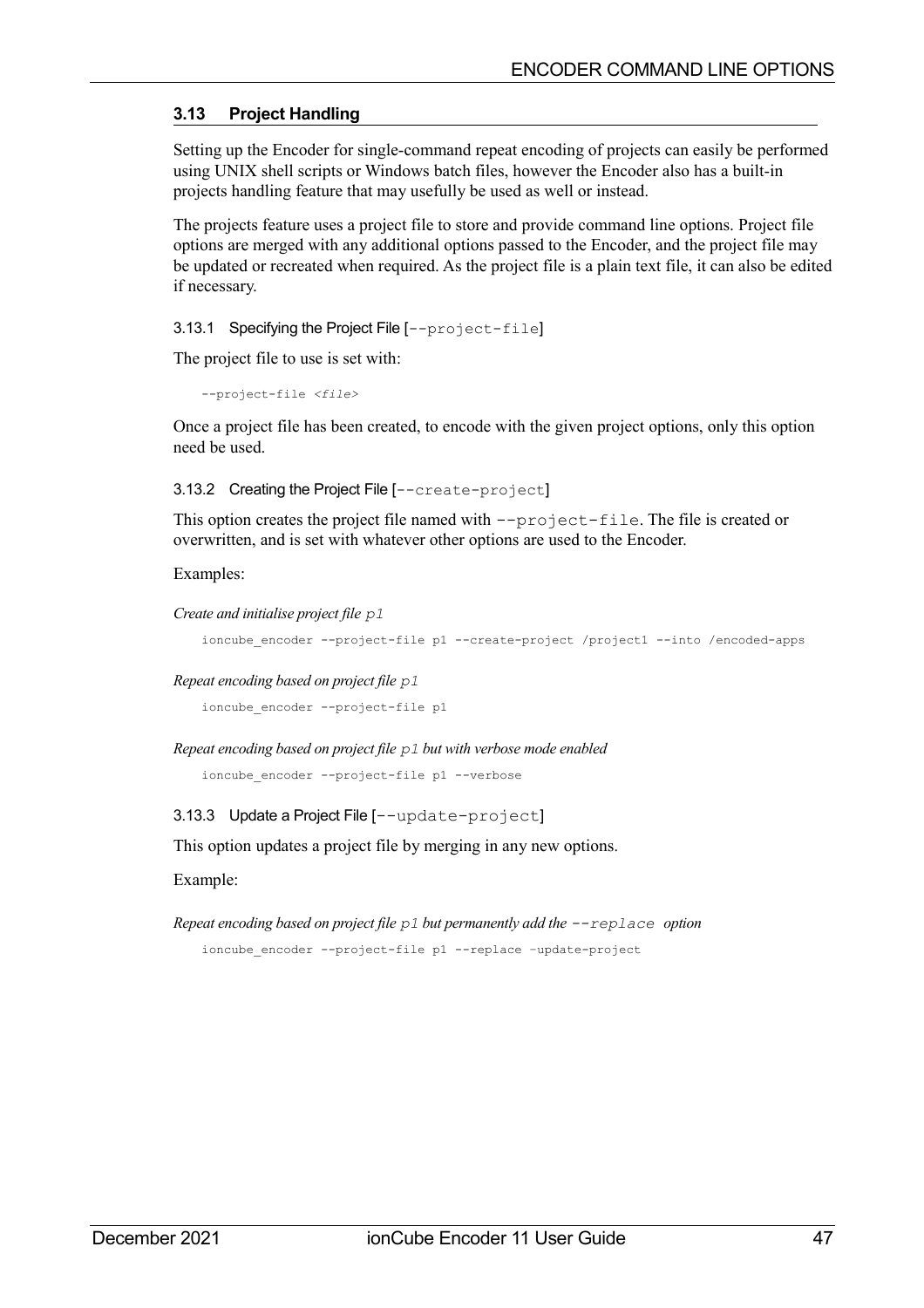# **3.14 Bundled Encodings**

Starting with version 10.2.0 of the ionCube PHP Encoder, multiple encodings may be added to one encoded file. This is particularly useful for the transition between PHP 5 and PHP 7 as both PHP 5.6 and PHP 7.1 encodings can be included in the same file. Such an encoded file can then run on PHP 5.6, 7.0, 7.1, 7.2 and 7.4.

3.14.1 Starting a Bundled Encoding [--bundle, -B]

A bundled encoding can be started by using the bundle (short form: -B) option to the Encoder. So we could start a bundle with the encoder for PHP 5.6 :

ioncube encoder 56 --bundle example dir -o example dir encoded

That will use the PHP 5.6 Encoder to encode all files in the  $\alpha$  example  $\alpha$  dir to produce the files in example dir encoded. As those stand, the encoded files can run on PHP 5.6 and 7.0. The files in example dir encoded can then have other encodings added to them with the add-to-bundle option.

3.14.2 Adding to a Bundled Encoding [--add-to-bundle, -A]

With an existing bundled encoding, extra encodings can be added to them with the add-tobundle (short form: -A) option:

ioncube encoder 71 --add-to-bundle example dir -o example dir encoded

That adds PHP 7.1 encoding to the encoded files already in example dir encoded. The resulting encoded files will then run on PHP 5.6, 7.0, 7.1, 7.2 and 7.4 with the appropriate ionCube Loader installed.

A file in the target *must* exist if a file with the same name in the source is being encoded with the add-to-bundle option. If the file in the target does not exist then an error will result.

If you try to add an encoding to a file where that file already contains an encoding for that PHP version then an error will result. So if we were to repeat the last example with the same files,

ioncube encoder 71 --add-to-bundle example dir -o example dir encoded

then the following error would result:

Error: Encoding with PHP source language 7.1 already exists

### 3.14.3 Bundled encoding and the  $-\alpha$ <sup>+</sup>-target options

Please note that the replace-target, merge-target, rename-target and updatetarget options (see Section [26\)](#page-25-0) should **not** be used with the bundle and add-to-bundle options. This is because the bundle option will replace the existing directory and the addto-bundle will add encodings to those files. Each file to be encoded in the source must have a corresponding file in the target for the add-to-bundle option to work. So the following will produce an error:

```
ioncube_encoder_71 --add-to-bundle –merge-target example_dir -o example_dir_encoded
Error: Only one of --update-target, --rename-target, --replace-target, --merge-
target, --bundle and --add-to-bundle should be given.
```
### 3.14.4 Adding header comments with extra encodings [--keep-comments]

Header comments are normally only added to the first encoding in a bundle as otherwise the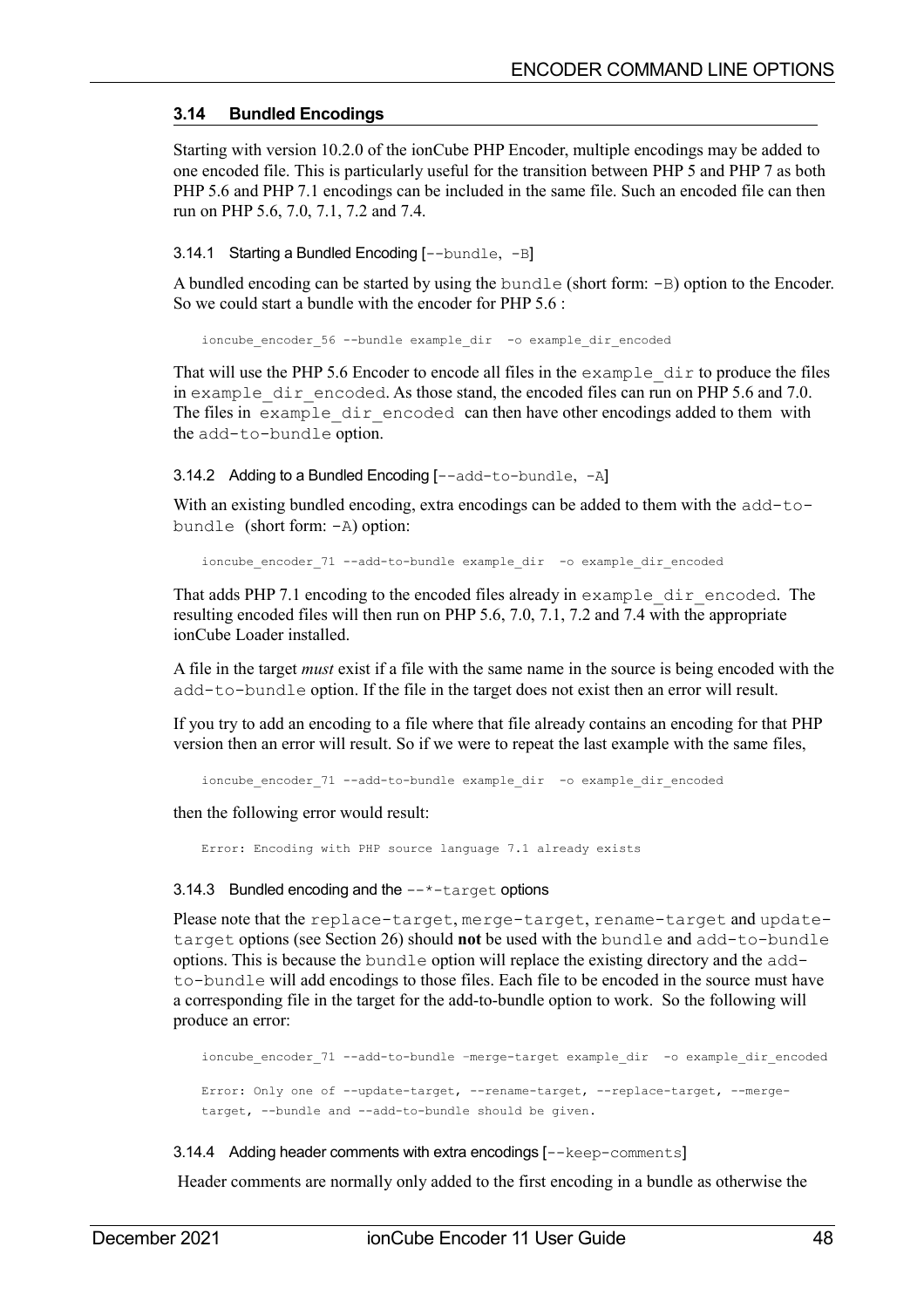comments would appear down in the body of the file just before the start of the encoding being added. So if you have give an add-comment option along with the add-to-bundle option then the comment will just be ignored rather than added before the extra encoding. If you really do want the comment to be added before the new encoding then please use the keepcomments option:

```
ioncube encoder 71 --add-to-bundle -keep-comments -add-comment "A comment for the
extra encoding" example dir -o example dir encoded
```
In the resulting encoded files the comment "A comment for the extra encoding" will appear just before the start of the PHP 7.1 encoding that has been added.

So in the resulting encoded file you would see something like this at the point where the latest encoding has been added:

```
AfqqdUbOzrICH8asIGy6/FERcTNRy8sfholmrB/aiQJrfm/7q9/EBV04MsDcoQ8q8xVReaL
2bXnvggG1OYXQ5mAFAzBTN3YSGcx5aYs0yvHjMgT2DO2HgMdOFGePRTDZ3rp/24PZefUofH
fcl00hMcMjAXtyKszeTf0HoTXSJl/p6/kUBs6grf8Kp4zOFPRINQVBdTGoXKsGFmsN9tm3W
O8RDhU+82TPj6PLTkSlycK65AE4Fkyl0BXVWR60FlVFHTbwIqRiqTxY+SibTXtZJz9kb2w9
t5x7hgg6IkNZ=
<?php //00032
```
// A comment for the extra encoding

?>

```
HR+cPuepB5Wa0PMVCOsvU+8+sBZoYulWKypbDgkuoRL2Eoa/4nbupwJV/weQVVOeaw3xS3V
B7UzKZU2LnaERgnll7uWv/zJwSrHArdntAt3e7ihdGwrElUtBiCKWEFVSufwYhDnopqsqg5
D04Vn1O8BzbqUpU+N1DCqx7hGmlfQ58dtjOtz2dmdMSJgMbGONefqu704H6TXlTsSBaTGDG
QqrfYnGG6tJoM8tR1aCO2zCBIE/t0e4k62yH67QPVZVysMAdfUeJ2y1ppBpwd2s1s+C9dWL
wwXeLTpwcmp1P+9QC14A5zP70fWkXs21O0Bx92iKiCS4tw/H+HOXAtxVyE+qXUqYn0NOx+L
qt36kTnnDvEqGvTNpqoBkNyXq
```
### 3.14.5 Bundled Encodings and Encryption of Non-PHP Files

Bundled encoding has no effect on the encryption of non-PHP files. So if a new encoding is being added to a bundle then the non-PHP files are simply re-encrypted each time.

### 3.14.6 Limits on Bundled Encoding Files

Bundled encodings cannot go beyond 268MB. If an attempt is made to add an encoding beyond that limit then an error will result.

### 3.14.7 Bundled Encodings and Encoded File Format

Bundled encodings can only be used with the ASCII encoding format. They cannot be used with the binary encoding format.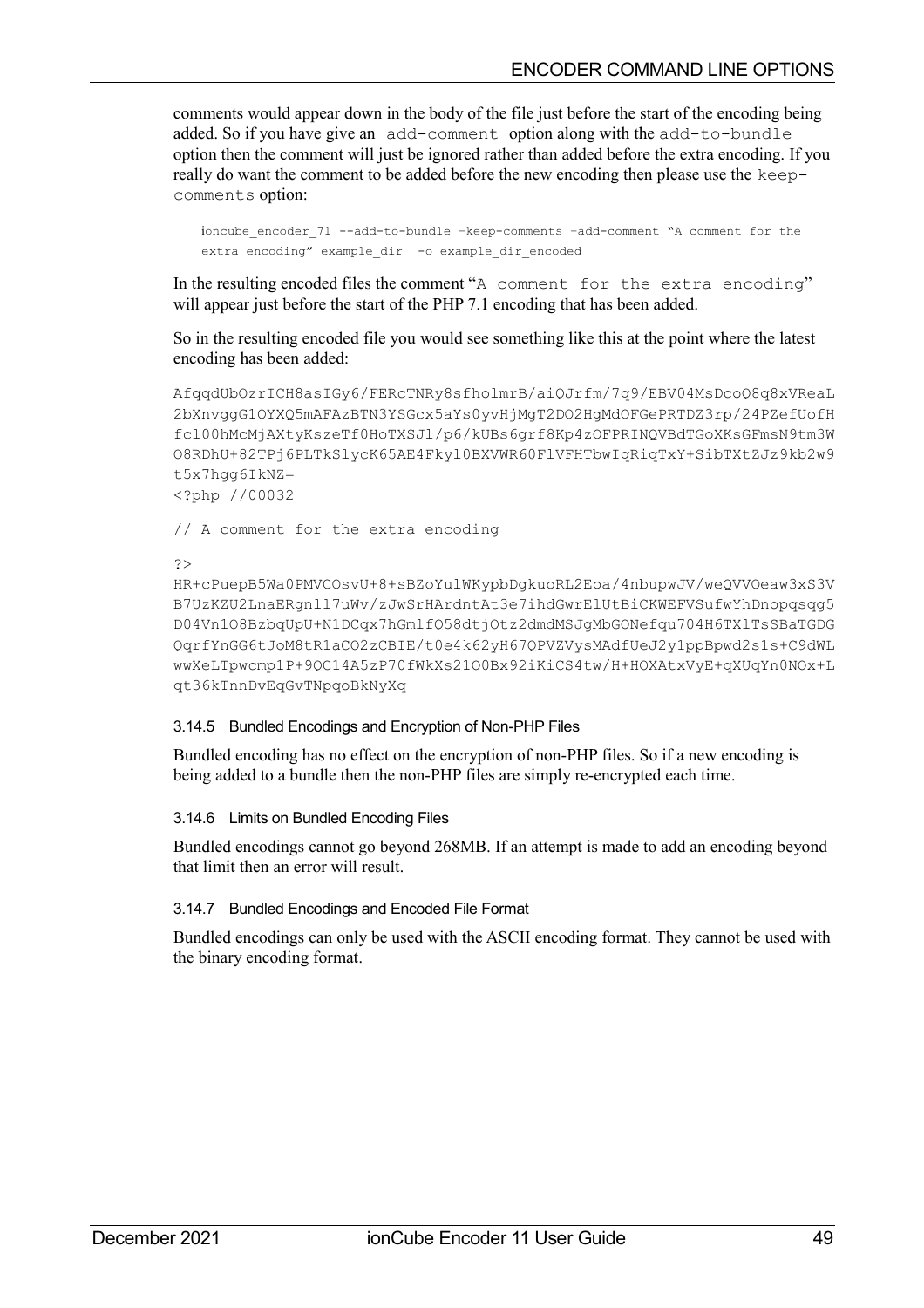## **3.15 Miscellany**

3.15.1 Encoding and Bytecode Optimisation [--optimise, --optimize]

By default, the Encoder uses an encoding format that encodes with the best Encoder performance and good run-time performance. At the expense of increased encoding time, smaller files with possibly marginally better run-time performance may be obtained by increasing the optimisation level.

The options:

--optimise more --optimise max

increase optimisation to either an intermediate or a maximum level.

The option  $--$ optimize is an alias for  $--$ optimise

3.15.2 Allowing Encoding into the Source Tree [--allow-encoding-into-source]

By default, the Encoder prevents a target directory to be within the source tree or for the source directory to be within the target tree. This is to prevent accidental overwriting of source files or unexpected results. The --allow-encoding-into-source option allows this. To avoid the target being treated as part of the source tree use the  $-\text{-i}$ gnore option to ignore the target.

Examples:

In these examples we have a simple project in a directory called test. The project contains the file helloworld.php

*Encoding with the default safety check*

```
$ ioncube encoder test -o test/encoded
Error: Can't encode to a directory within the source tree
```
The Encoder safety check prevented encoding because the target is within the source tree.

*Encoding with the default safety check disabled*

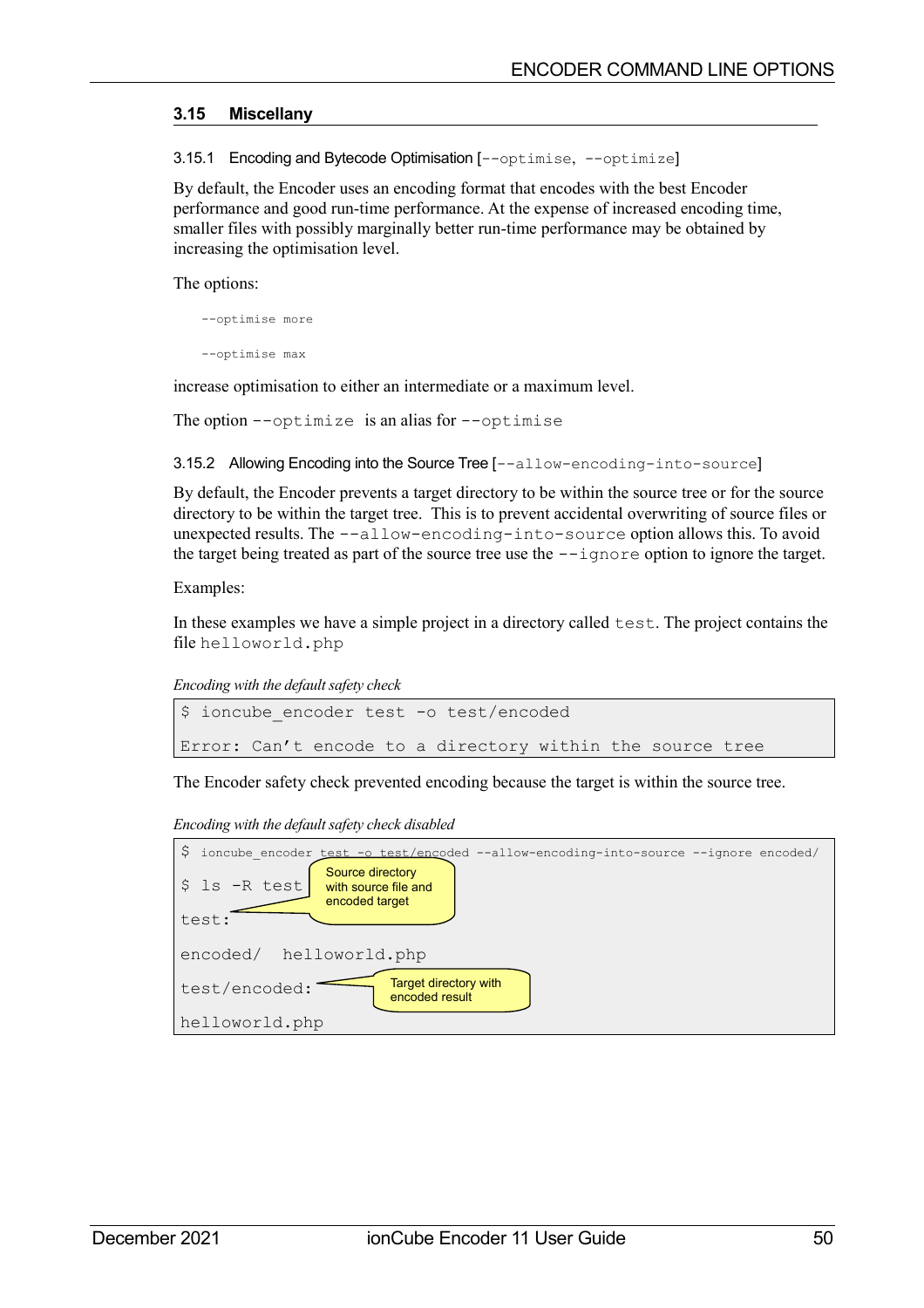3.15.3 Omitting Documentation Comments [--no-doc-comments]

Documentation comments are comments with the following syntax:

/\*\* My code comment \*/

These comments are exposed by the PHP 5 reflection API, and are preserved by the PHP 5 Encoder by default. In order to omit these documentation comments from encoded files specify the --no-doc-comments option.

3.15.4 Setting an alternate Shell Script Line [--shell-script-line]

The Encoder will encode shell scripts having PHP as their interpreter unless explicitly directed otherwise with  $-\text{copy or } -\text{ignore}$ . By default, the first line of the source shell script will be copied to the target, but a custom line can be used with the following option

--shell-script-line '#!/usr/bin/php -q'

where the text inside the quotes is an example shell script line. Any encoded script can be used as a shell script by manually adding a shell script line to the encoded file after the encoding process is complete, and similarly an encoded PHP shell script will remain a valid encoded PHP script if the shell script line is removed. On UNIX it is important to enclose the option argument in single quotes as the '!' character has a special meaning for most shells.

3.15.5 Enforce Minimum Loader Version [--min-loader-version]

This option encodes files with a requirement that the Loader version is of the specified version or greater. This can be useful to ensure that a particular feature of the Loader is supported. The option should be specified as a version string in the format  $\text{major}$  [.minor [.revision]].

Examples:

--min-loader-version 10.0.0

3.15.6 Check for Program Updates [--check-version]

Check for the availability of a program update.

3.15.7 Program Version [-V, --version]

To display the program version, use:

-V or --version

3.15.8 Verbose Mode [-v, --verbose]

Verbose mode will produce details of Encoder operations and progress.

3.15.9 File Verify [--verify]

If run-time loading is to be used then files must be able to be read and parsed by the PHP engine as valid PHP files. This will increase encoding time, and is a legacy option that would only be necessary if you had customised the PHP header and wish to check it.

3.15.10 Help [-h, --help]

This option displays a summary of Encoder options.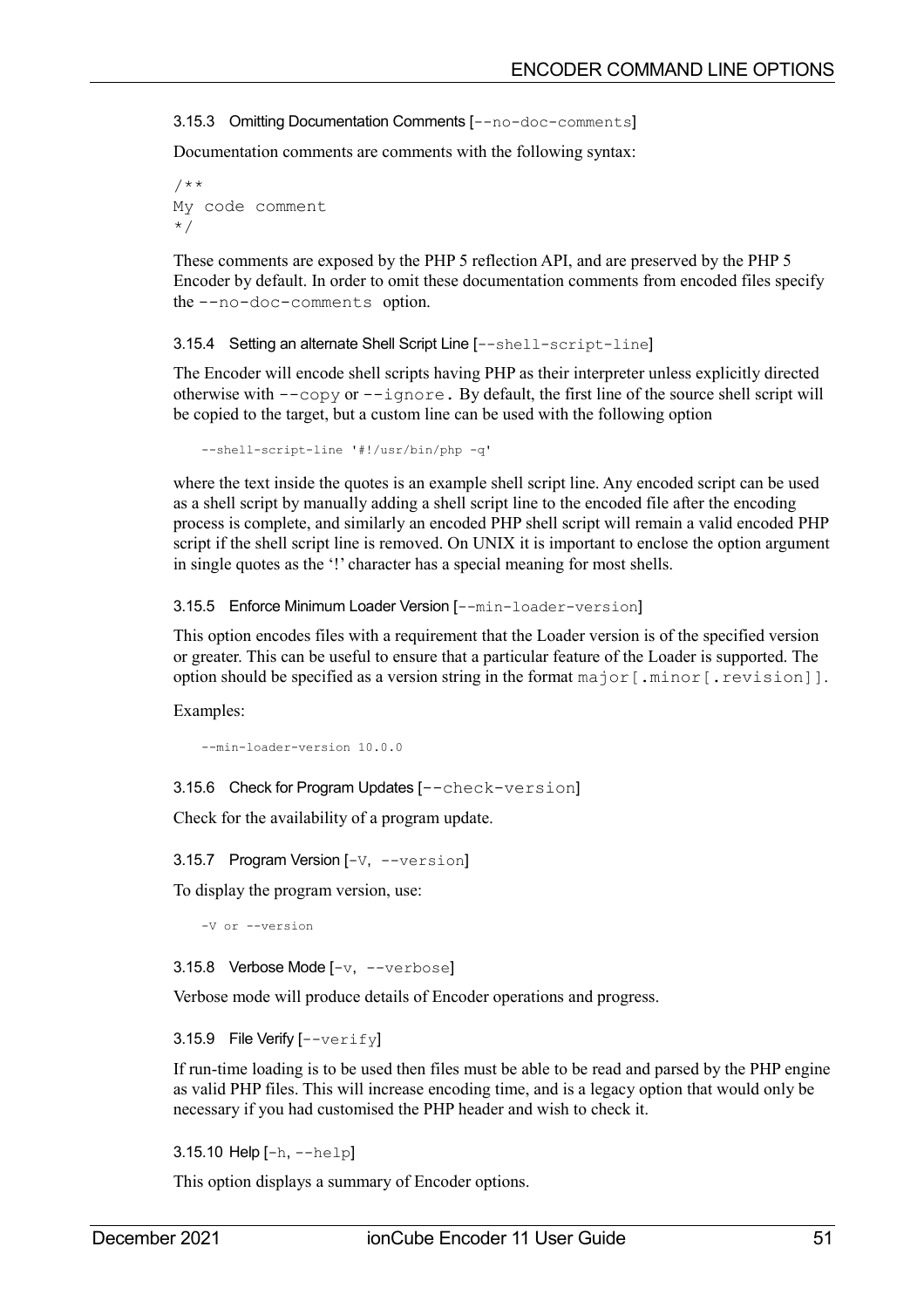# **4 EXTERNAL AND DYNAMIC KEYS**

## **4.1 Introduction**

As part of a protection strategy, compiled code encoding systems may protect the compiled code (bytecode) with some kind of key in order to present challenges to a would-be hacker intent on analysing the files. Such a key must obviously be present when files are processed otherwise running the protected code would not be possible, and a key will normally be stored somewhere within the protected file itself. This can work well, but if an attacker has learnt how keys are stored, their effectiveness is obviously diminished.

A more powerful approach is to have keys that are not within the files that they protect, and as of version 9, we devised two new mechanisms that can be used to present significant new challenges to would be attackers.

*External Keys* allows for static keys to be located externally to the encoded files, and is particularly useful where the end user is trusted and the key file(s) can be kept away and protected with file permissions more than the encoded files themselves. You might choose to protect files of your own website this way.

*Dynamic Keys* is a radical new concept whereby decoding keys do not exist statically at all, and instead, only exist at runtime and as a result of running part of the protected program itself. This is described in depth from page [58.](#page-57-0)

Please note that these features are only available for the PHP 5.3 and above Encoders, so ioncube encoder53, ioncube encoder54, ioncube encoder55, ioncube encoder56, ioncube encoder71, ioncube encoder72 and ioncube  $\epsilon$  encoder74. They cannot be used with the ioncube  $\epsilon$  encoder (for PHP 4) and the ioncube encoder5 (for PHP 5.0) binaries.

Both features mean that all or part of an encoded file cannot be decoded using just the encoded file contents. External keys will require additional information from some other file location and dynamic keys will only be generated during the actual execution of the file.

> Note that if an external or dynamic key is not correct at runtime then unpredictable behaviour may occur. Whilst the ionCube Loader tries to catch such errors in decoding, in some situations they may not be caught and this may cause PHP to fail.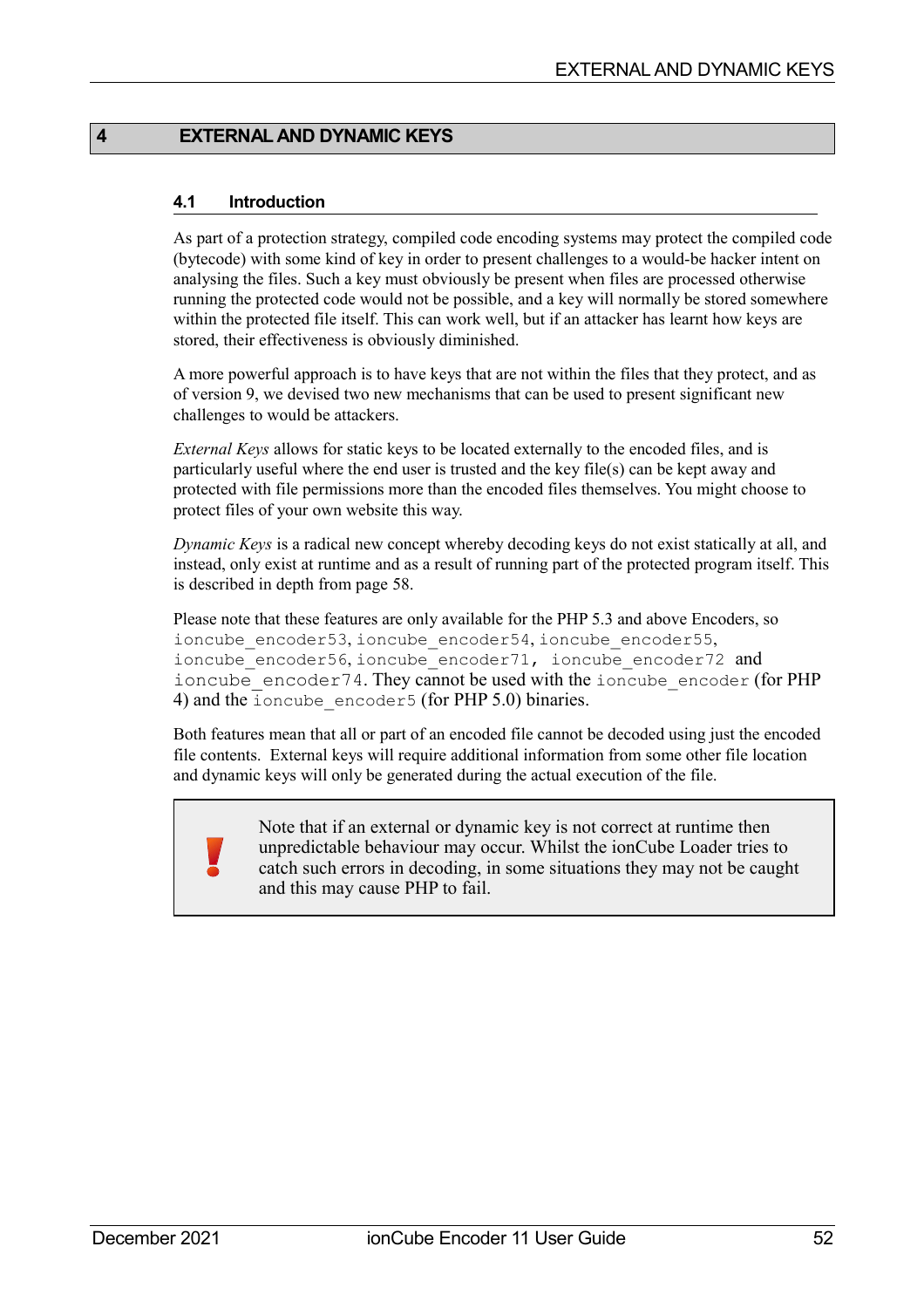## <span id="page-52-0"></span>**4.2 External Keys**

As the name suggests, external keys are located outside of an encoded file, and may be either simple string values or based on the contents of a file. Their use means that anybody trying to reverse engineer the encoded files will need not only the encoded file itself but also the external key that will be stored separately. External keys affect how the entire file is encoded. There are three types of location for external keys:

- As a file on the system.
- As a PHP configuration (php.ini) property.
- As a property of a license file required by an encoded file.

# 4.2.1 File System External Keys [--encoding-key file:...]

For file system keys the format of the option is:

--encoding-key file:<RUNTIME FILE PATH>=<ENCODING-TIME PATH>

In the above, the <ENCODING-TIME PATH> will be the absolute path to the file whose contents will be used as the encoding key.

The <RUNTIME FILE PATH> will be the relative or absolute path to the file used by the ionCube Loader to decode the encoded file.

As an example, suppose we have a file called test. php that we want to encode to produce a file called test\_enc.php and we want to use the contents of a file /home/dev/mytext.txt as the encoding key. When the file is run by the Loader we will want to get the decoding key as the contents of the file dk.txt. The file dk.txt will be located in the directory above the one holding test enc.php. Naturally, the contents of mytext.txt and dk.txt must be the same for the Loader to decode and run test enc.php successfully. To do that we would encode as follows:

### **\$ ioncube\_encoder74 test.php -o test\_enc.php --encoding-key 'file:../dk.txt=/home/dev/mytext.txt'**

We have enclosed the encoding-key option in single quotes to avoid any possible interpretation by the command line shell. Here, if the file  $/$  home $/$  dev $/$ m $y$ text.txt does not exist when encoding the Encoder will produce an error, Error in accessing encoding key file.

At runtime, the Loader will attempt to decode the file test enc.php. It will find that decoding will depend on the contents of a file called  $dk$ .  $txtx t$  and that file should be located in the directory above. If the file  $dk$ .  $txt$  cannot be found there at runtime then the Loader will produce an error indicating that the file could not be decoded as the decoding key was not found. If the file does exist but the contents do not match the encoding key then a runtime error will occur indicating that a decoding problem has occurred.

A disadvantage to using this method with external keys is that the location of the decoding key file will be included within the encoded file. So potentially that makes it slightly less secure than the other two methods, using PHP configuration (ini) properties and using license properties.

4.2.2 Using Configuration Properties With External Keys [--encoding-key ini:...]

For PHP configuration (php.ini) properties the format of the option is either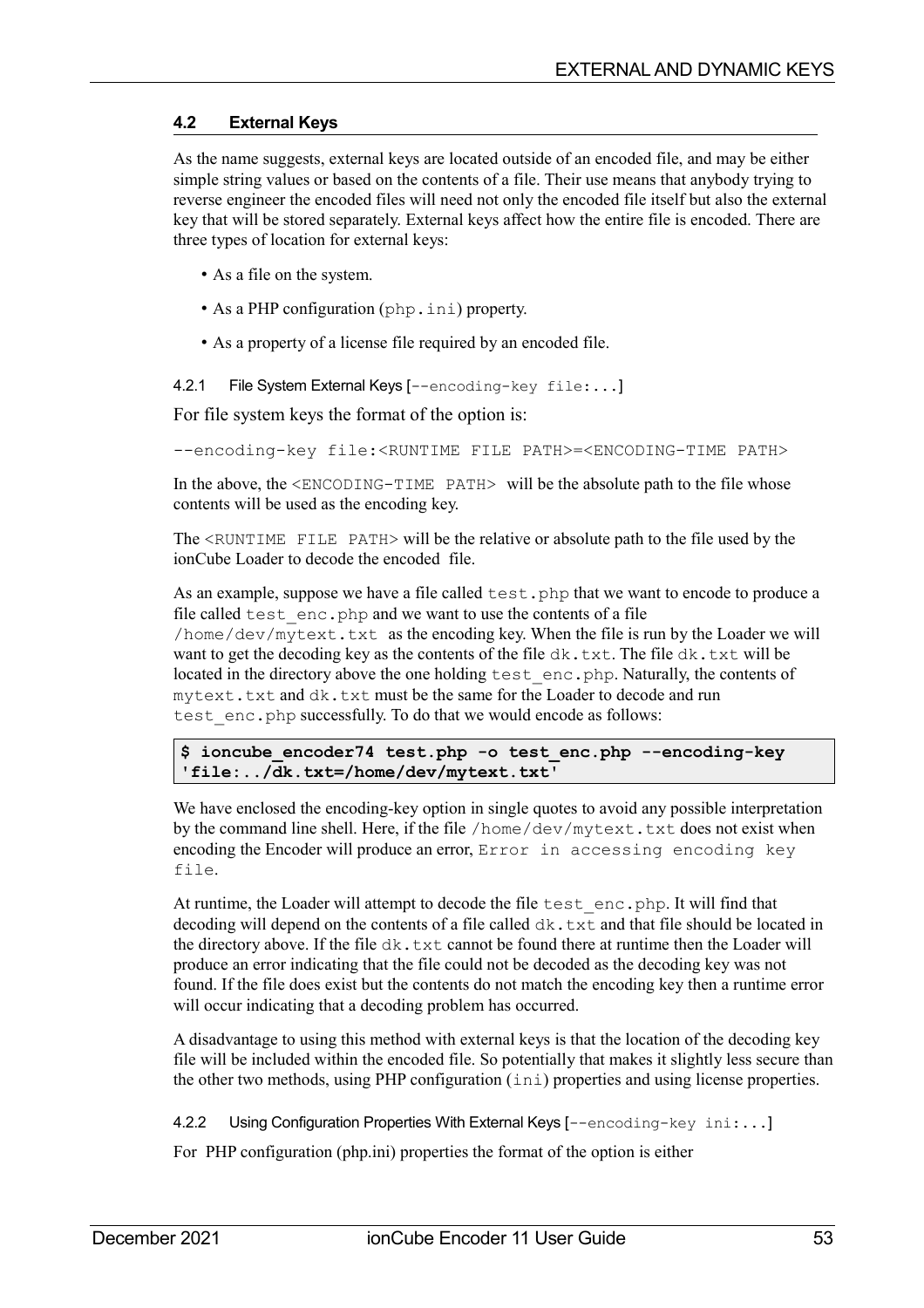```
--encoding-key ini:<INI PROPERTY>="<INI STRING VALUE>"
or
--encoding-key ini:<INI_PROPERTY>=<FILE LOCATION>
```
In the above, the  $\leq$ INI PROPERTY $>$  is the base name of the ini property. At runtime the Loader will expect that name to be prefixed by ioncube.loader.key. The <INI STRING VALUE> will give the encoding key as a string value whilst  $\leq$  FILE LOCATION> will give a path to a file whose contents will be the encoding key. The double quotes ("") indicate to the Encoder that the value is to be used directly as the key rather than being interpreted as a file name.

**UNIX:** Use single quotes around the entire option value or escape the double quotes with  $\iota$  to ensure that the quote is not interpreted by the shell.

Those values will also indicate the type of values that the Loader will expect to see when decoding. So, if a string is provided as the encoding key then the Loader will expect the ini property to have the same string as a decoding property. Similarly, if a file location is provided as the encoding key then the Loader will expect the configuration property to have a file location value.

Where the encoding key ini property can be set is detailed in [Where External Key ini Properties](#page-54-0)  [Can be Set](#page-54-0) on page [55.](#page-54-0)

Instead of using the file system external key to encode our example test.php, suppose we decide to specify that an ini property that will give the decoding key. To do that we would use:

```
$ ioncube_encoder test.php -o test_enc.php --encoding-key 
'ini:myprop=/home/dev/mytext.txt'
```
This means that again the contents of the file /home/dev/mytext.txt will be used to encode. However, at runtime, the Loader will look for the ini property ioncube.loader.key.myprop. Suppose that property does exist in the main php.ini file as follows:

```
; External key setting with file value
ioncube.loader.key.myprop = subdir/kf.txt
```
Then, to decode the test enc.php file the Loader finds the property ioncube.loader.key.myprop together with its value subdir/kf.txt. The Loader will then use the contents of  $\text{subdir}/\text{kf}$ . txt as the decoding key.

Again, if the encoding key file does not exist then the Encoder will produce an error at encoding time. Similarly, the Loader will produce an error if the ini property cannot be found or if its file value does not exist. If the file does exist but has the incorrect contents (that is, not the same as the encoding file) then a runtime error will be produced indicating that a decoding error has occurred.

As ini properties are obviously separate from the encoded file itself it is possible to use a string value directly as the encoding key. Going back to our example that would be done as follows:

```
$ ioncube_encoder74 test.php -o test_enc.php --encoding-key 
'ini:myprop="encoding key phrase"'
```
Note that the encoding key is included in double-quotes  $("")$  to indicate that it is a string key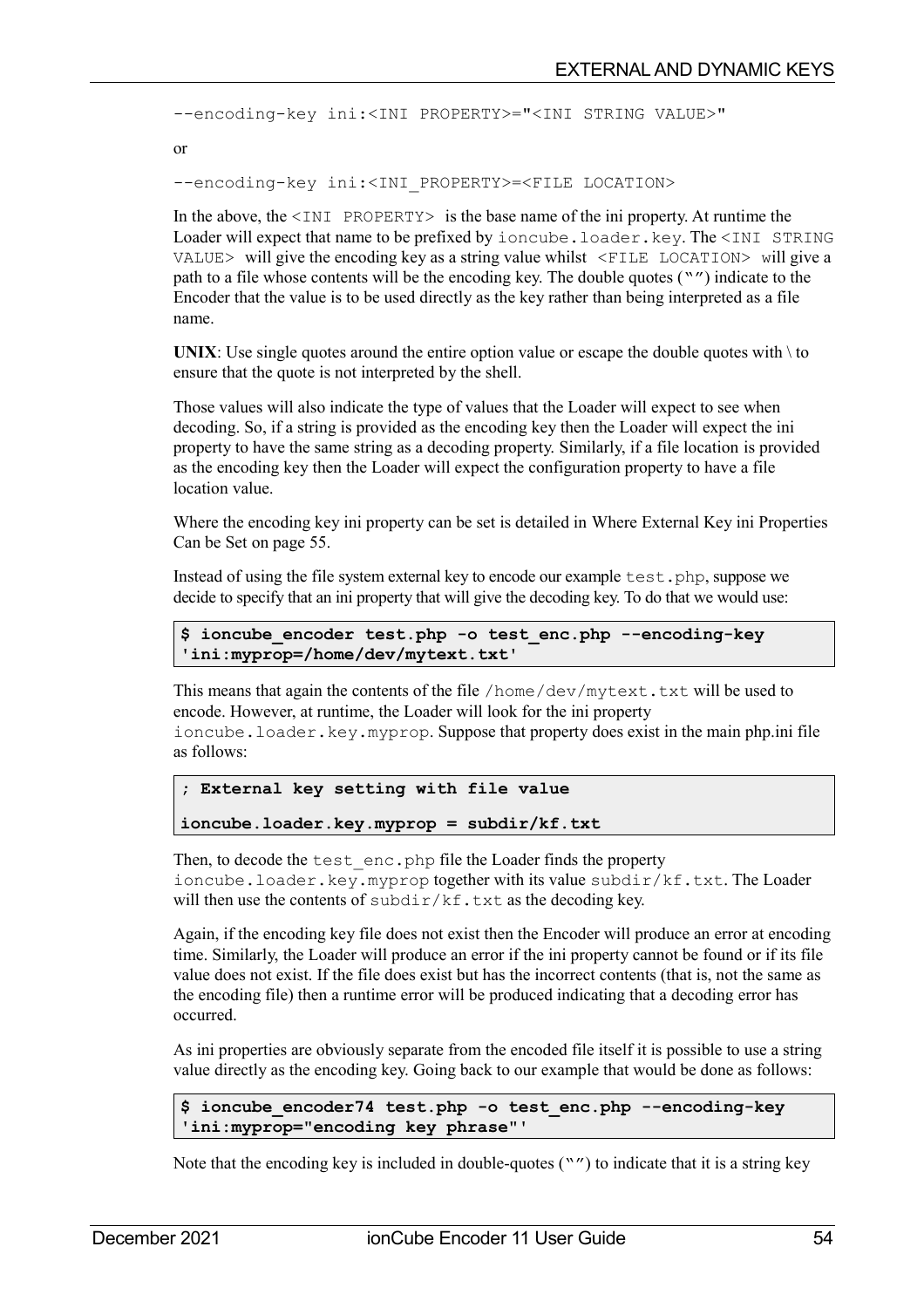rather than a file path. The Encoder will use that string as the encoding key directly. At runtime the Loader will look for the value of the ini property ioncube.loader.key.myprop. For decoding to be successful the value of the key must be the same as that used when encoding. So if we had the following set in the php.ini file then decoding would be successful and test enc.php would be executed:

```
; External key setting with string value
```
**ioncube.loader.key.myprop = "encoding key phrase"**

Using a string as the value is slightly less secure than using a file since there is one less step required to obtain the key and, in addition, the php.ini file may be generally accessible. On the other hand, using a string value means that no extra key file needs to be provided.

## <span id="page-54-0"></span>4.2.3 Where External Key ini Properties Can be Set

As well as being set in php. ini files, configuration properties for encoding keys can be set in .htaccess files (when using Apache as the web server), .user.ini files (when PHP is run in CGI mode) and even using ini set() in a PHP file. In the latter case the PHP file itself be encoded to depend upon the same external key that is set with  $\text{ini}$  set() in its body.

4.2.4 Using License Properties With External Keys [--encoding-key lic:...]

The Pro and Cerberus editions of the ionCube PHP Encoder can produce license files which can be used to limit the usage of an encoded application to a domain, IP address or, in the case of Cerberus, MAC address. Properties, as key-value pairs, can also be set in a license. Further details on license generation may be found in the section [5.25.25.2](#page-68-0) [Creating License Files](#page-68-0) starting on page [69.](#page-68-0)

License properties can be used with encoding keys and the format of the option is:

--encoding-key lic:<LIC PROPERTY>="<LIC STRING VALUE>"

or

--encoding-key lic:<LIC PROPERTY>=<FILE LOCATION>

Those options are very similar to the case for the PHP configuration properties except that the keys will be obtained from license properties rather than ini file properties. So the <LIC PROPERTY> will be the license property that the Loader will need to find in the license when decoding. The <LIC STRING VALUE> will be the encoding key as a simple string value whilst the <FILE LOCATION> will give the path to a file whose contents will be used as the encoding key.

As with PHP configuration properties, if a string is given as the encoding key then the Loader will expect to find a simple string as the value of the license property but if a file path is given as the encoding key then the Loader will expect to find a file path as the value of the license property.

As an example of using properties of licenses with external keys, suppose we encode our test.php file to depend on a license called mylic.txt. That license file can contain a property whose value gives the decoding key. That can be done as follows:

```
$ ioncube_encoder74 test.php -o test_enc.php --encoding-key 
'lic:licprop=/home/dev/mytext.txt' --with-license mylic.txt
```
The  $mylic.txt$  license file may be generated using the make license program as follows: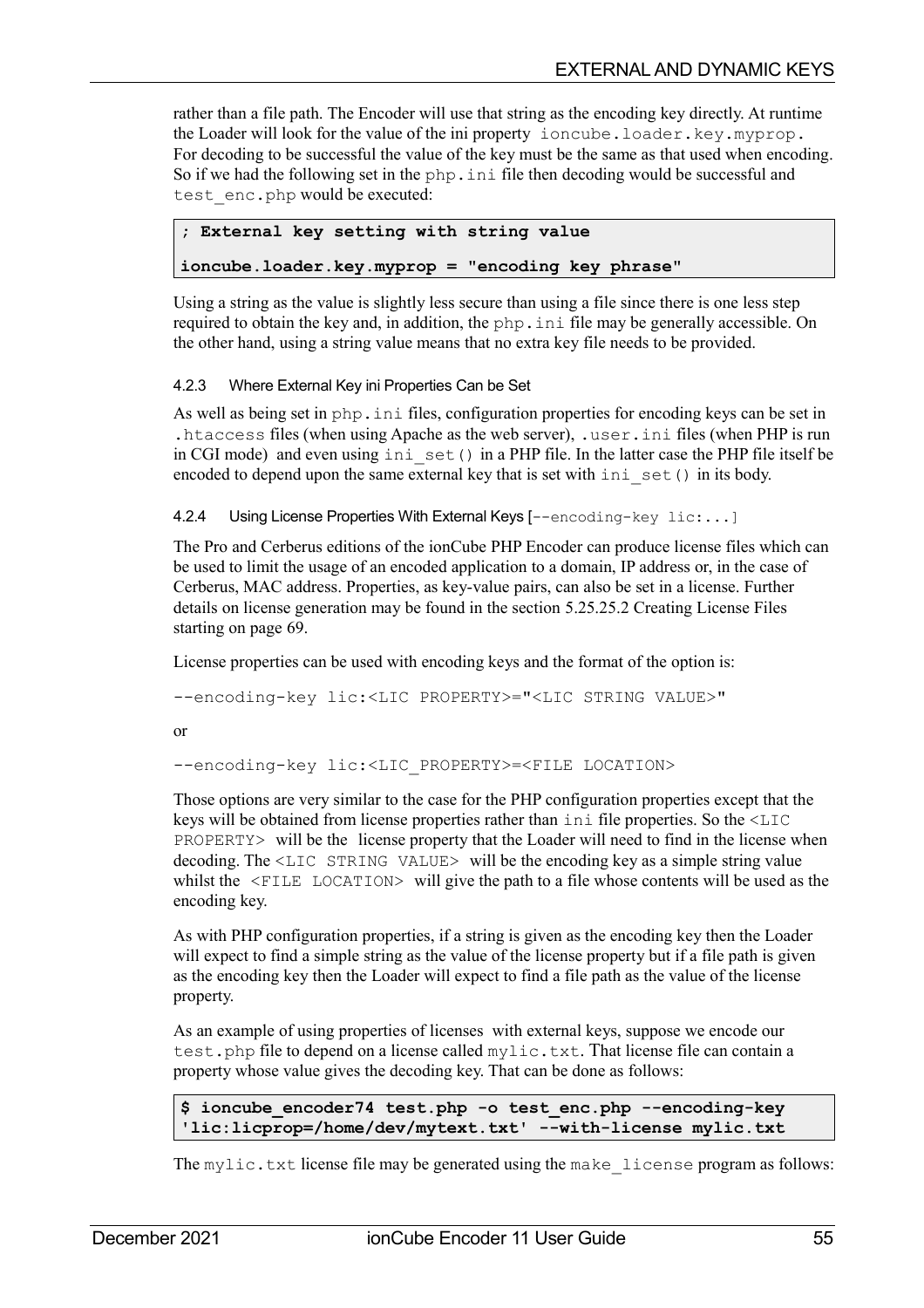```
make_license -o mylic.txt --property 'licprop=kprop.txt' 
--allowed-server www.example.com
```
That will create a license restricted to the domain www.example.com and containing a property called licprop that gives the location of the external decoding key, a file called kprop.txt.

At runtime, apart from checking that the license is present and valid for the server, the Loader will obtain the value of the licprop property of the license. The Loader will then get the contents of kprop.txt and use that to produce the decoding key for test  $enc.\text{php. Again}$ , if either the license property or the file kprop.txt cannot be found then the Loader will indicate that a decoding error has occurred.

As with configuration properties, a simple string may be used as the key instead of the contents of a file. In that we case we would have the following:

```
$ ioncube_encoder74 test.php -o test_enc.php --encoding-key 
'lic:licprop="secret prop value"' --with-license mylic.txt
```
The license property would have to have a string value to match:

```
make_license -o mylic.txt --property 'licprop="secret prop 
value"' --allowed-server www.example.com
```
The method of using license properties for external keys has the advantage that the license file itself is encrypted whereas an ini property may be in a readable, plain text configuration file. Furthermore, the Loader will stop execution if the license file is not valid for the server on which files are being run.

### 4.2.5 External Keys and Security

For string value external encoding keys (in the ini and license property cases), longer keys should provide greater security. We recommend when using string value keys that the length is 16 or more characters. When using file contents we suggest that they contain at least 64 characters but not more than 256K.

### 4.2.6 Uniqueness of External Key Values

The license property used for an encoding key must have a unique value across your encoded projects. You should not, for example, have an encoding key property with the name foo that has one value in one license (e.g. "secret prop value 1") and a different value ("secret prop value 2") in another license. If you need to use different encoding key values be sure to use different names for your encoding key properties, such as foo1 and foo2.

### 4.2.7 Errors That May Occur When Encoding With External Keys

The ionCube Encoder may terminate with the following errors:

- Cannot have more than one encoding-key argument Only one --encoding-key option may be given to encode a file or directory.
- Error in accessing encoding key file [file name] In this case the encoding key file cannot not be found.
- Cannot open encoding key file [file name] The Encoder cannot read the specified file in this case.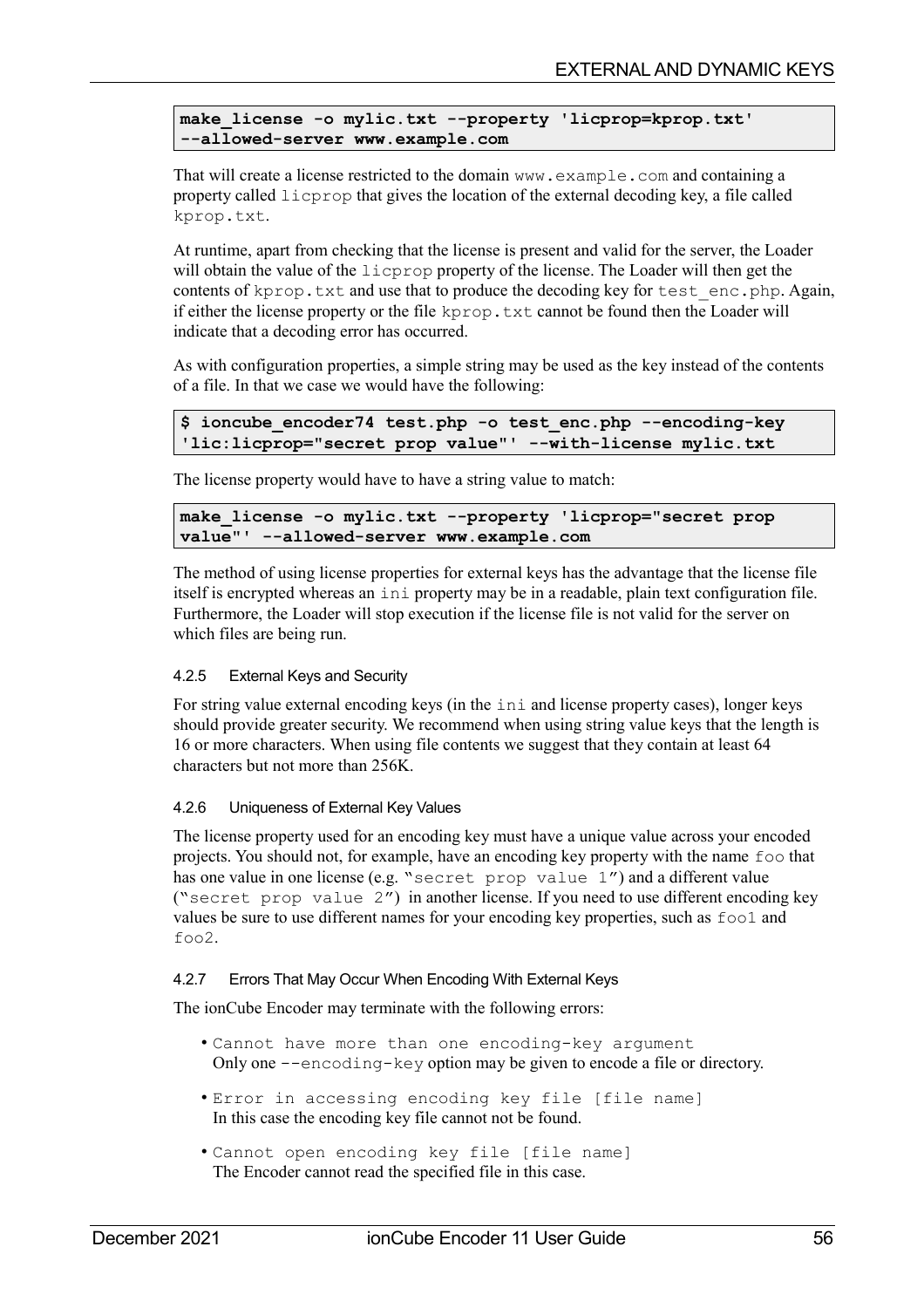- Error attempting to allocate [number] bytes when reading encoding key file [file name] This indicates that the encoding key file is too large to be read into memory successfully.
- Error when reading encoding key file This indicates some other error when reading the encoding key file.
- Unable to allocate memory for hash of encoding key This indicates excessive memory use when generating a hash of a string or of a file contents.
- Error hashing encoding key file [file name] This indicates some other error when generating a hash.
- Error in hashing encoding key string [string] This indicates an error during the hashing of an encoding string.

The Encoder will also give the warning "--encoding-key option only applies for PHP 5.3+ encoding" if an encoding-key option is used with the Encoders for the PHP 4 or PHP 5.0 source languages.

## 4.2.8 Errors That May Occur With External Keys at Runtime

If an external key cannot be found at runtime then the ionCube Loader will produce the error "The file [file name] could not be decoded as an encoding key was not found".

If an inconsistency is found in the byte code during execution, due to an incorrect run time key, then the Loader will produce an "Unable to call protected script" error. The format of those errors can be specified by the --dynamic-key-errors option to the Encoder that is detailed in Section [Controlling How Dynamic Decoding Errors Are Presented \[-](#page-64-0) [dynamic-key-errors\]](#page-64-0) on page [65.](#page-64-0)

> Note that if an external key is not correct at runtime then unpredictable behaviour may occur. Whilst the ionCube Loader tries to catch such errors in decoding (producing the "unable to call protected script" error), in some situations they may not be caught and this may cause PHP to fail.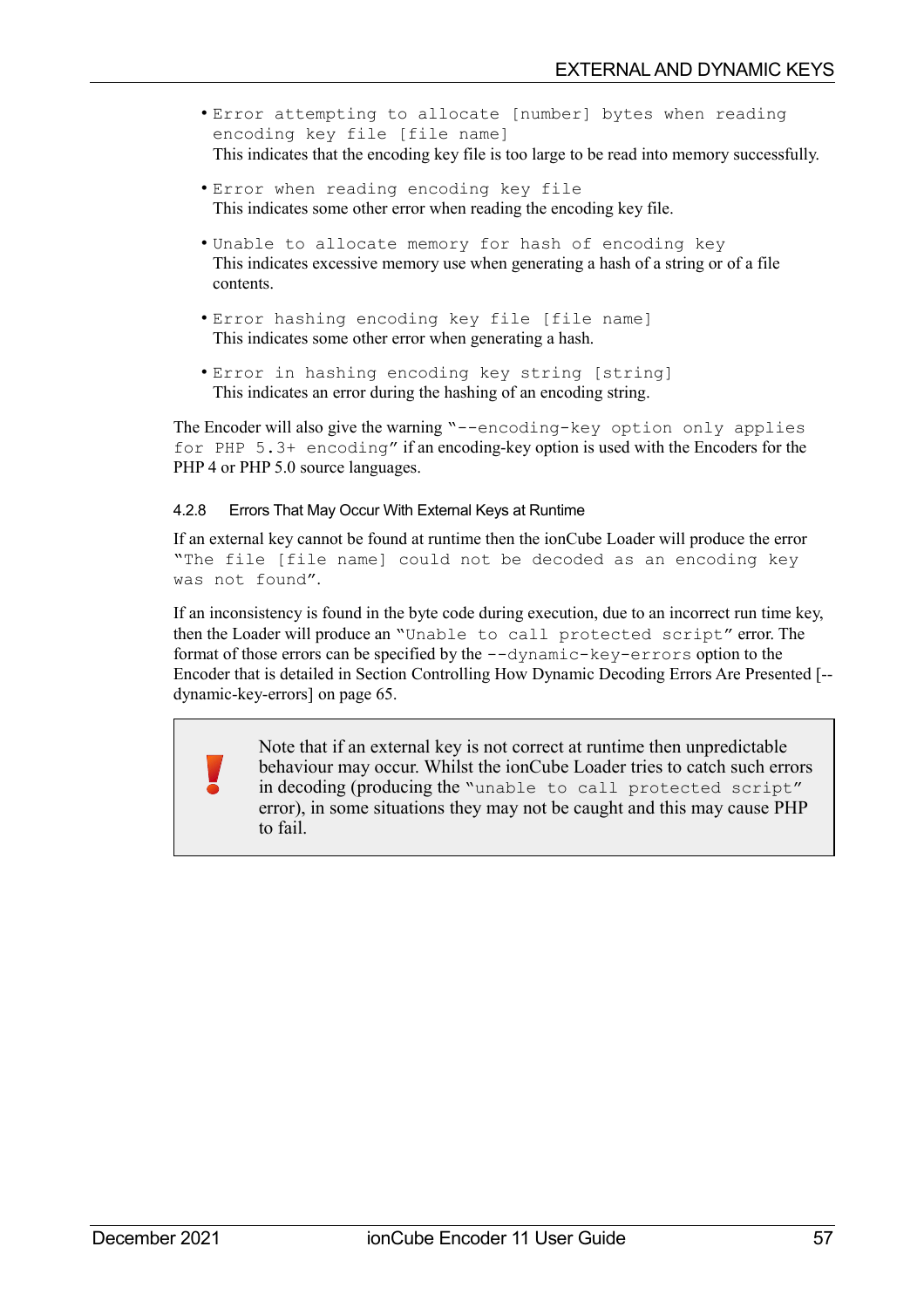# <span id="page-57-0"></span>**4.3 Dynamic Keys**

While the external key mechanism described above does provide an enhanced level of protection, it should be noted that the key is still "static" in the sense that it is either a simple string value or the contents of a file which must have the same contents as that used when encoding. Moreover, the decoding key will be obtained at the start of decoding and will apply to all the byte code in the file. Potentially, therefore, the key could be obtained without actually running the encoded application.

With ionCube encoded files, functions are only decoded when they are first called in the application. This "dynamic decoding" approach means that the decoded byte code only exists at the last possible moment. The only exception to this is for closures, which are decoded at the point that they are read from an encoded file.

In addition, *Dynamic Keys* takes the idea of dynamic decoding a significant step further. The basis of this feature is that a decoding key can only be obtained by actually running the PHP application, and will be the result of some internal computation.

Unlike external encoding keys, dynamic keys are specified as *annotations* within the source code, and can be specified on a per function or method basis rather than for the entire file. Functions are only decoded at the point that they are first called, and the dynamic key may be obtained in one of the following ways:

- The contents of a *file* or *URL* that may be either local or remote. The file only has to exist at the point the particular function is being first called and decoded.
- The value of a *variable* at the point the function is first called.
- The computed value of a different *function* at the point that the original function is being called and decoded.

### 4.3.1 Function Annotations to Specify Dynamic Keys

Dynamic key specifiers must be added as single line PHP comments starting with // and having a tag @ioncube.dynamickey. To illustrate, in the following example we use a value obtained from a URL as the dynamic key.

```
// Using a URL to get the dynamic key.
// @ioncube.dynamickey https://www.example.com/secret?key=4 -> 
"encoding key value"
function myfn($a)
{
    [Code body for myfn]
}
myfn($v); // myfn is decoded only when first called here
```
In the above, the Encoder will use the string value "encoding key value" to the right of the arrow as the encoding key for the function myfn immediately below it. The encoding key must always be a constant string value. The function called  $myfn$  will only be decoded by the Loader when it is first called and that decoding will depend upon successfully getting the response from https://www.example.com/secretkey?key=4. Decoding will then only succeed if the response value matches that of the encoding key string, "encoding key  $value$ . The arrow  $\rightarrow$  separates the runtime expression used to obtain the key and the expected value as used at encoding time value. The encoding time value "encoding key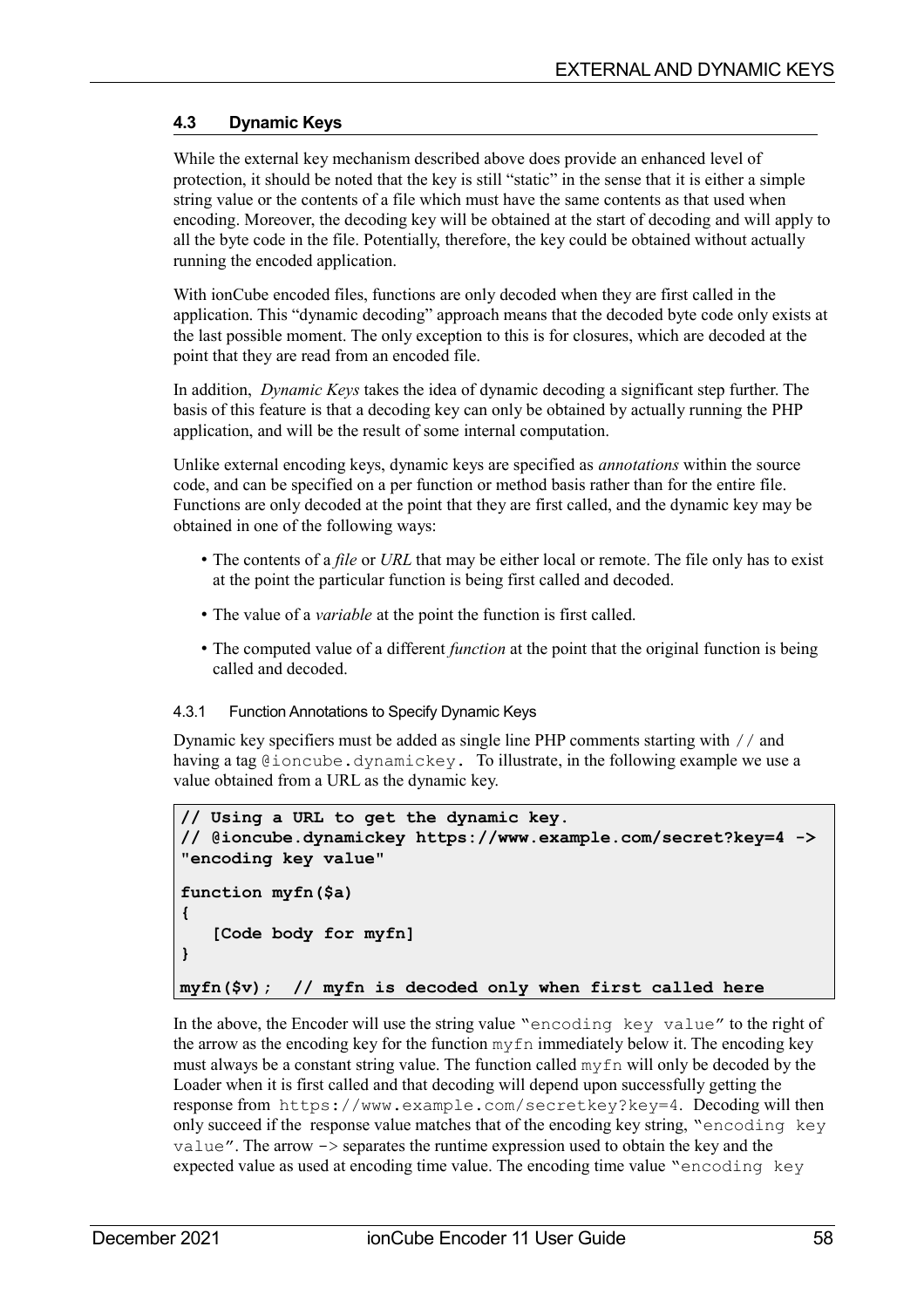value" will be used as the encryption key used to encrypt the byte code of  $m\text{vfn}()$ . An encryption method may also be specified after the key, as illustrated in the next example, however in this case no method was given and a default encryption method would be used.

In the following example the key is obtained from a PHP *variable* at runtime. This also shows that instead of "@ioncube.dynamickey" the shorter form "@ioncube.dk" can be used as the tag.

```
// Using the value of a variable as the dynamic key.
// @ioncube.dk $x -> "58" RANDOM
function myfn($a)
{
    [Code body for myfn]
}
$x = 53;
$x += 5;
myfn($v); // First call to myfn – successful decoding depends 
on the value of $x.
```
In the example above, the decoding of  $myfn$  depends upon the value of the variable  $\zeta x$  at the point that myfn is called. The Loader will convert the value of  $\zeta$  x to be a string and use that as the decoding value. If  $\frac{1}{5}x$  does not exist or does not have a value equivalent to "58" then a runtime error will occur. In this example we have used RANDOM as the encryption algorithm to secure the byte code of myfn. That means the actual encryption method used will be selected from a number of built-in encryption methods.

The value of function calls can also be used as the expression to be evaluated to produce the decoding key, allowing for more sophisticated approaches as seen in the following example:

```
// Using the result of a function to get the dynamic key.
function concatfn($first,$second)
{
    $phrase = ucfirst($first) . ' ';
    $phrase .= ucfirst($second) . ' again!';
    return $phrase;
}
// @ioncube.dk concatfn("hello","world") -> "Hello World 
again!"
function myfn($a)
{
    [Code body for myfn]
}
// First call to myfn – decoding depends on evaluating 
concatfn("hello","world")
myfn($v);
```
In the above, the Loader will call concatin() with the string arguments "hello" and "world". Doing so should evaluate to the string "Hello World again!" or a runtime error will occur. Please note that the arguments to the function must be constant strings and it must return a string value or one that can be converted to a string.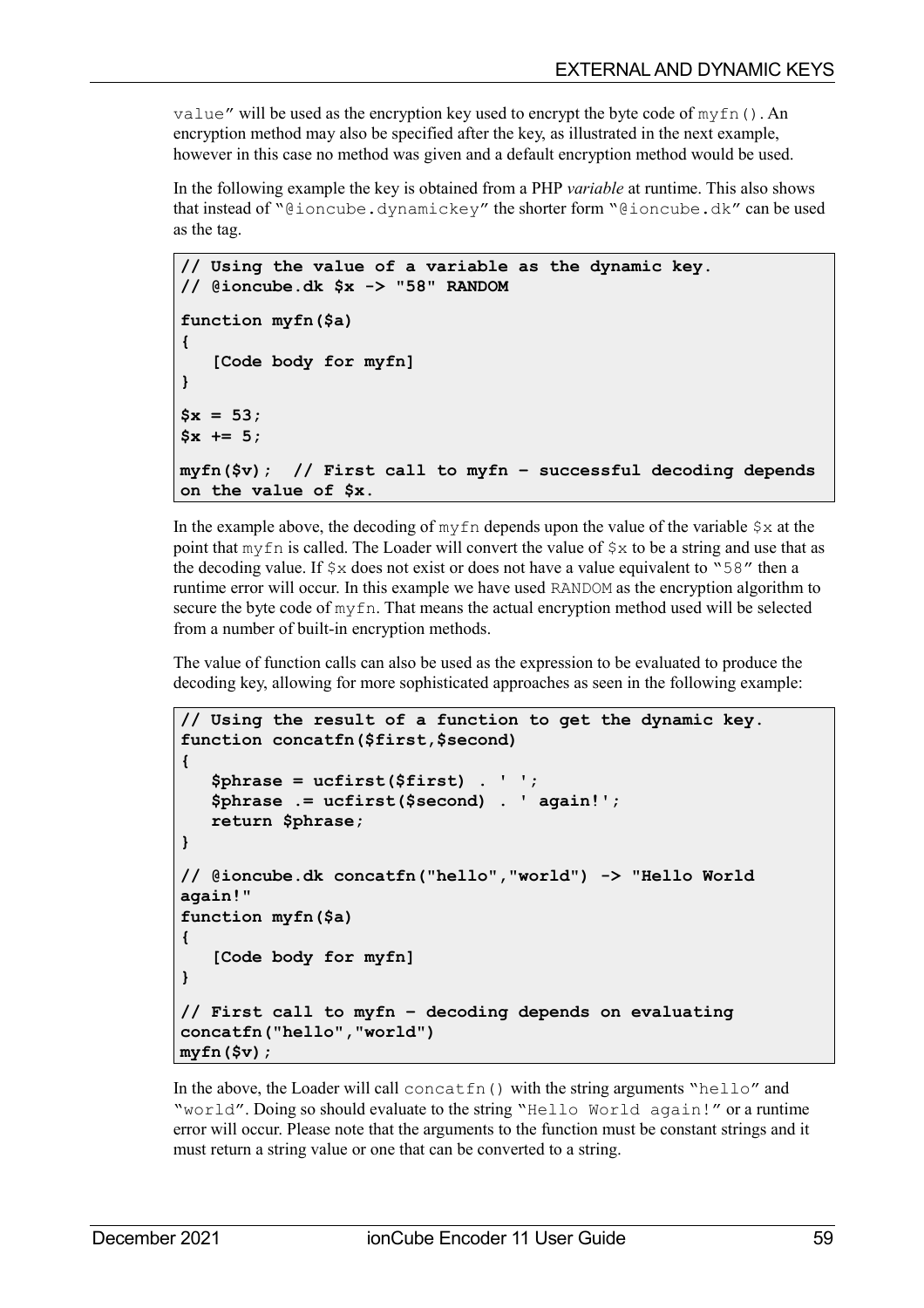#### 4.3.2 Rules for Expressions Used to Get the Decoding Key

There are the following restrictions on the expressions used to obtain the decoding key at runtime:

- The result of the expression must be a string or convertible to a string, so an object, array or resource cannot be the result of such an expression. Please note that the Encoder cannot check this itself as it cannot know to what type an expression will evaluate.
- Variable expressions must be scalar variables of the form \$name. Variable variables (such as  $$x$ ), array elements (such as  $§a$  ["apple"]) or object expressions cannot be used. Any variable given must be in scope at the point a function being decoded is called.
- File expressions can be a full path on the system prefixed with  $file://$  or an external URL with the http, https or ftp transport types. Note that URLs should only be used if it is known that the systems on which the encoded files will run have the PHP configuration value allow\_url\_fopen set to be on.
- For the contents of files and URLs, any starting white space (spaces, newlines, tabs) in the contents will be ignored. So, suppose the response to requesting the URL https://www.example.com/secretkey was " encoding key value" then that would be truncated to "encoding key value".
- For function expressions, the function used must be a user-defined one in the global namespace and must return a string value (or a value that can be converted to a string). Using an internal PHP function or operator will not work, although the Encoder cannot detect such use. So the following would fail when the Loader attempted to decode the function:

**// Cannot use built-in PHP functions. // @ioncube.dk strlen("my secret phrase") -> "16"**

• User-defined functions used to obtain the key can use internal PHP functions and methods, including the functions of the Loader API (see page [75\)](#page-74-1). Other user-defined functions and methods can also be used within the definition. So the following will be fine:

```
function addon($str)
{
    return ' ' . lcfirst($str) . ' ';
}
function use_funcs($a, $b)
{ 
    // Get the properties in a Pro or Cerberus license.
    // The value of mprop should be "propv" for decoding to 
    // work in this example.
    $licprops = ioncube_license_properties();
    $retval = str_repeat($a,2) . addon($b) . $licprops['mprop']
['value'];
    return $retval;
}
// @ioncube.dk use_funcs("say ","Again") -> "say say again 
propv"
function myfn($arg) // ...
```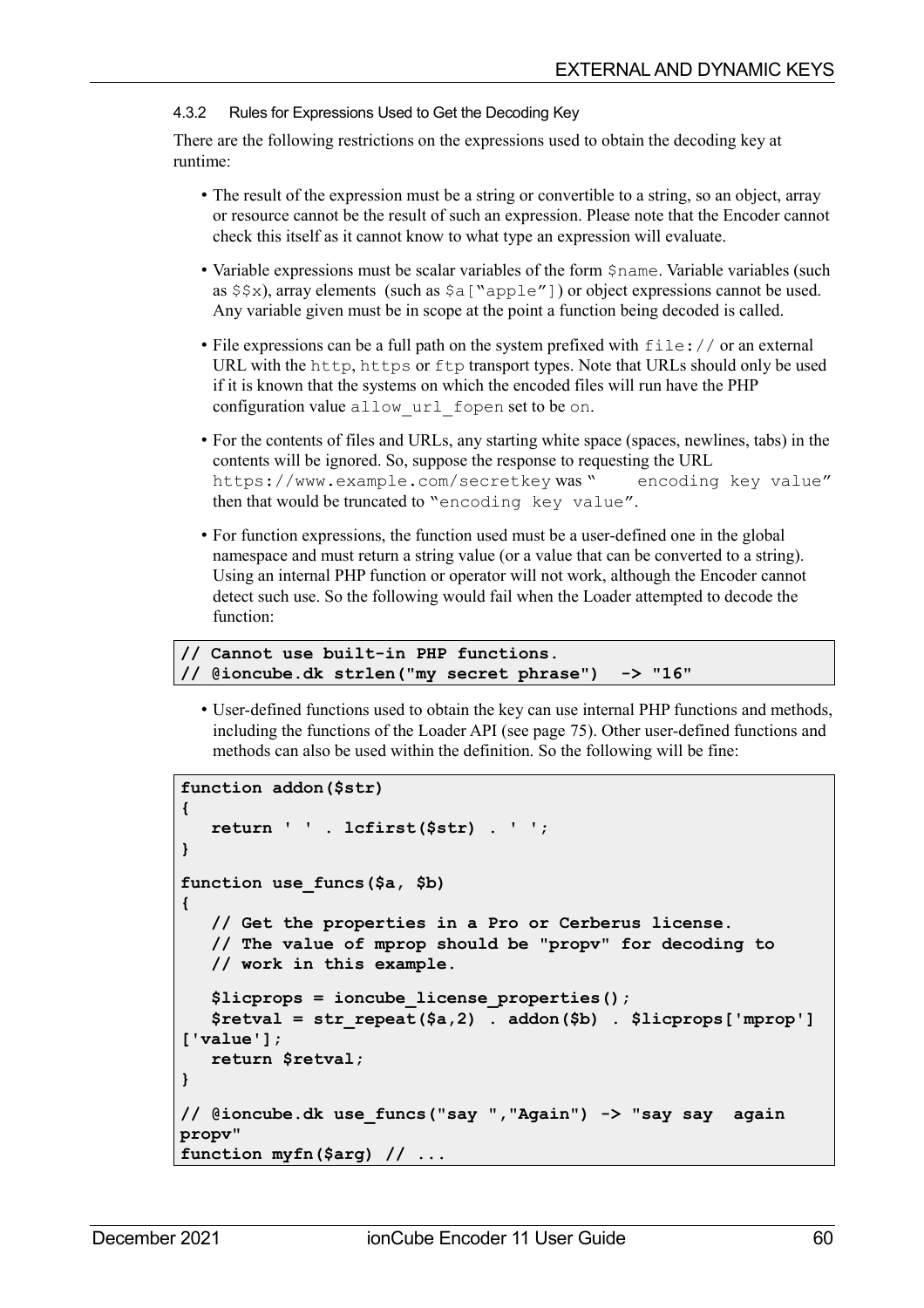• Function expressions cannot be method calls or calls to variables that have function variables. So for example, the following expressions would be disallowed by the Encoder:

```
// Attempt to use a static method will be disallowed.
// @ioncube.dk MyClass::StaticMethod("a") -> "my static res" 
// Attempt to use an instance method will be disallowed.
// @ioncube.dk $obj->mymethod("arg1","arg2") -> "obj res"
// Cannot use variables for function calls.
// @ioncube.dk $f("pear") -> "apples and pears"
```
• Any variables passed to a function used to get a decoding key must all be string constants, not containing any variables. So the following would be disallowed by the Encoder:

```
// Attempt to use variables as arguments will be disallowed.
// @ioncube.dk decodefn($v) -> "my string"
// Cannot use function calls in arguments.
// @ioncube.dk myfn(ucfirst("my str")) -> "res"
```
#### 4.3.3 Available Encryption Methods

The following encryption methods may be used when encrypting the compiled byte code of a function. When included at the end of a dynamic key annotation they will be recognised in a case-insensitive way. So "random", "RANDOM" and "Random" will all be recognised as the random method.

- Random A random method is chosen from a set of strong encryption methods when encoding.
- Basic This is a non-cryptographic byte code obfuscation method that may be used if more application speed is required.

If neither Random nor Basic is stipulated then a default internal encryption algorithm will be used. The default encryption method will not vary between encodings, unlike Random. This may give slightly better performance than a random choice.

### 4.3.4 Dynamic Keys for Whole Scripts

We have seen above how dynamic keys can be used to encrypt the byte code of functions. Dynamic keys can also be used for entire scripts. A dynamic key specifier will apply to the entire script if it occurs before all other key specifiers in the script and, in addition, another dynamic key specifier occurs before the first function. It must occur also in the body of the script and not in any class. Below is an example:

#### **<?php**

```
// The dynamic key specifier immediately below will apply
// to the script as there is another specifier before
// the first function.
// @ioncube.dk https://www.example.com/special -> 
"ghjvbbn444646" 
$x = 'original text';
$x .= ' here';
```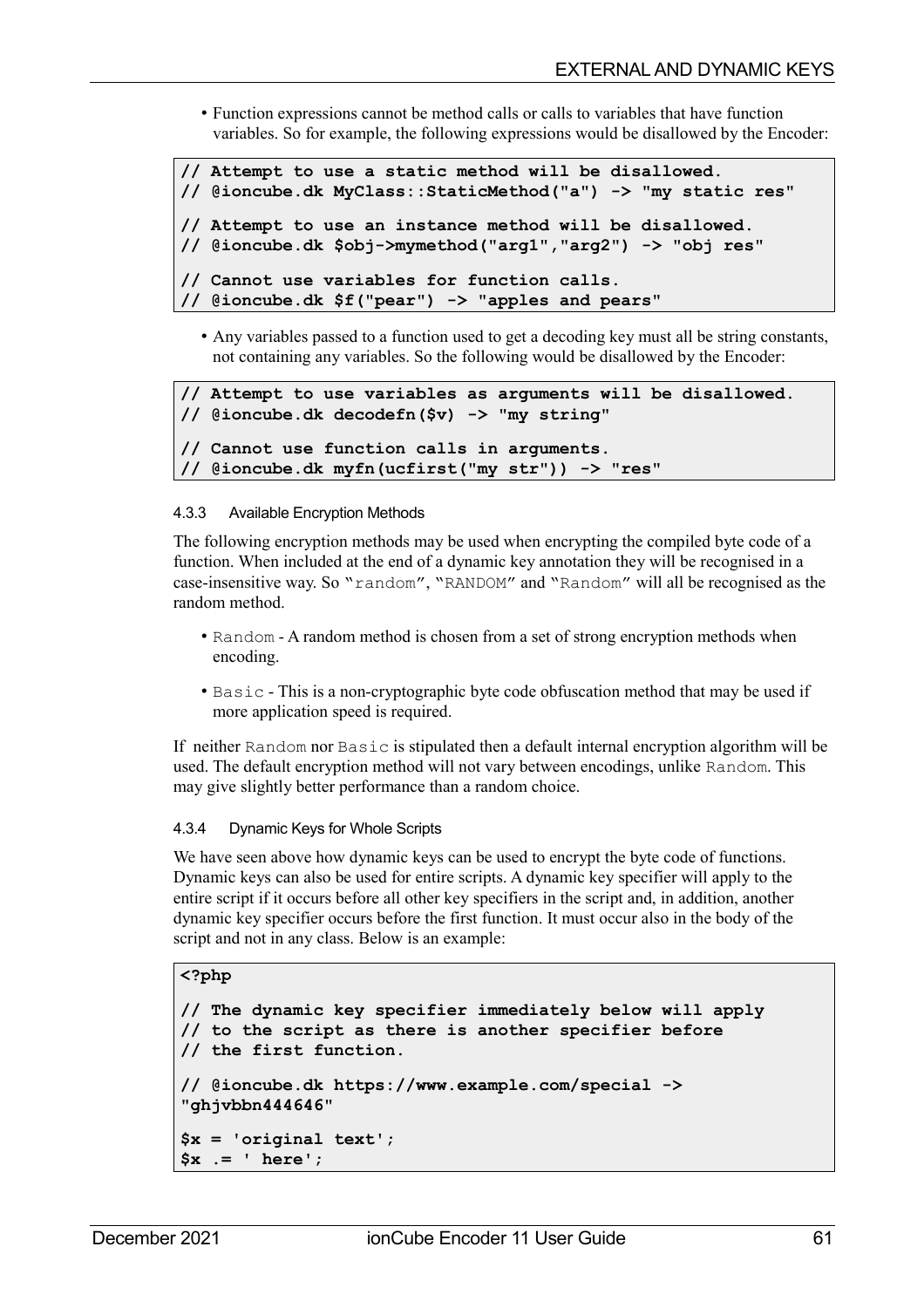```
// First function in the script. 
// The dynamic key specifier below applies to g.
//@ioncube.dk $x -> "original text here"
function g($a,$b) // ...
```
## 4.3.5 Dynamic Keys for Primary Scripts

In a dynamic key specifier for a script, any variables or functions in the specification must be defined by the time the script is accessed. This means that unless a prepend script is in place to provide the necessary variables or functions, a primary script (the one first called in a request) can only be protected by a file or URL dynamic key as there cannot be any user-defined variables or functions defined at that point.

### 4.3.6 Dynamic Keys and Closures

Dynamic keys may be applied to closures, although with some differences. Closures are decoded at the time that the encoded file is read rather than at the point of the first call. This means that any variable or function used in the dynamic key specifier for the closure must exist at the point that the file is read rather than when the closure is first called. Due to this restriction the Encoder will produce a warning if the dynamic key specifier for a closure is a variable.

## 4.3.7 Chains of Functions Having Dynamic Keys

If a dynamic key specifier depends on the result of a function  $(\text{fn}, \text{say})$  then that function  $\text{fn}()$ may itself have a dynamic key as can be seen in the following example:

```
function g($v, $w)
{
    $x = $v . ' yes';
    $x .= ' ' . str_repeat($w, 2);
    $x .= ' ' . substr($w, 0, -2);
    return $x;
}
// @ioncube.dk g("'say'","again") -> "'say' yes againagain aga"
function fn($p)
{
    return('HEY ' . $p);
}
// Dynamic key specifier has a call to function fn
// which itself has a dynamic key specifier.
// @ioncube.dynamickey fn("world") -> "HEY world" RANDOM
function first($v)
{ // …
}
// Below the call to first will require fn to be 
// decoded before first's key can be obtained. 
// Decoding fn will require a call to g.
first($vn);
```
Care should be taken when using such chains. In particular, circular chains of key specifiers must be avoided, e.g. where a function  $f(t)$  has a key specifier that requires q() to be called,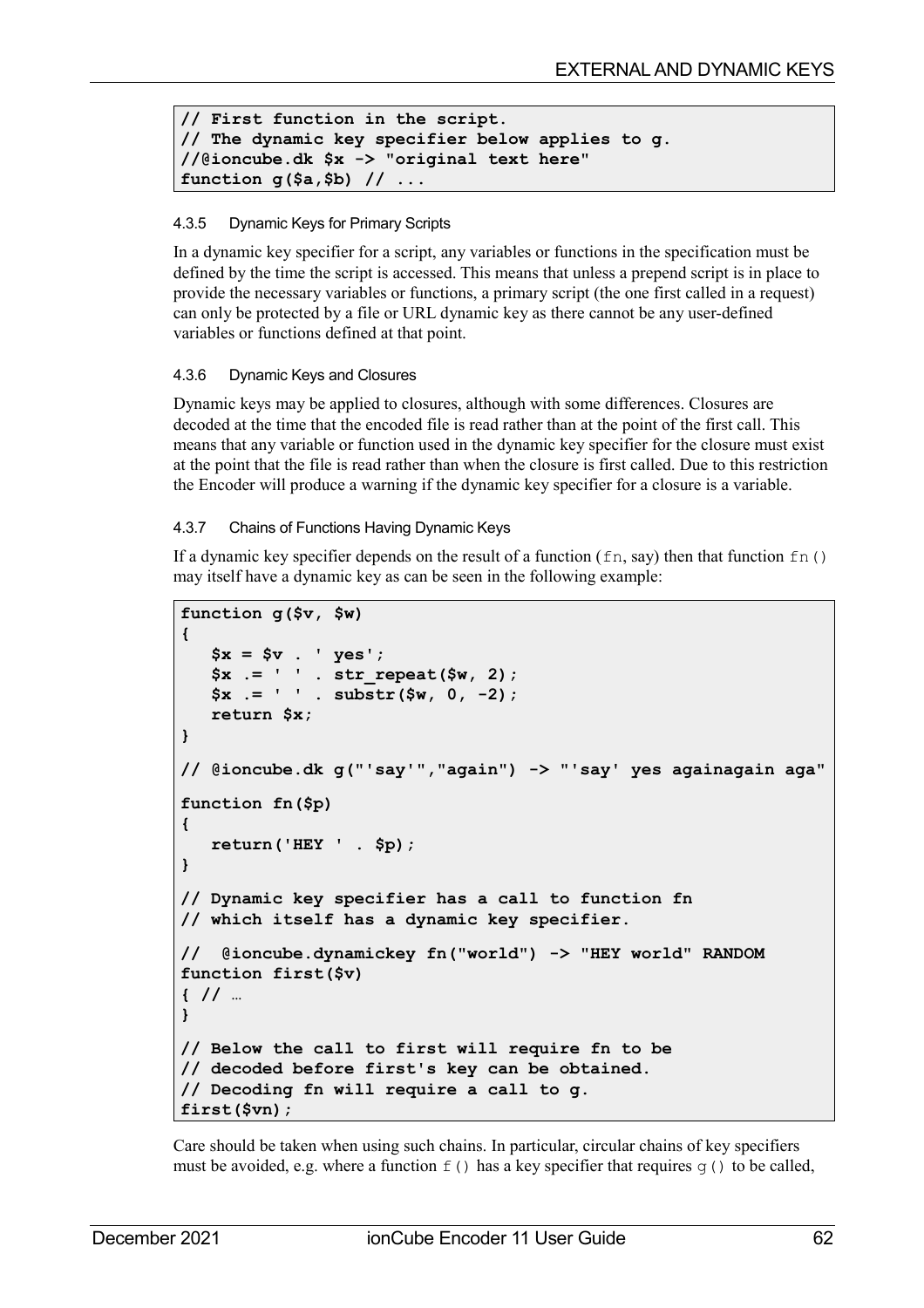and  $g(t)$  has a key specifier that uses  $f(t)$ .

## 4.3.8 Performance Versus Security When Using Dynamic Keys

The significant benefits of dynamic keys to secure functions and methods should be balanced against a possible loss of performance as true encryption/decryption is relatively slow by design. For a function that has been encoded with a dynamic key, the Loader must first either read the contents of a file, access a URL, examine the value of a variable, or use the result of a function call. The Loader will then decrypt the byte code of the function using the key and the appropriate decryption method. Full encryption and decryption are computationally intensive procedures, and all together, these steps inevitably add some overhead to the first call to a function.

We would recommend that the use of dynamic keys with true encryption be kept for certain central functions or methods upon which the application as a whole depends. If those functions cannot be decoded then the rest of the application will not run and the remainder of the application will not be decoded, even if the remainder of the application is not protected by dynamic keys. One possible strategy would be to secure the files of an application with the external keys described in the Section [External Keys](#page-52-0) [above](#page-52-0) and to add dynamic key protection to a few key functions or methods within each file. In addition, the Basic encryption method can be used with dynamic keys to improve performance as it is not a true encryption method and therefore faster.

## 4.3.9 Using the Reflection API with Dynamic Decoding [--allow-reflection-all, --allow-reflection]

Certain methods of PHP's reflection API that may act on functions or methods require the byte code of the function or method to exist in order to operate. Thus simply using the methods of the reflection API with a function that had not yet been decoded would not work with dynamic decoding. On the other hand, if the ionCube Loader decoded functions automatically when Reflection API methods were called, this would provide a loophole allowing the decoding of functions to be forced without them being called during normal execution.

To get round this issue, there are two options to the Encoder that allow the reflection API to be used with user-defined functions and methods. These are --allow-reflection-all and --allow-reflection that allow the following reflection API methods to be applied to encoded functions:

- getDefaultValue()
- getDocComment()
- getEndLine()
- getFileName()
- getStartLine()
- getStaticVariables()
- isDefaultValueAvailable()
- toString()

Other reflection API methods are not affected by the --allow-reflection-all and --allow-reflection options.

The --allow-reflection-all option allows the reflection API to be applied to any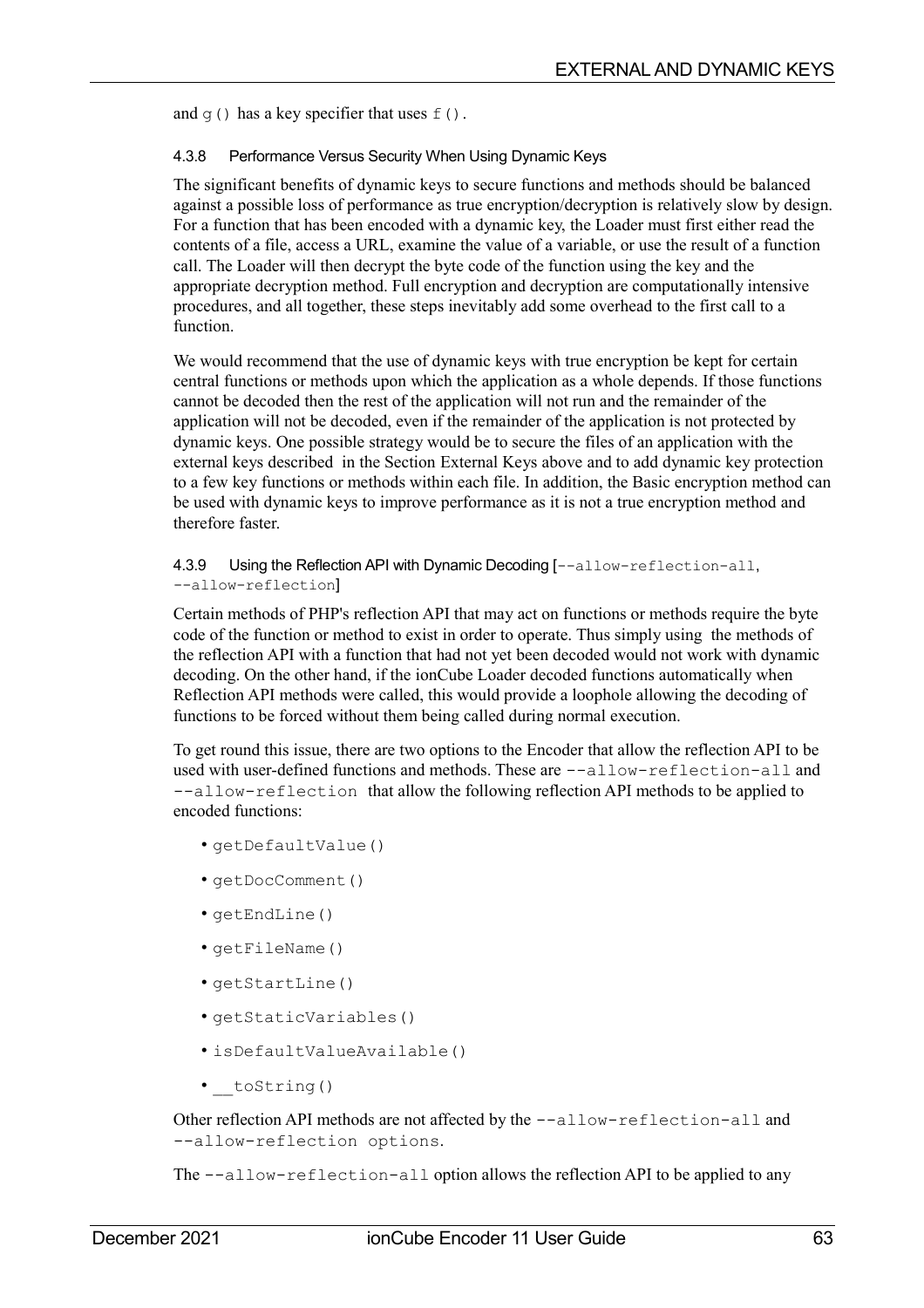function or method within encoded files. Thus if this option is used, the Loader will decode any function or method to which the reflection API was being applied. If there is an  $-\text{allow}$ reflection option then that will override --allow-reflection-all as --allowreflection is more specific and therefore safer. The Encoder will produce a warning to the effect that --allow-reflection overrides --allow-reflection-all.

The --allow-reflection option allows the reflection API to be applied to functions or methods matching a specific pattern. There may be multiple --allow-reflection options when encoding. The possible specifier patterns that can be used with  $--allow-reflection$ are as follows:

- <function name> The name of a specific function (not a method). For example, --allow-reflection myfn will allow reflection to be applied to the myfn() function.
- <class name>::<method name> The name of a specific method in a specific class. For example, --allow-reflection MyClass::foo will allow the reflection API to be applied to the method  $f \circ \circ$  () of the class MyClass.
- <class name>::\* All methods within a specific class. For example, --allow-reflection MyClass::\* will allow the reflection API to be applied to all the methods of the class MyClass.
- $\cdot$  <namespace>\\* All functions and methods within the given namespace. For example, --allow-reflection Lang\Translate\\* will allow every method and function within the Lang\Translate namespace to have the reflection API applied to it.

If a function matches a pattern then the Loader will decode that function and call the reflection API method being applied. If a function does not match the pattern then the Loader will not decode the function and a runtime error will occur.

Multiple --allow-reflection options can be used. For example, we could have the following when encoding:

```
ioncube_encoder74 test.php -o test_enc.php --allow-reflection 
MyClass:* --allow-reflection bar
```
which means that the reflection API can be applied to all methods of MyClass and also to the function bar().

Note that no restriction is applied to the application of the reflection API upon a function after it has been first called, as the function body will have already been decoded.

4.3.10 Errors & Warnings Related to Dynamic Keys Produced by the Encoder

The Encoder may produce the following errors and warnings in relation to dynamic keys:

- Warning: Invalid ioncube declaration at [character number] in [file name] at line [line number]
	- This means that a comment line has started with "@ioncube" but is not followed by ".dynamickey" or ".dk". In this case the line is ignored.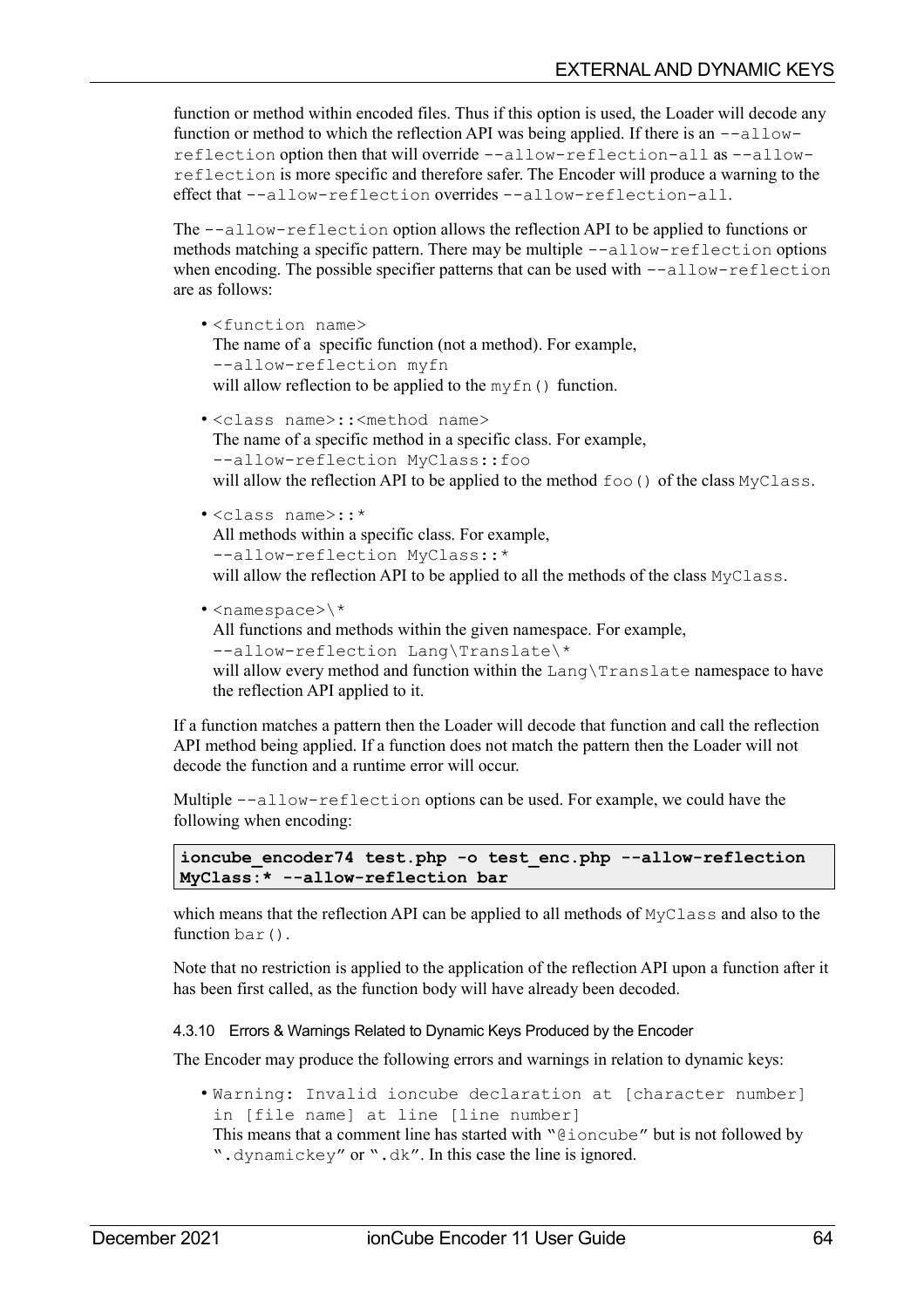- Warning: Variable dynamic decoding key given for closure The variable may not exist at the time the closure is decoded. Closures are decoded "eagerly" when a file is read rather than when they are first called. This means that it may not make sense for a closure to have a dynamic key specifier as the variable may not have been set at that point.
- Warning: Orphan dynamic key specifier in file [file name] This means that there is a dynamic key specifier but no function occurs after it, thus the key specifier cannot be bound to any function in the file.
- Error: Invalid dynamic key specifier, [specifier string], in [file name] at line [line number] This means that a dynamic key tag "@ioncube.dynamickey" or "@ioncube.dk") has been seen but the rest of the dynamic key specifier does not make sense to the Encoder. The Encoder will exit if such an error occurs.
- Warning: Option --allow-reflection-all ignored due to earlier --allow-reflection option and Warning: Option --allow-reflection-all overridden by --allow-reflection option These two warnings indicate that the --allow-reflection option takes precedence over the --allow-reflection-all option.
- Warning: --allow-reflection-all option only applies for PHP 5.3+ encoding and Warning: --allow-reflection option only applies for PHP 5.3+ encoding These two warnings indicate that the  $-\text{allow-reflection}$  options cannot be used with ioncube encoder and ioncube encoder5.

### 4.3.11 Errors Related to Dynamic Keys That May Occur At Runtime

When dynamically decoding functions and methods, the ionCube Loader may produce an "Unable to call protected function" or "Unable to call protected script" error if a fault in the byte code occurs after dynamic decoding. The exact format of the error will depend on whether the  $-dynamic-key-errors$  option has been used. By default the Loader will give a message similar to standard PHP errors, including the function name, file name and line number.

> Note that if a dynamic key is incorrect at runtime then unpredictable behaviour may occur. Whilst the ionCube Loader tries to catch such errors in decoding, in some situations they may not be caught and this may cause PHP to fail.

<span id="page-64-0"></span>4.3.12 Controlling How Dynamic Decoding Errors Are Presented [--dynamic-key-errors]

The way that dynamic decoding errors are presented can be controlled by encoding with the --dynamic-key-errors option, which takes one of the following arguments:

• simple

This gives the minimum possible information to users when dynamic decoding fails. Error messages will just say, "Unable to call protected function myfn" if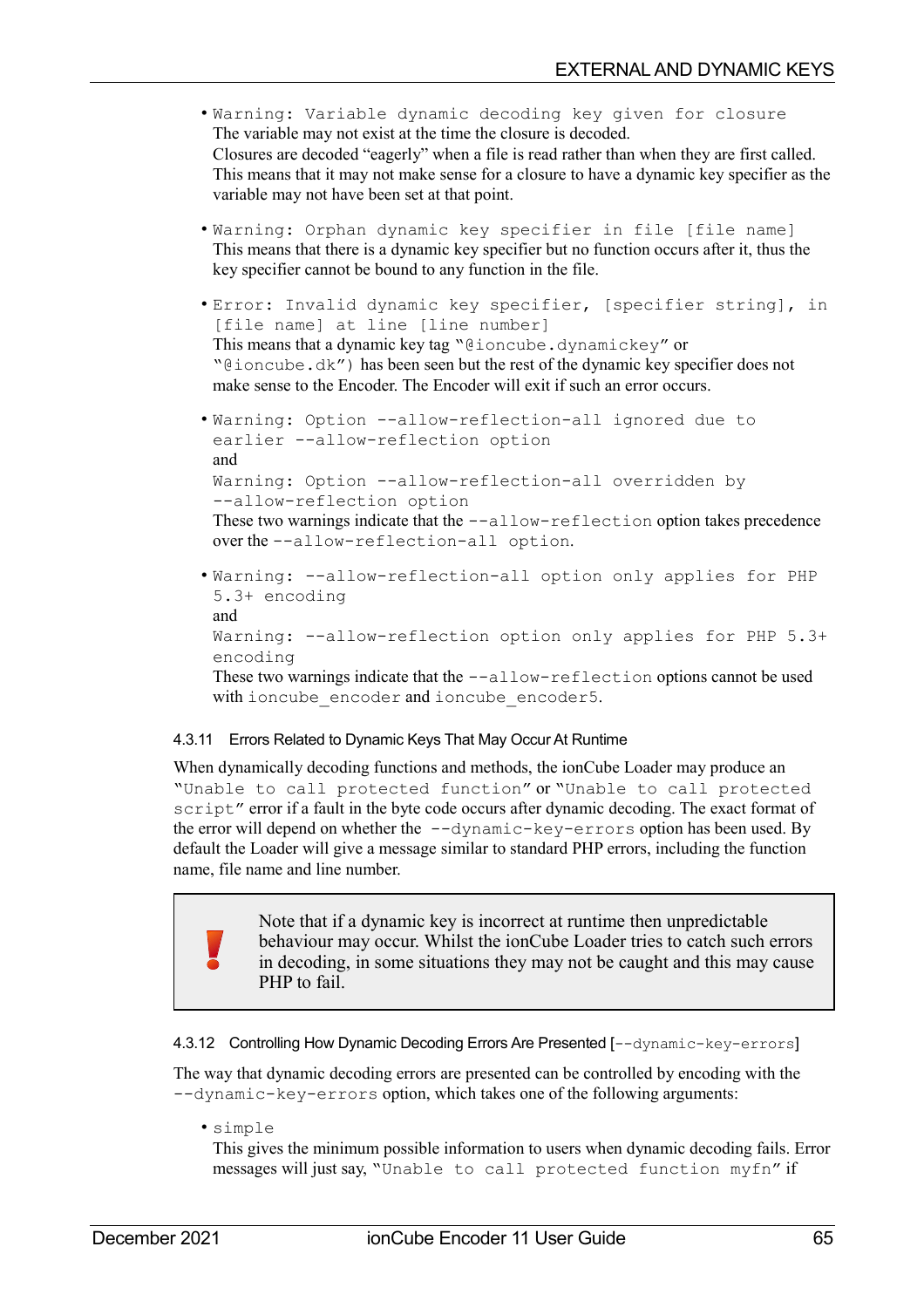myfn is the function being dynamically decoded. This option will give minimal information to people that might be trying to reverse engineer encoded files.

• normal

This is similar to standard PHP error messages and gives the file name and line number, as well as the function name, in the message. This is the default.

• backtrace

This gives a back trace of the execution, including functions executed to obtain the current dynamic key. This should be used when debugging dynamic key problems. This option also controls the format of errors produced for external keys where the external key was found but an incorrect value caused problems in the resulting byte code.

### 4.3.13 Getting Dynamic Key Information With Verbose [--verbose]

The dynamic key information discovered in a source file by the Encoder will be output when the --verbose option is used.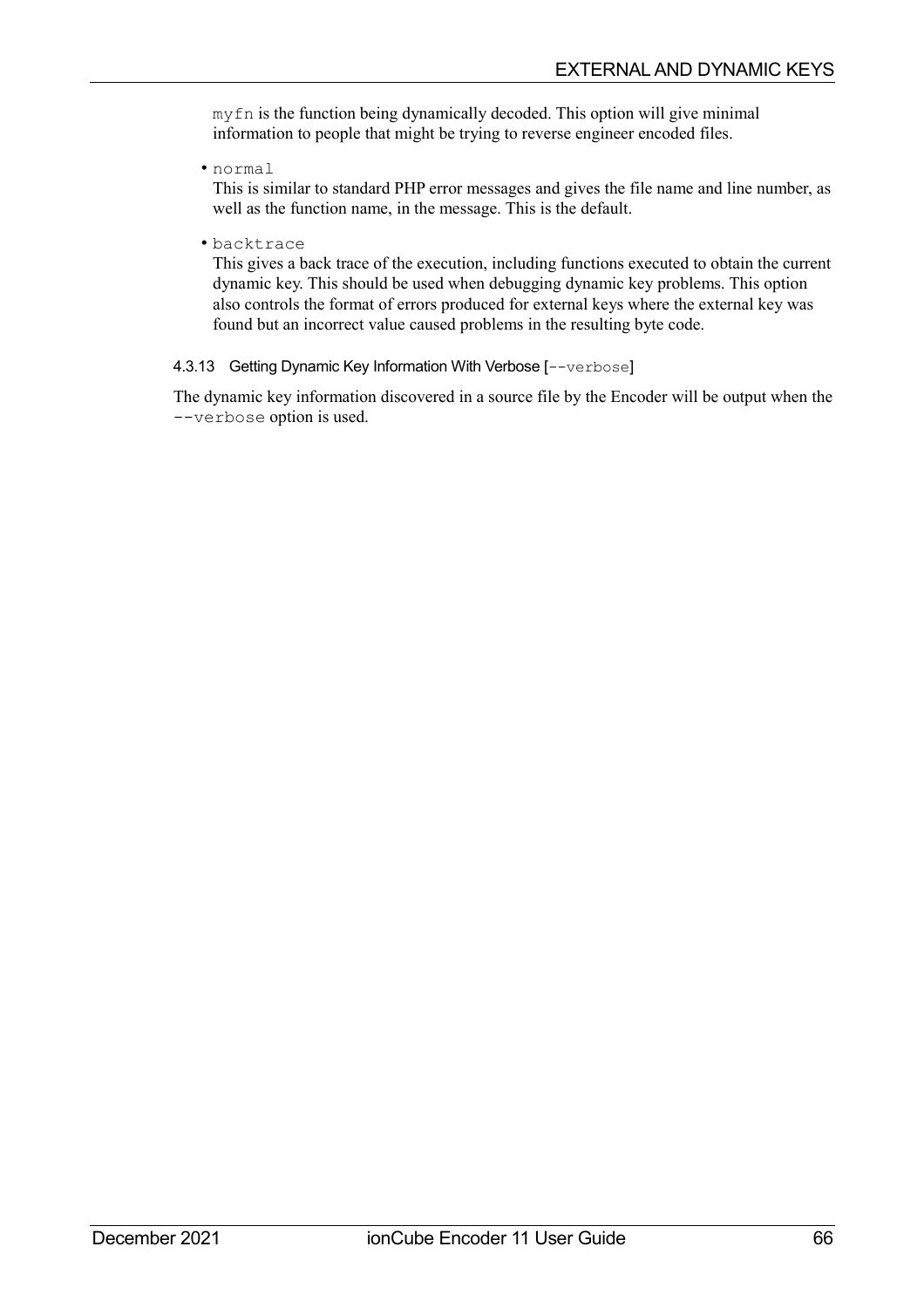## **5 LICENSE FILE GENERATION (Pro and Cerberus Editions)**

## **5.1 Introduction to License Files**

The Pro and Cerberus editions of the ionCube Encoder offer flexible license file creation features, with restrictions that can be enforced automatically by the ionCube Loader at runtime, or by your own scripts using functions in the **Loader API**. A license generator program is also included for generating license files. As a *bonus*, with the Windows edition a license generator for Linux is also included, allowing license files to be created from a Linux server. The license generator is located in a folder called Linux within the program installation folder.

Scripts can be restricted to run only in the presence of a license file, properties can be set in the license file that must match properties set in the encoded files, and license files can be used to restrict encoded files to a particular machine. Licenses can also be set to expire at some point in the future.

#### **Benefits of License Files**

A benefit of using license files as an alternative to setting restrictions in the encoded files themselves is that projects will not need to be encoded for each installation, which takes time and may require source files to be kept on an internet connected server. A further benefit comes when producing software updates to existing customers, as by using license files, a single encoded update can be provided to all installations that will work with existing licenses. If restrictions are instead associated with each encoded file, a product update would need to be encoded for each existing customer, complicating the process of issuing a product update.

#### **Server Restrictions**

License file server restrictions can be supplied to the license generator in one of two ways. If the details of the server to be licensed are known, such as IP address, then these can be used explicitly. Often, however, details are unknown, and the goal is simply to restrict to a server without knowing the actual parameters. To support this, a [Loader API](#page-74-0) function can be used to generate server data containing information about the target server, and after being received via a method such as email or a web form, the data can be passed to the license generator to create a license file for that server. This can be ideal for automating license generation based on information supplied from the installed PHP scripts during a licensing procedure. The server data can also be decoded by the license generator into an easily parsed format, allowing a script to pick what server details are licensed.

#### **Custom Properties**

Custom key/value data called *properties* can also be added to license files and read via the [Loader API](#page-74-0) at runtime. This feature might be used to customise product behaviour based on information read from the license file.

### **License File Contents**

A license file consists of a header in plain text followed by an encrypted data block. Any properties or restrictions in the license data can be optionally exposed so that they also appear as plain text, e.g. the expiry time. Additional text can be added to the header if desired. Finally, license files are protected by signatures to prevent removal or changing of the plain text.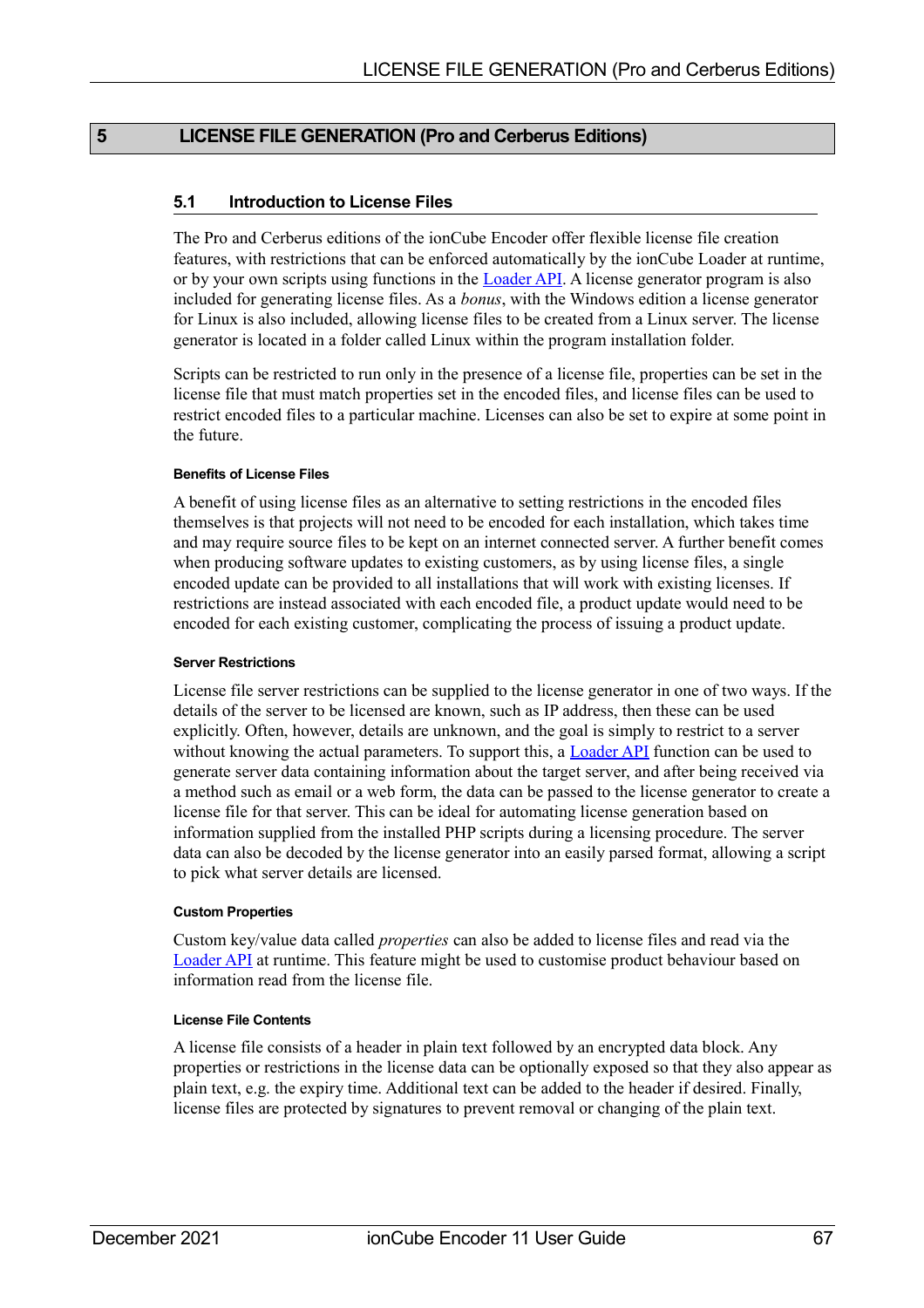#### **Locating License Files**

Each encoded file contains the expected name or path to its associated license file. Typically this will be just the filename, e.g. license.txt. When accessing a license protected encoded file, the Loader first looks for the license file path relative to the same directory as the encoded script. If not found, parent directories will be searched until the license file is found or until the directory root is reached. This allows for easy installation and management of license files for both shared and dedicated servers.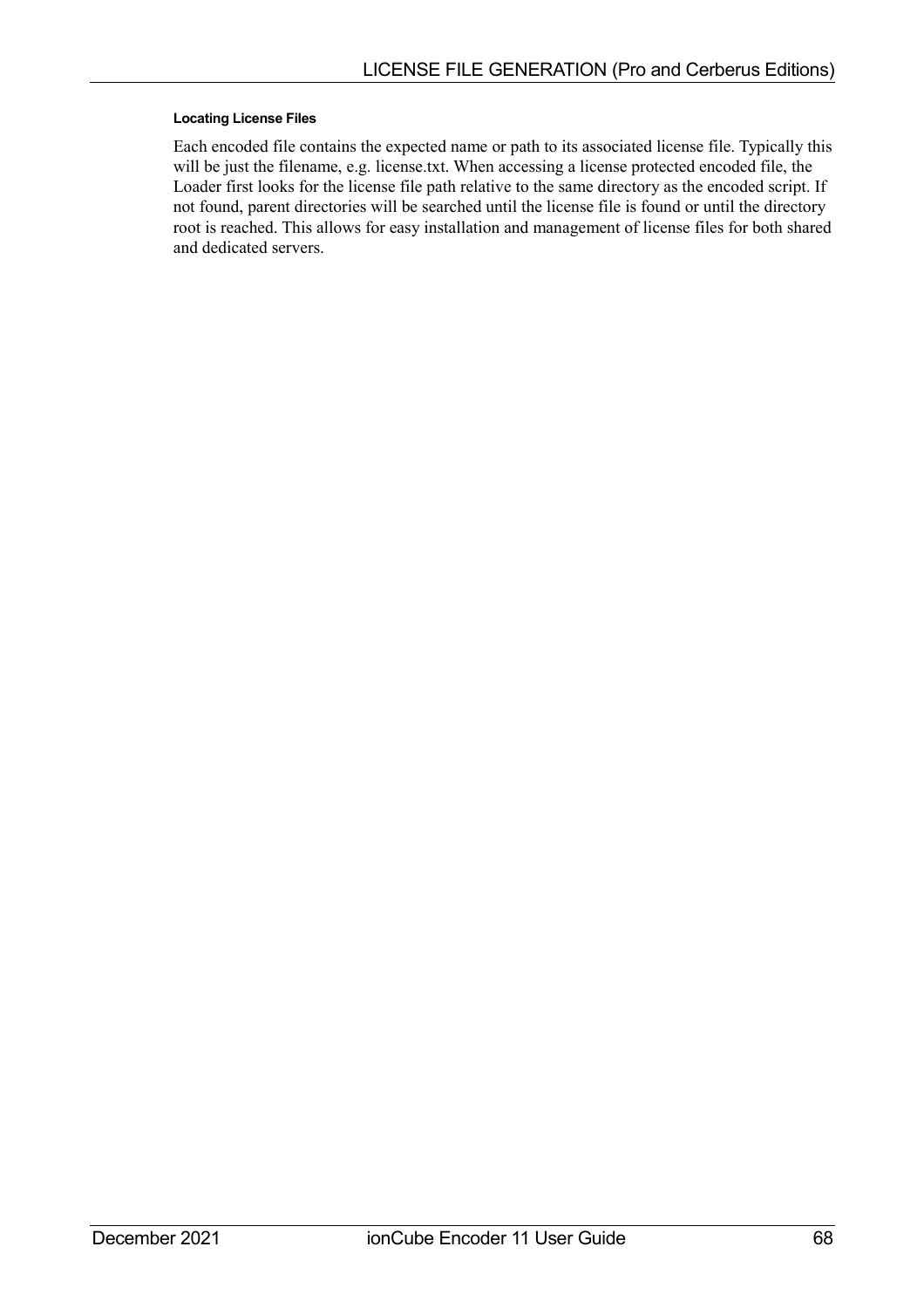## <span id="page-68-0"></span>**5.2 Creating License Files**

#### 5.2.1 Command Line Usage

The general form for running the command line license generation tool is

make\_license *--passphrase <key> [options] -o <output-path>* 

When encoding files that require a license, it is also necessary to specify a passphrase. The passphrase is part of an encryption key and should agree with the passphrase specified when generating the corresponding license. It is advisable that passphrases are different for each project/product to prevent a license file for one project being used with another.

Please note that a license file is only compatible with encoded files from the related instance of the Encoder software. This ensures that even if another ionCube user generates a license file with the same passphrase as you have used for your files, their license file cannot be used with your encoded files.

The output path is the path to where the new license file will be saved.

Along with the passphrase and output path, various options can be used for setting restrictions and license properties. All available options are described below.

5.2.2 Help [--help, -h]

Show a summary of program options.

5.2.3 Program version [--version, -v]

Report the program version.

5.2.4 Output path [--output, -o]

Specify the output path for the license file.

Example:

-o product-license.txt

#### 5.2.5 Using Passphrases to Differentiate Products [--passphrase]

As mentioned previously, it is recommended that a unique passphrase be used for each product or product variant that is encoded. This ensures that a license for one product will not unlock a second product. As an additional layer of security, a license created with one Encoder installation cannot unlock files encoded with a different Encoder installation, even if the passphrases were the same. The option --passphrase should be used to specify the passphrase.

5.2.6 Setting License Restrictions [--allowed-server, --expose-serverrestrictions]

The --allowed-server option allows explicit setting of license file restrictions when target server details such as domain name or IP address are already known. The specification syntax is the same as for the similar option of the Encoder. Please see section [3.6.3](#page-31-0) [above](#page-31-0) for details of the syntax, examples and noteworthy points. This option may be used more than once if multiple restrictions are required.

Server restrictions are stored in the encoded part of the license file, but can also be exposed in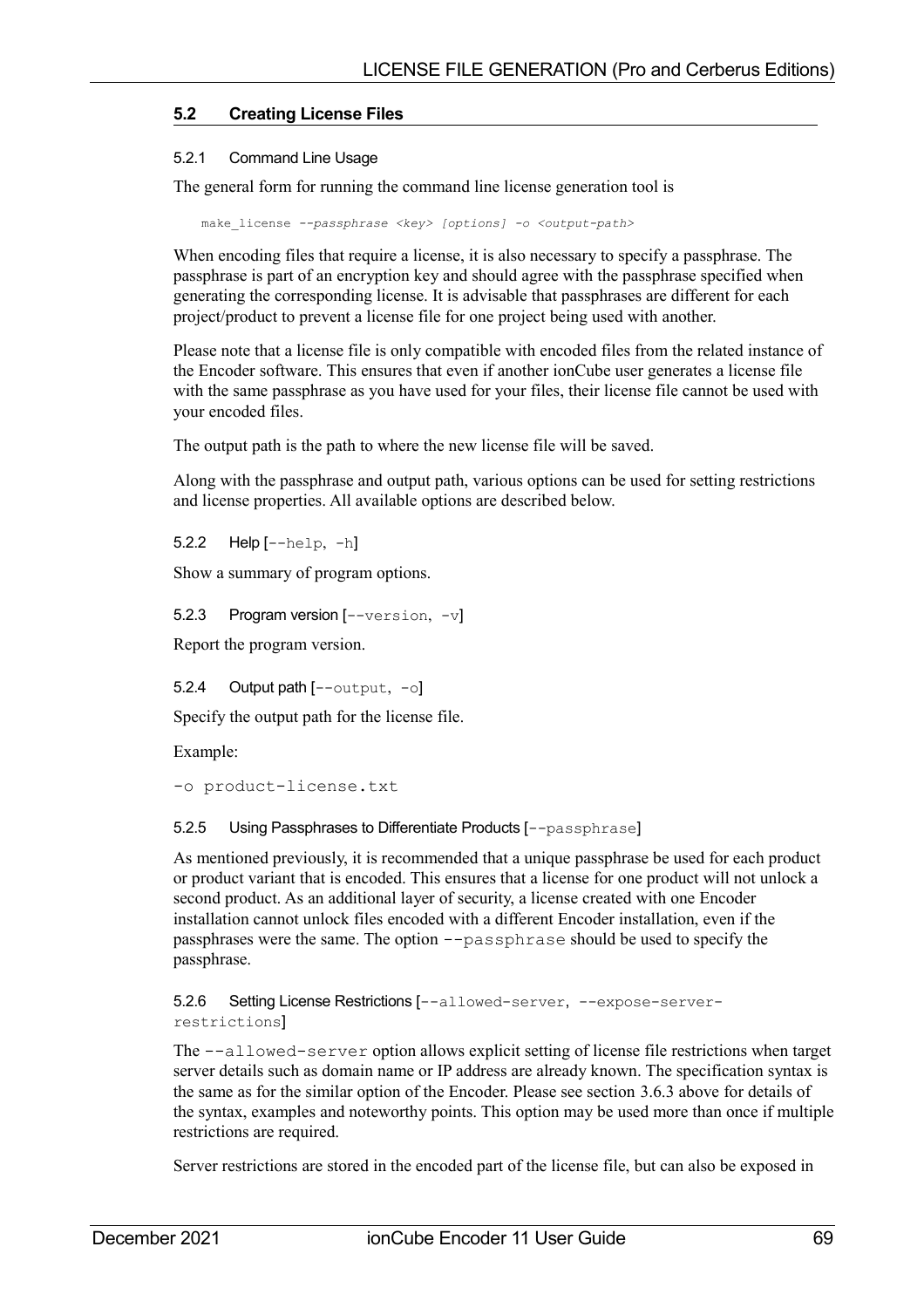the header block by using the --expose-server-restrictions.

**Note:** There is a limit of 250 server restrictions for a license file.

5.2.7 Exclude checking of interface aliases [--ignore-interface-aliases]

Ignore interface aliases when checking IP restrictions, e.g. eth0:1

5.2.8 Setting License Restrictions from Server Data [--use-server-file]

An alternative to setting license restrictions explicitly is to use server data from the target server that was collected by the application being licensed. Server data is obtained by calling the [Loader API](#page-74-0) function ioncube  $s$ erver  $data($ ), which would then be passed back to the license provider be used for licensing. See section [6.2.3](#page-75-0) for more details on this API function.

Once server data has been received, such as in an email or through a web form, and then written to a temporary file, the --use-server-file option can be used as follows

--use-server-file <*path>*

where *path* refers to the location of the server data file. As the machine may contain multiple network adaptors, it is also necessary to use either the option --select-server-adapter or --select-adapters to select which details to license to. These options are described in the next section.

5.2.9 Selecting Adapters [--select-server-adapter, --select-adapters]

Server data generated using the API function ioncube server data() includes all network interfaces. In addition, if the API function is called from a script via the web server, both the domain name and server IP address for the request will be stored if that information was available. This is the usual case, and it will generally be desirable to license to the information associated with the web request as this would usually be the same when accessing the main parts of the licensed product. In other cases, licensing to one or more adapters explicitly may be preferred. Both of these cases are catered for.

To license to the server information associated with the web request that called the server data API function, use the option

--select-server-adapter

Provided that the server data was requested from a page under the same domain as the application to be licensed, errors from mistaken domain names or IP addresses should not arise. When using this option, if no IP address or domain name was reported the make license program will exit with code 2 to allow handling of this case.

To license one or more specific adapters, the option

--select-adapters <adapter list>

can be used to select the adapters. Here *adapter list* is either a comma separated list of numbers that refer to the position of the adapter in the server data file, or the \* character. The first adapter is identified as 1, and using \* selects all adapters to be licensed.

5.2.10 License Expiry [--expire-in, --expire-on, --expose-expiry]

These options support the creation of time expiring licenses. Expiry information is stored in the encoded part of the license file, but can also be exposed in the header block by using the --expose-expiry option.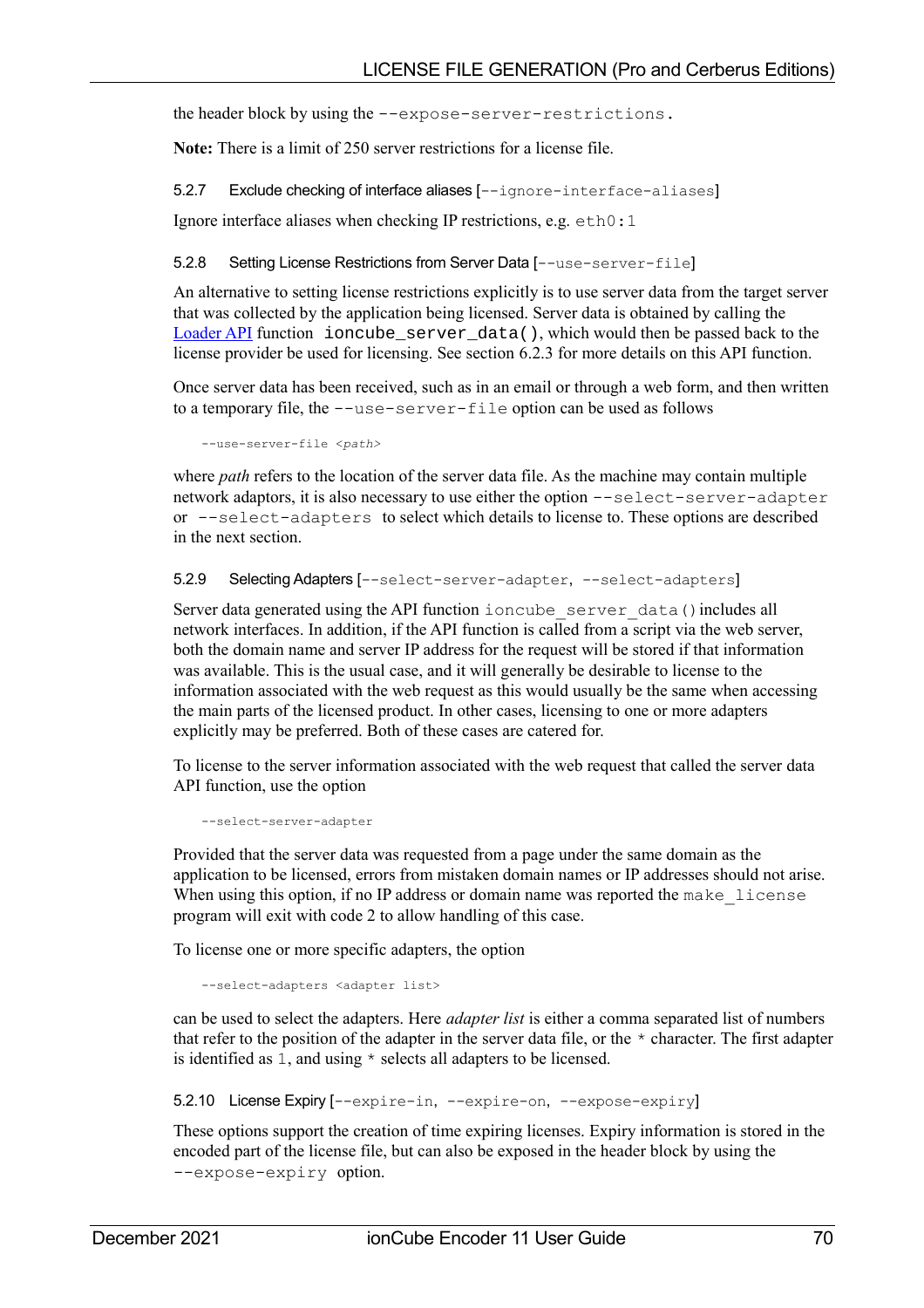These options take arguments of the same format as the options in sections [3.6.1](#page-31-2) and [3.6.2](#page-31-1) for setting expiry time on files, and examples are included in those sections.

5.2.11 License Properties [--property, --properties, --expose-property]

Custom key/value pair property data can be stored in a license file in the same way that properties can be stored in encoded files. Use the option syntax

--property *"<name>[=<value>]"*

to specify a property. Multiple properties can be specified in this way. See section [3.12.1](#page-44-0) for more details on the supported syntax. --properties is an alias for --property, and both options can be used to specify one or more properties. Properties can also be exposed as plain text in the license header block by using the option

<span id="page-70-0"></span>--expose-property <*name>*

5.2.12 License Property Checking [--enforce-property]

Properties may be included in a license either as a convenient mechanism for securely accessing custom data from an encoded script, or in order to lock a license to an encoded file. If a property is to be used for the latter purpose, the following option should be used

--enforce-property <*name>*

By default, encoded files secured by such a license must have a property with a matching key and value. If the property is not found then the Loader will exit before execution of the script begins. See section [3.7.3](#page-36-0) for details on how to customise this behaviour.

#### 5.2.13 Customising the Header Block [--header-line]

The text that occurs before the encrypted license data is called the *header block*. The header block is protected from tampering, so it is important that this text is not edited after the license has been generated otherwise the license will become corrupted. The header block content is determined by those properties which have been exposed, whether there is an exposed expiry date, and any custom header lines. To add custom lines to the header block, for each line use the command line option

```
--header-line <text>
```
5.2.14 Viewing Server Data Files [--decode-server-file]

Once saved to a file, the contents of data generated by ioncube server data() can be viewed with the make\_license program option

--decode-server-file <*path>*

where path is the path to a file containing server data. The domain name and server IP address that were reported by the web server for the request calling the API function are output first, followed by the name, IP address, and MAC address of each adapter installed on the server. To be both human readable and easily parsed, each line has a field name and value separated by a : character. If there was no domain name or IP address stored for the request, the field value will be the token none.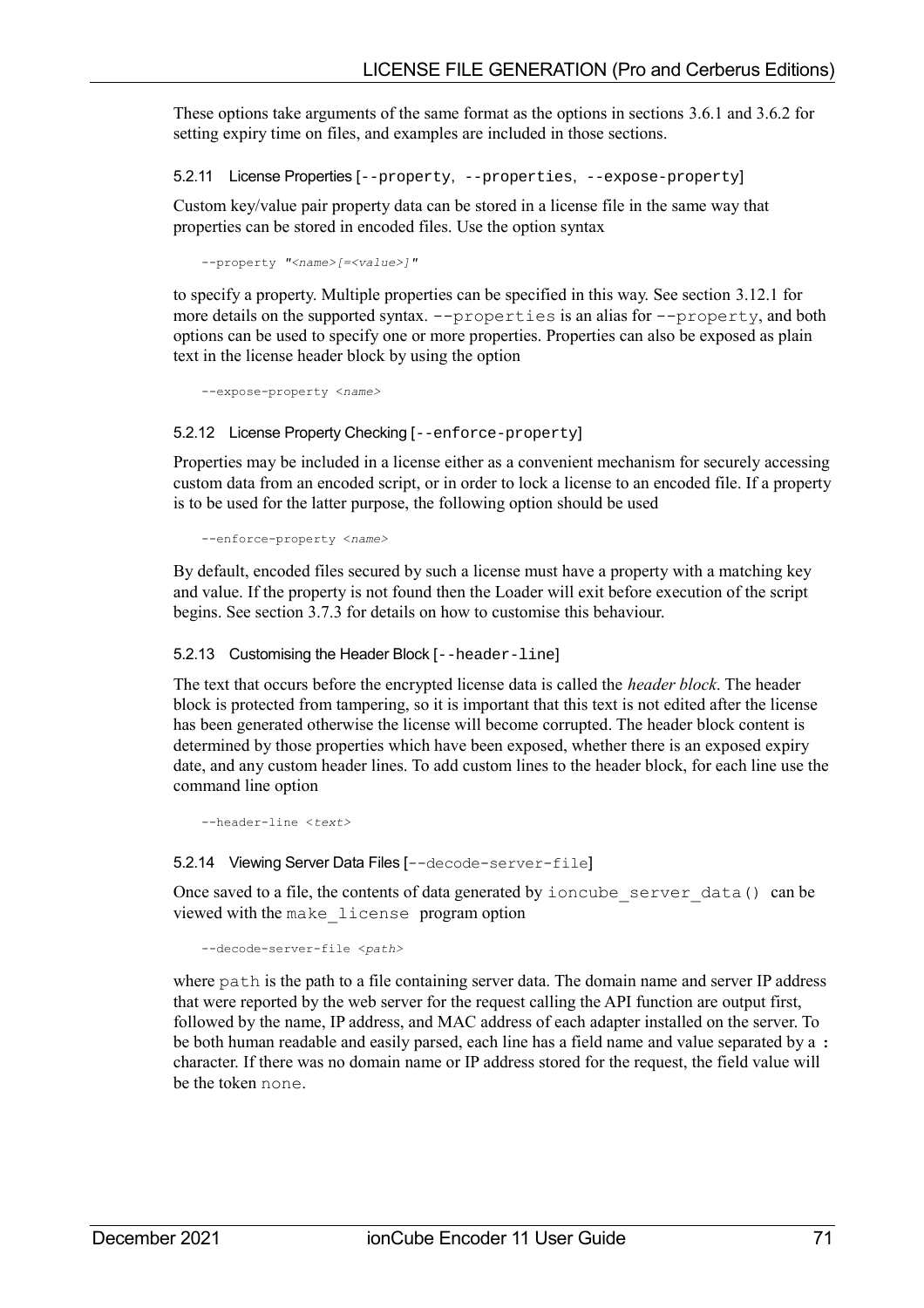5.2.15 Decoding a license [--decode-license, --decode-format]

Decodes a license file to human or machine readable form. Available formats are legacy, json, json2, compact

The legacy format is a human readable form, while json and json2 are JSON. The two JSON formats may be combined together. JSON output is multiline, but if compact is specified, the JSON will be a single line. The formats produce the same output for properties and domain restrictions, but differ for IP and MAC addresses.

Example:

Given a license file locked to a domain with a single IP address and a range of IP addresses, all at the same MAC address, created as follows:

```
make license --pass mypass -o lic.txt
             --allowed-server domain.com@1.2.3.4,10.11.12.13-
16{00:11:22:33:44:55}
```
The possible decoded JSON outputs are:

```
--decode-format json
    {
       "ignore_interface_aliases" : false,
       "restrictions" :
      \sqrt{2} {
           "domains" : [ "domain.com" ],
           "ip_rules" :
           [
             {
     "ip" : 16909060,
     "mask" : 4294967295,
               "numbits" : 32,
               "type" : "ip"
             },
             {
              "from" : 168496141,
              "to" : 168496144,
               "type" : "range"
            }
           ],
           "mac_addrs" :
          \lceil [ 0, 17, 34, 51, 68, 85 ]
           ]
         }
       ]
    }
--decode-format json2
    {
      "ignore interface aliases" : false,
       "restrictions" :
      \overline{[} {
     "domains" : [ "domain.com" ],
     "ip_rules" : [ "1.2.3.4", "10.11.12.13-16" ],
     "mac_addrs" : [ "00:11:22:33:44:55" ]
        }
      ]
    }
```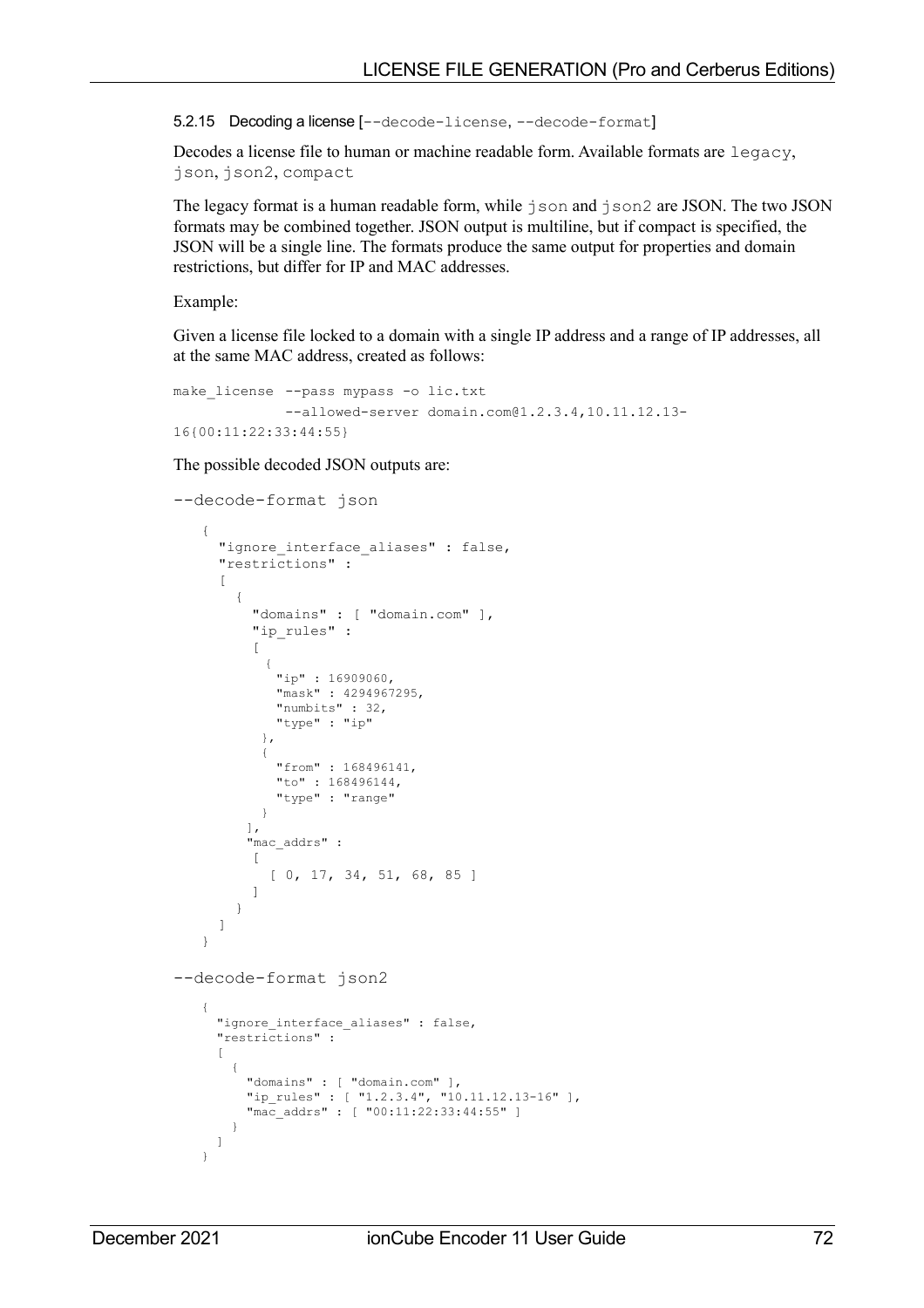```
--decode-format ison, ison2
{
   "ignore_interface_aliases" : false,
   "restrictions" :
  \sqrt{ } {
       "domains" : [ "domain.com" ],
       "ip_rules" :
      \mathbf{r} {
           "raw" :
{
 "ip" : 16909060,
 "mask" : 4294967295,
              "numbits" : 32,
              "type" : "ip"
           },
            "text" : "1.2.3.4"
         },
\left\{ \begin{array}{cc} 0 & 0 \\ 0 & 0 \end{array} \right\} "raw" :
            {
             "from" : 168496141,
"to" : 168496144,
 "type" : "range"
           },
            "text" : "10.11.12.13-16"
 }
       ],
       "mac_addrs" :
      \Gamma {
           "raw" : [ 0, 17, 34, 51, 68, 85 ],
            "text" : "00:11:22:33:44:55"
 }
       ]
     }
   ]
}
```
As can be seen, the  $\dot{\tau}$  son decode format is oriented to program processing, whereas the  $\dot{\tau}$  son 2 format produces text that is suited to display purposes.

# 5.2.16 Legacy compatibility [--compat]

Prior to version 11, the unquoted property values true and false were stored and returned by the Loader API function ioncube\_license\_properties() as strings. From version 11, these are stored and returned as booleans. To obtain the previous parsing behaviour when adding properties to a license, add the option --compat no-bool-props at the start of the make license command line, before any properties are specified.

# 5.2.17 Troubleshooting License Problems

If an encoded script that requires a license fails, the particular error message displayed can give a clue as to the cause of the issue. For security reasons the error messages are general rather than specific.

If the license is reported to be *invalid* then a license property set in the license has not been matched in the encoded file. If the license is *corrupt* then either the contents of the license file have been altered, or the passphrase in the encoded file does not match the passphrase used to generate the license file. If the license is *not valid for this server* then a server restriction in the license has not been met.

If it is necessary to determine the contents of a license file the [Loader API](#page-74-0) can be used. Encode a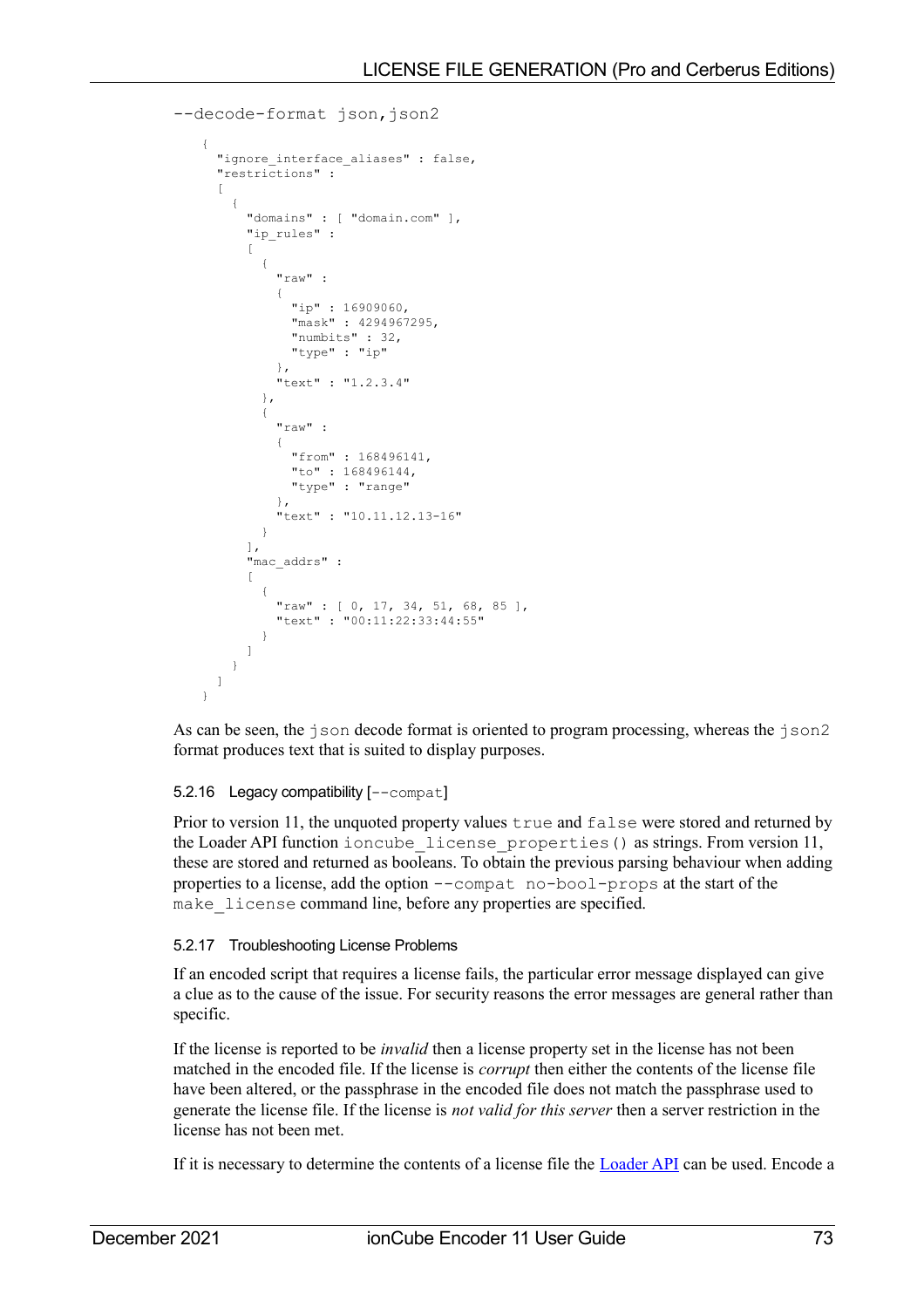## script with the options

--with-license license.txt --license-check auto

and use the **Loader API** from the script to output the server restrictions, expiry date, and any properties contained in the license.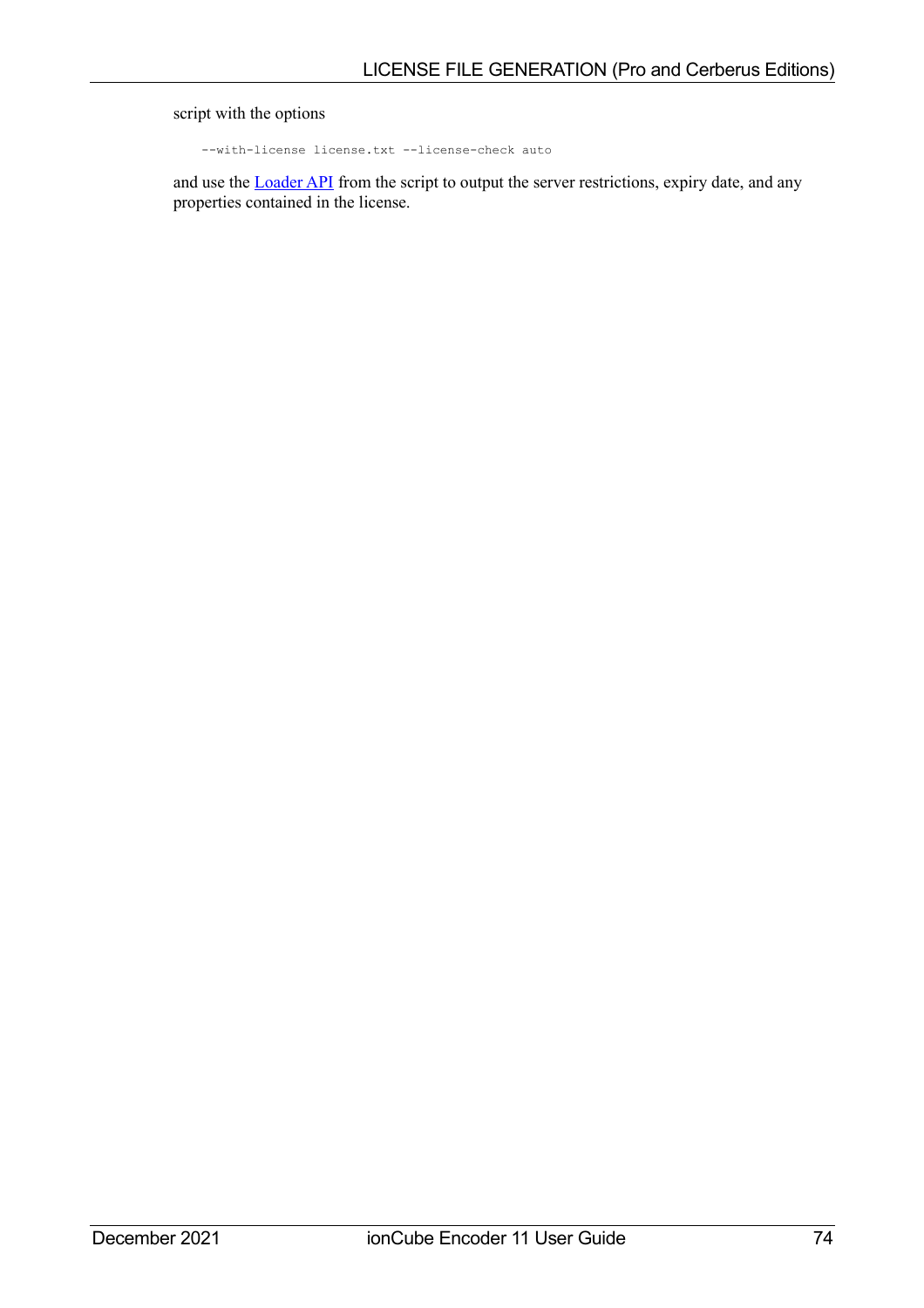# **6 LOADER API**

<span id="page-74-0"></span>The ionCube Loader contains an API providing various functions and constants that may be useful in PHP scripts. Most functions return results dependent on whether or not the calling script was encoded.

## **6.1 File Information and Execution**

## 6.1.1 Checking for an Encoded File [ioncube file is encoded]

This function returns TRUE if the file containing the function call is encoded and FALSE otherwise.

#### 6.1.2 General Encoded File Information [ioncube file info]

This function returns FALSE if the file is not encoded. Otherwise it returns an associative array. The contents of the array are as follows:

| Key           | Value                                                                                                                                                                                                                  |  |
|---------------|------------------------------------------------------------------------------------------------------------------------------------------------------------------------------------------------------------------------|--|
| FILE EXPIRY   | Either the file expiry time, or the license expiry time if a license file is<br>present. The time is an integer in UNIX timestamp format: the number<br>of seconds elapsed since midnight (00:00:00), January 1, 1970. |  |
| ENCODING TIME | UNIX timestamp representing the time the file was encoded.                                                                                                                                                             |  |
| DEMO          | TRUE if the file was encoded with an evaluation Encoder, otherwise<br>FALSE.                                                                                                                                           |  |

6.1.3 Retrieving Properties Stored in an Encoded File [ioncube file properties]

This function returns an associative array consisting of file properties that were added to the encoded file with the Encoder --property or --properties options. Only properties defined in the calling script are returned.

6.1.4 Retrieving the Loader String Version [ioncube loader version]

This function returns the Loader version as a string.

6.1.5 Retrieving the Loader Integer Version [ioncube loader iversion]

This function returns the Loader version as an integer, e.g. 60100 for version 6.1.0.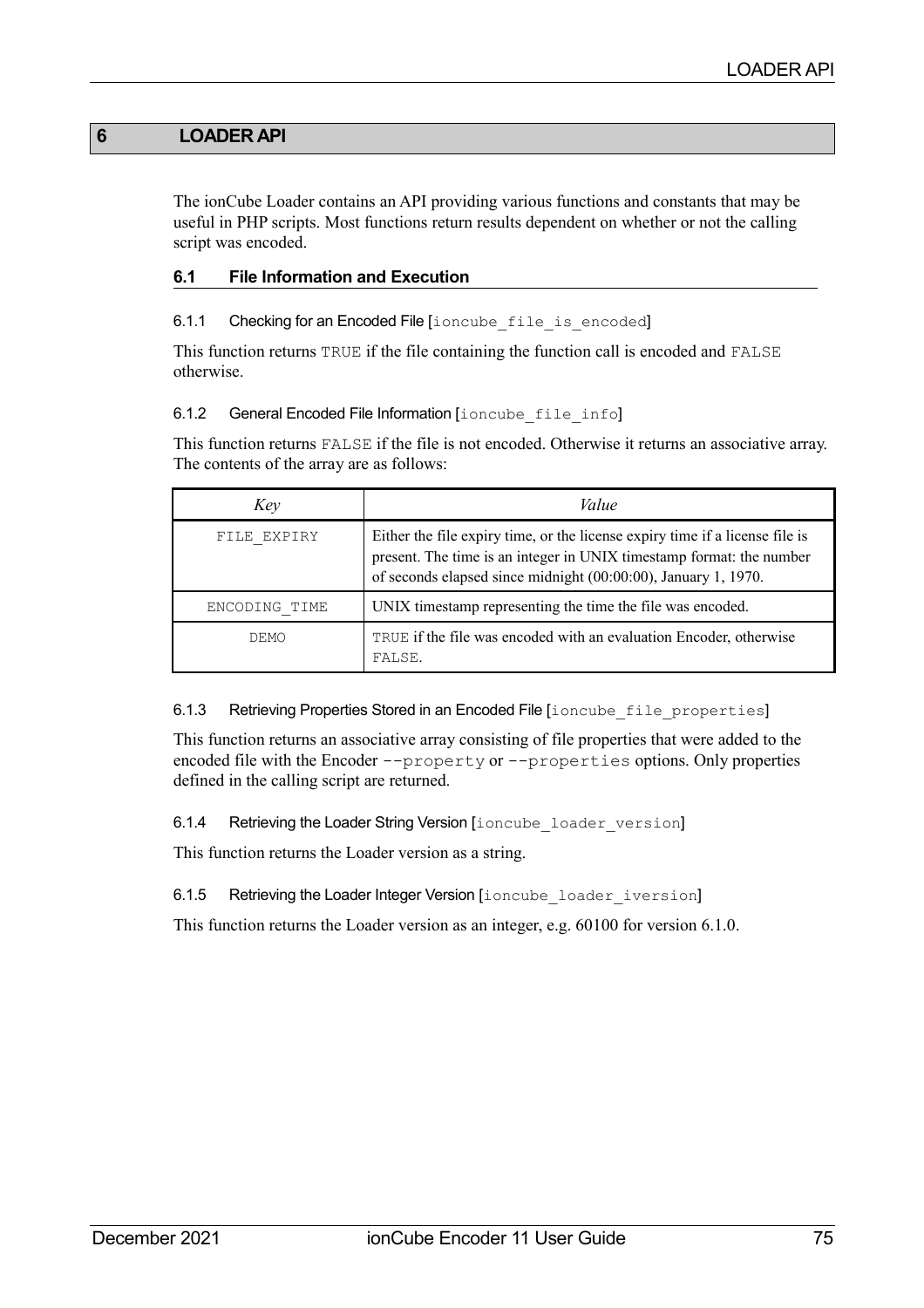# **6.2 License and Server Information**

## 6.2.1 Retrieving Properties Stored in a License [ioncube license properties]

This function returns an associative array consisting of license properties. Properties are added to a license by specifying the --property command line option to the make\_license program. Each value in the associative array retrieved by this API function is itself an array with two values: the license property value itself, and a boolean value to indicate whether the property is enforced.

Recall that an *enforced* property is one that the Loader will attempt to match with an encoded file property if the --license-check auto option is passed to the Encoder on the command line.

The return value of this function is FALSE if the calling file is not encoded or has no license file.

### 6.2.2 Retrieving the List of Permissioned Servers [ioncube licensed servers]

This function returns an array of server restriction specifications. These are the same strings specified on the command line when the license was created.

## 6.2.3 Creating a Server Data Block [ioncube server data]

When generating a license for an end user it will usually be necessary to retrieve information about the target server. This API function generates a *server data block* containing information about the network adapters installed on the server and the server's domain name. The data block can then be used in conjunction with the make\_license program to generate a license restricted to the user's domain and server.

This function can be called from either an encoded or non-encoded script.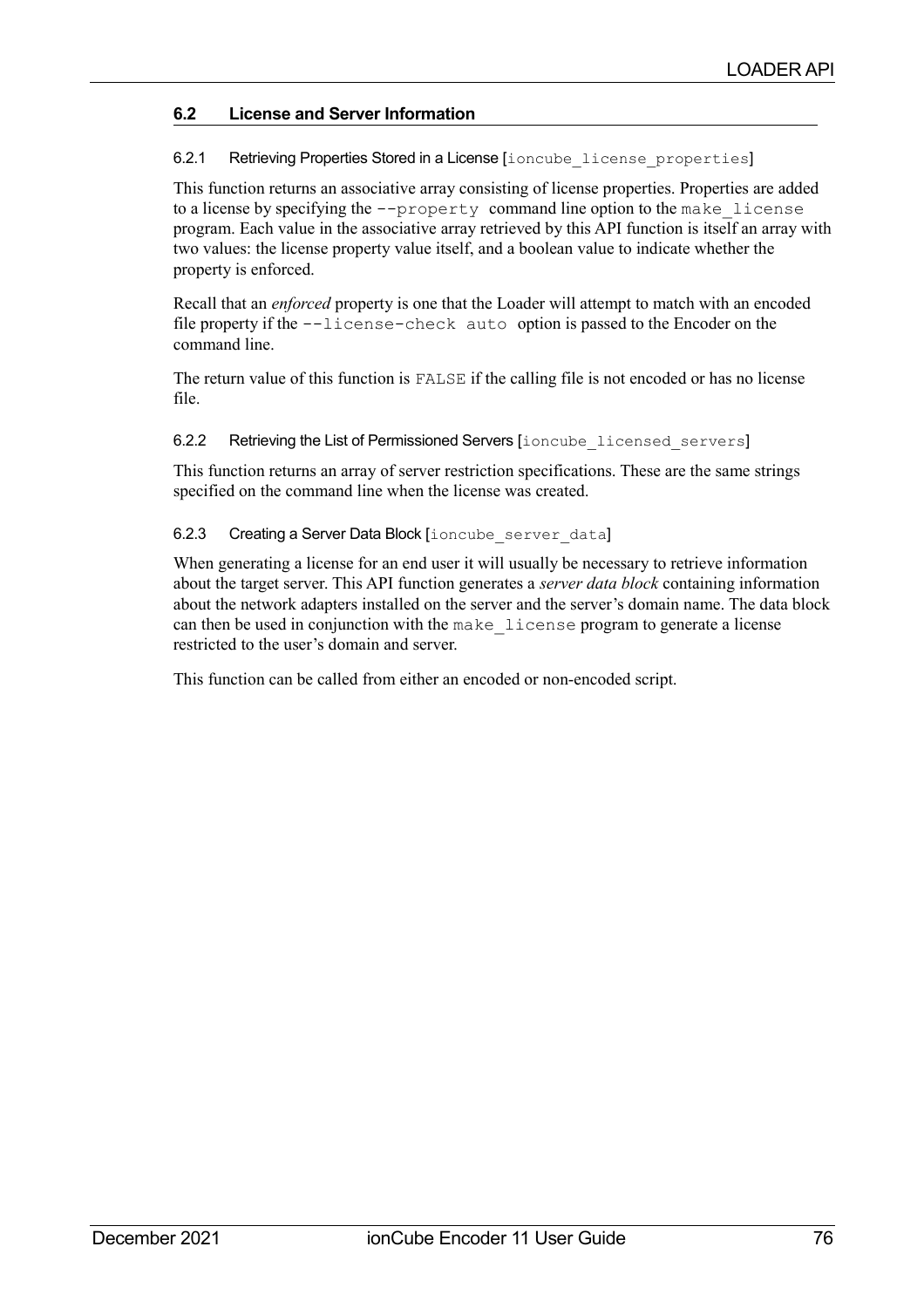# **6.3 License Validation**

6.3.1 Validating License Properties [ioncube\_check\_license\_properties]

This API function returns TRUE if all enforced license properties are matched in the encoded file. Otherwise an array is returned consisting of all unmatched enforced properties.

6.3.2 Validating Licensed Servers [ioncube\_license\_matches\_server]

This function returns FALSE if the calling file is encoded, requires a license, and if the license has a server restriction that is not met by the current server. In all other cases the function returns TRUE.

Note that in the case that an encoded script requires a license but no license could be found, the Loader will prevent execution of the script. The case of a missing license therefore cannot occur when calling the ioncube license matches server() API function.

## 6.3.3 Validating License Expiry [ioncube license has expired]

This function returns TRUE if the calling file is encoded and has a license with an expiry time that has passed. In all other cases the function returns FALSE.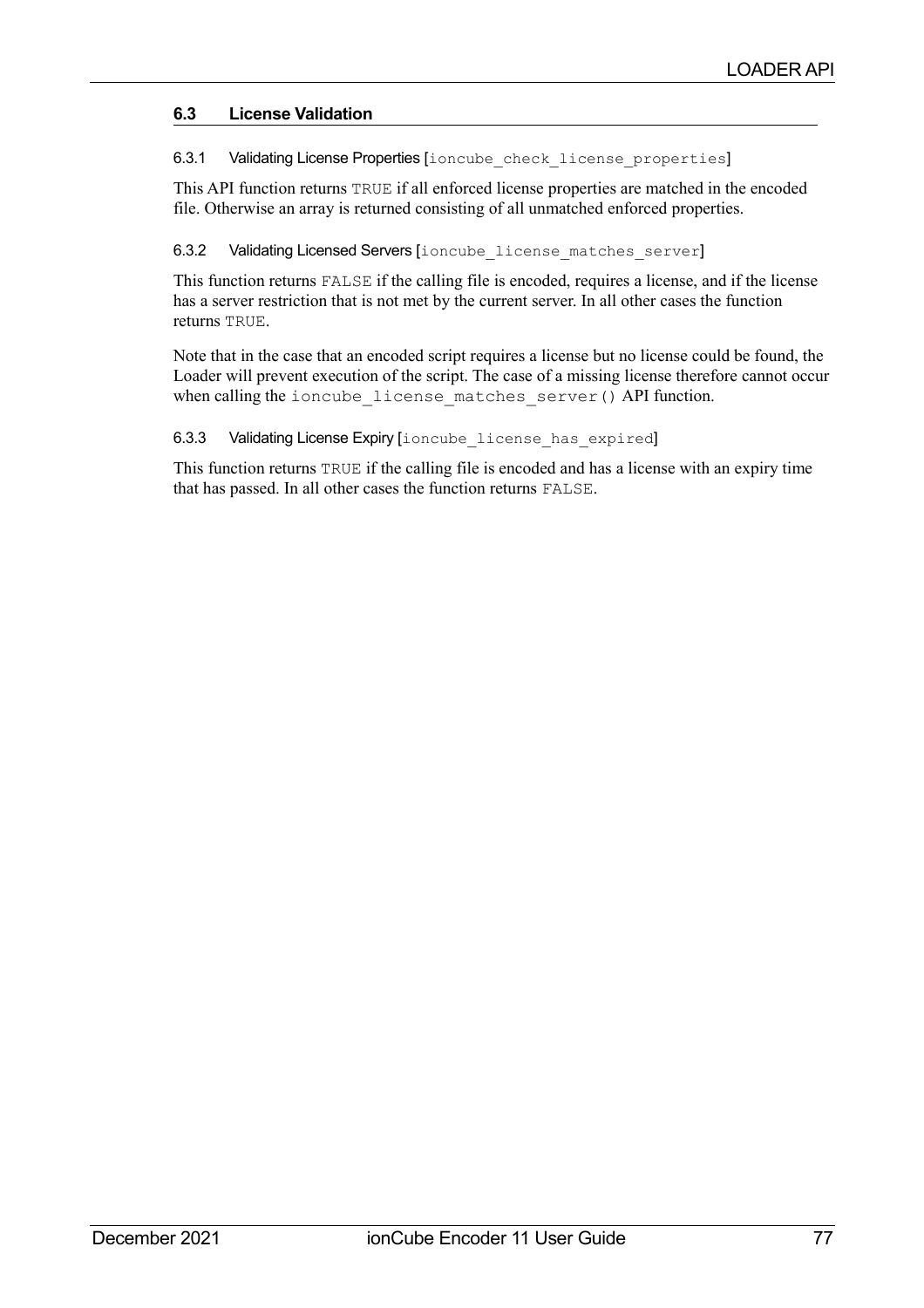# **6.4 Encrypted File Support**

6.4.1 Reading Encrypted Files [ioncube read file]

```
mixed ioncube_read_file(string path 
       [, bool &was encrypted [, string passphrase] ] ] )
```
This API function can be used to read files encrypted by the Encoder with the --encrypt command-line option. If a file is read successfully the contents are returned as a binary-safe string. An integer is returned in the case of an error condition, which can be tested for by calling the PHP function is int(). The error codes are described in section [6.5](#page-78-0) [below.](#page-78-0)

Both plain text and encrypted files can be read by this function, allowing the function to be used in cases where it is not known whether a file will be encrypted. For example, a template engine could be designed that would accept both encrypted and non-encrypted template files. If it is necessary to know whether the file read was encrypted, the second optional argument (passed by reference) can be examined.

If an encrypted file has been written with a custom passphrase (i.e. a non-empty passphrase argument was passed to the ioncube\_write\_file() API function), the same passphrase should be specified as the third argument.

Files encrypted by one Encoder can only be read by PHP scripts encoded by the same Encoder, and encrypted files cannot be read by non-encoded scripts.

6.4.2 Writing Encrypted Files [ioncube\_write\_file]

```
integer ioncube write file(string path, string content
       [, bool encrypt [, string passphrase] ] ] )
```
Encoded PHP scripts can write encrypted files using this API function. Files written in this way can be read with the ioncube read file() function.

The first argument is the path of the output file.

The second argument is a binary-safe string containing the content to encrypt.

The optional third argument can be set to FALSE to write a plain text file.

The optional fourth argument can be used to specify a custom passphrase to replace the default installation-specific passphrase. If a custom passphrase is used then files encrypted with one installation can be read by a different installation's encoded files, if the correct custom passphrase is passed to the ioncube\_read\_file() function.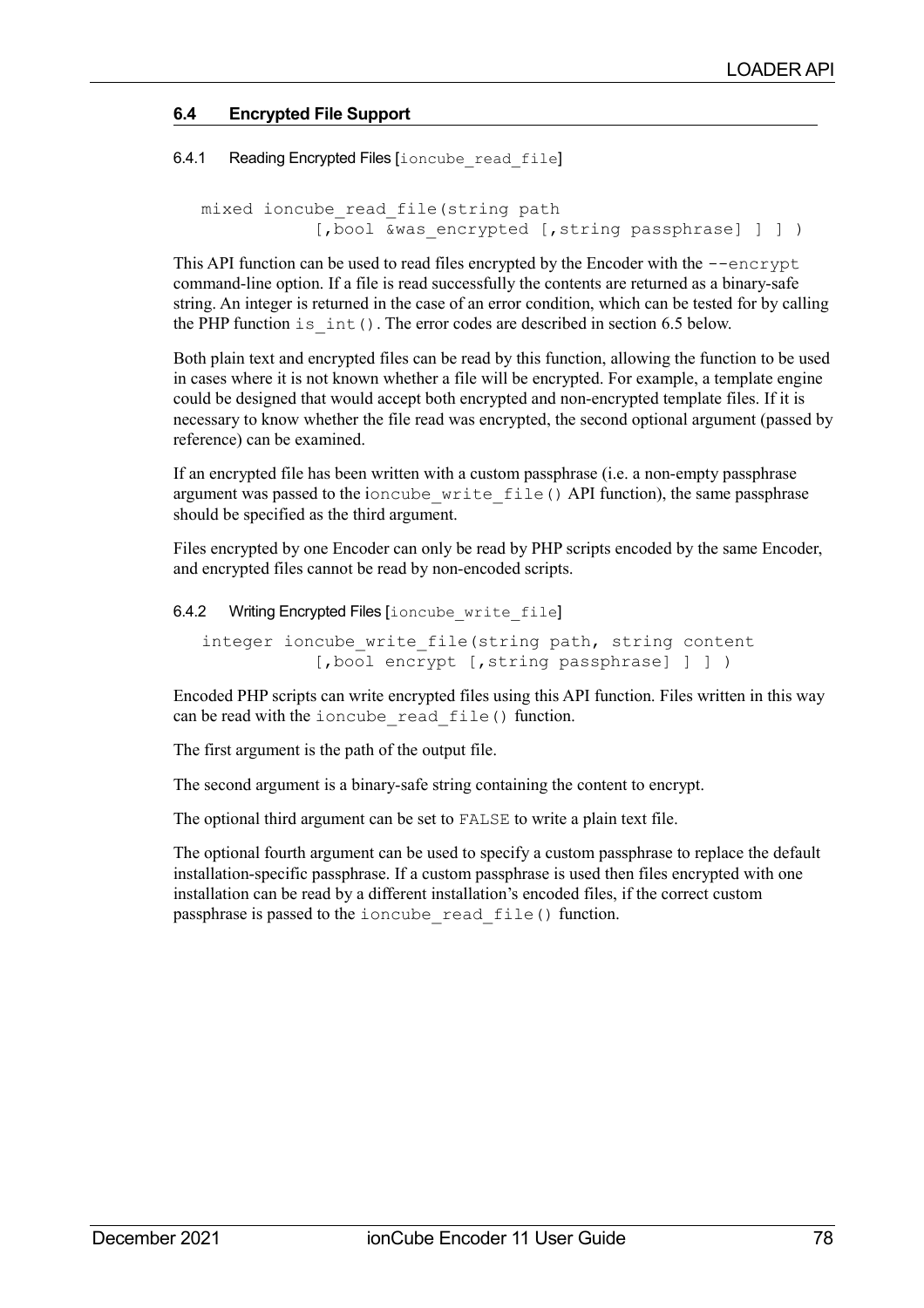# <span id="page-78-0"></span>**6.5 Error codes**

The following table lists the error codes that can be returned from the API functions detailed in this section.

| Code     | Meaning                                                                                                               |  |
|----------|-----------------------------------------------------------------------------------------------------------------------|--|
| $\Omega$ | The file was successfully written.                                                                                    |  |
| 1        | The file could not be opened.                                                                                         |  |
| 2        | The file is corrupt.                                                                                                  |  |
| 3        | An updated Loader should be installed to read the file.                                                               |  |
| 4        | An error occurred while reading the source file.                                                                      |  |
| 5        | An error occurred while writing an encrypted file.                                                                    |  |
| 6        | An error occurred while encrypting the file contents.                                                                 |  |
| 7        | An encrypted file cannot be read by an non-encoded PHP script.                                                        |  |
| 8        | The wrong passphrase was specified, or the wrong Encoder installation<br>was used to encrypt the file.                |  |
| 9        | ioncube write file() must be called from an encoded file to<br>produce an encrypted file without a custom passphrase. |  |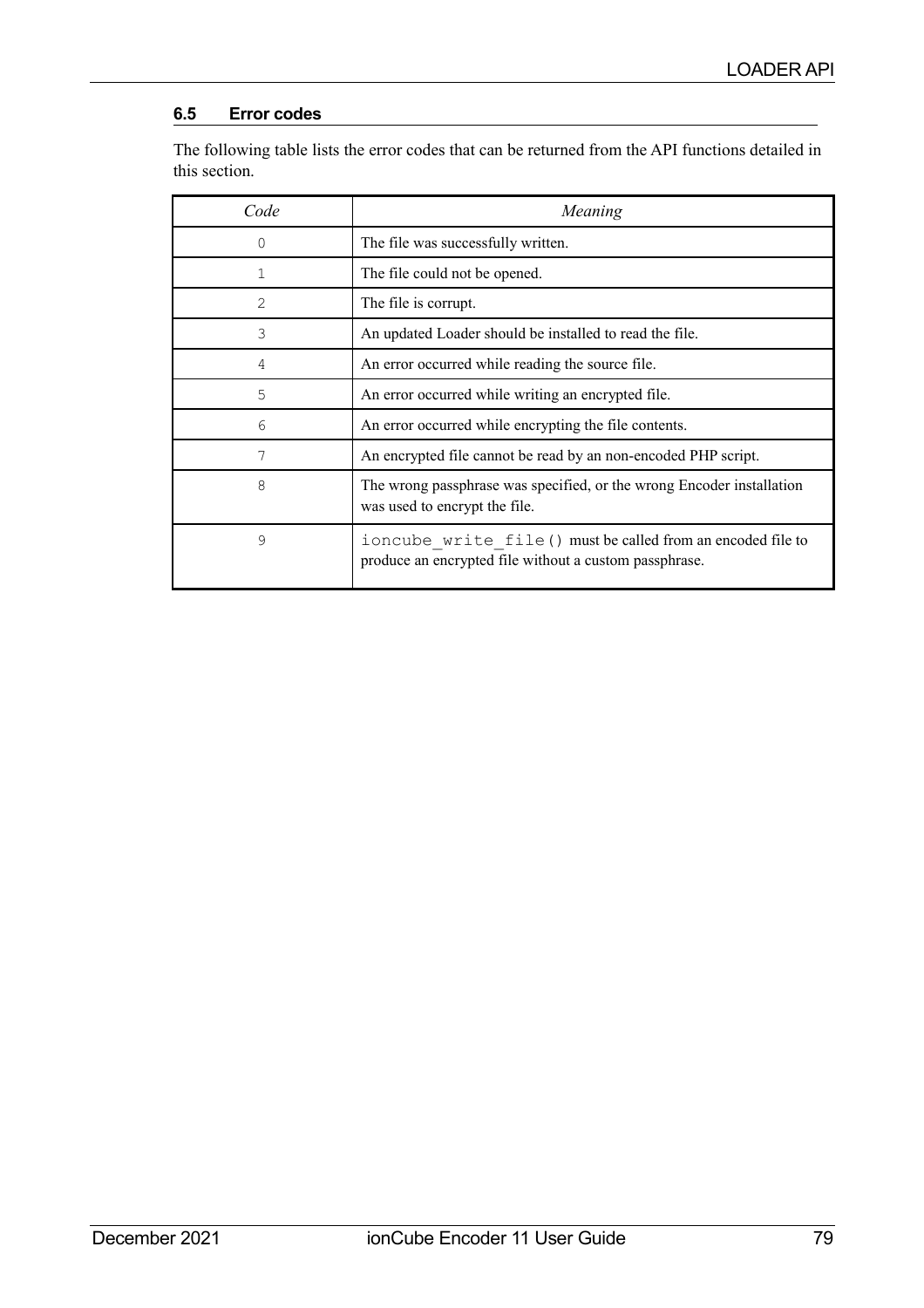## **7 ERROR REPORTING**

The Encoder reports syntax errors in the format of

filename:line number:message

This offers possible integration with emacs/xemacs and direct access to the point of error in source files. For example, given a directory of PHP files called myproject, running the xemacs compile command and specifying the compiler as

```
ioncube_encoder -S myproject
```
would syntax check all PHP files and report errors in a buffer. With the default xemacs key bindings, simply hitting  $ctrl - X$  would visit each file reported as containing an error and place the cursor at the line containing the error.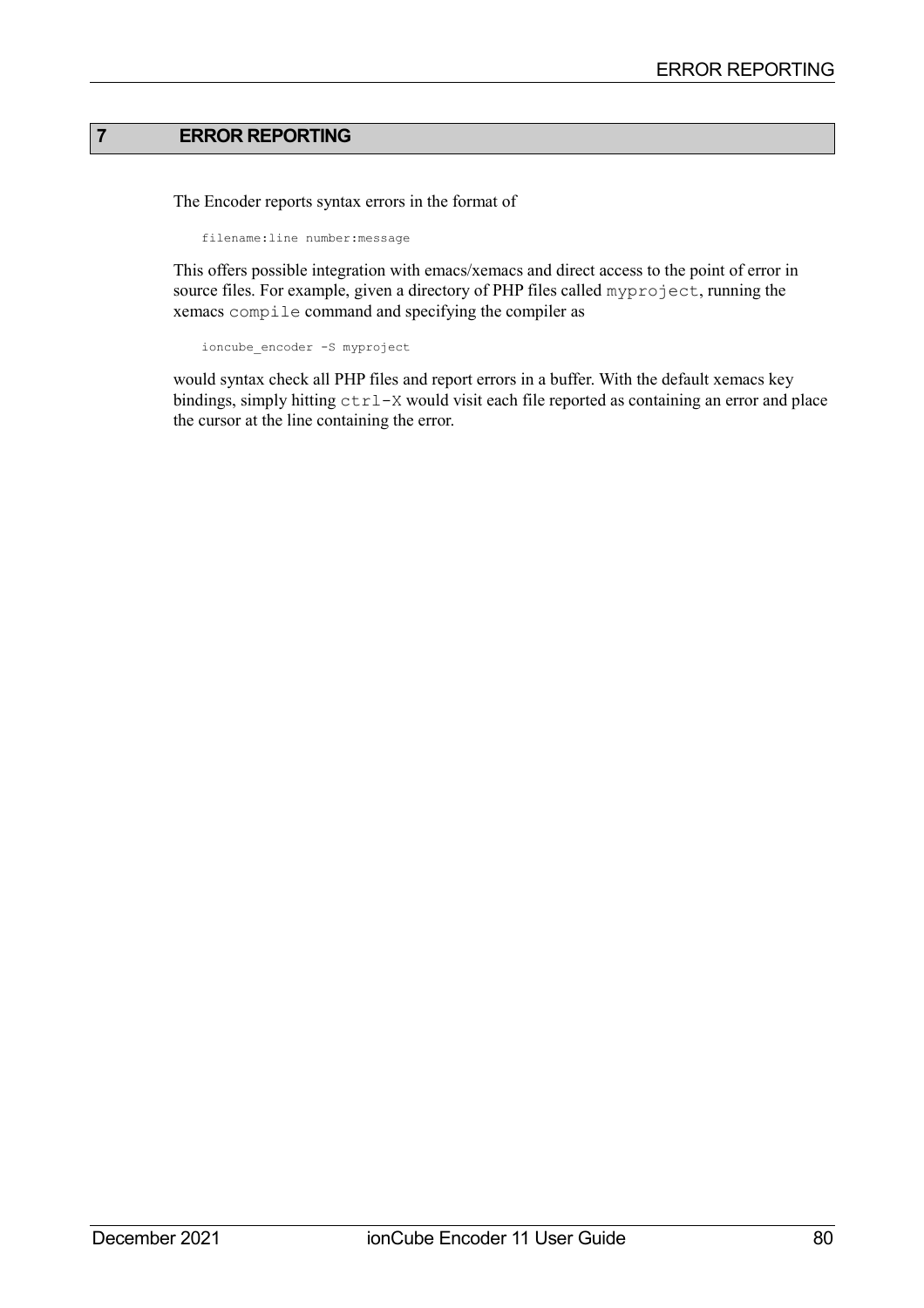## **8 TROUBLESHOOTING**

### **8.1 Unable to Start the Encoder**

8.1.1 On UNIX (Linux, FreeBSD, MacOS)

#### **Error: Command not found**

On UNIX, an error similar to

### **\$ ioncube\_encoder**

bash: ioncube encoder: command not found

would most often be because the directory where the Encoder is installed is not listed in the shell PATH variable. It is recommended to use either a relative or absolute path to the Encoder rather than adding the Encoder directory to the PATH environment variable as this may create product license related problems on some systems.

#### Examples:

*Run from the current directory*

./ioncube\_encoder

*Run the Encoder installed in /usr/local/ioncube*

/usr/local/ioncube/ioncube\_encoder

#### **Error: No such file or directory**

An error of "No such file or directory", even when the Encoder is launched with a correct absolute or relative path, suggests that the target platform may be 64 bit and that the operating system cannot execute the program. The Encoder will run without any problem on 64 bit systems, but as it is a 32 bit compiled program, 32 bit system libraries must be installed on the machine.

### 8.1.2 Using a 64 bit system

The ionCube Encoder software is a 32 bit compiled program, and can be used on 64 bit systems provided that 32 bit support is available in the operating system. Most often it is, however if there is a problem launching the software, simply installing the system 32 bit libraries should resolve. For popular Linux distributions, only a single package need be installed.

#### 8.1.3 On Windows

On Windows, you can edit the PATH environment variable for the logged in user by going to the control panel, selecting the System item and clicking on the Environment tab.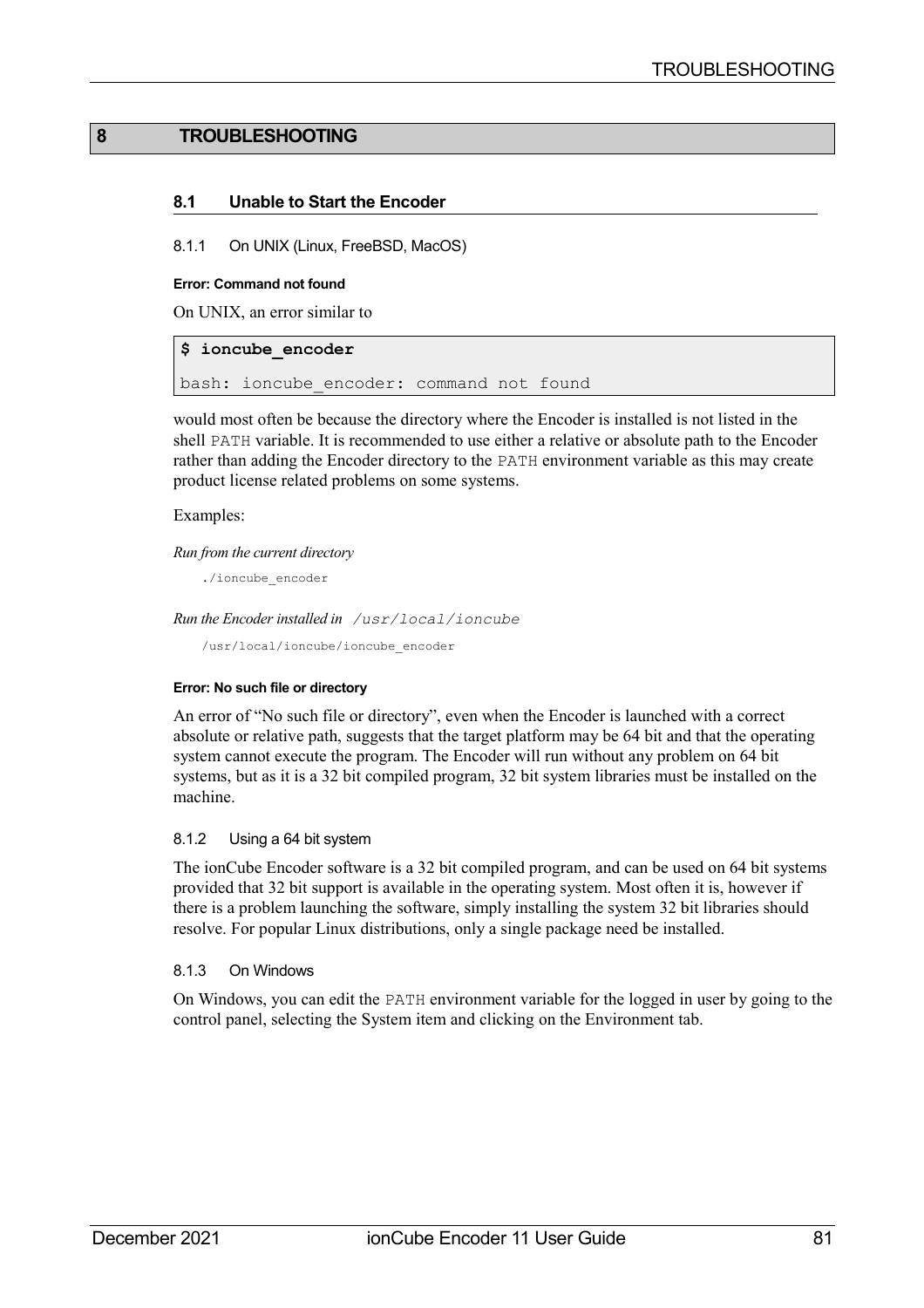# **9 LOADER INSTALLATION**

The ionCube Loader is an engine extension to PHP that performs processing and execution of encoded files, as well as other important operations such as license validation. If a Loader is not pre-installed on a target system, a *Loader Wizard* PHP script is available to indicate which Loader is required, where to download it from our website, and also what installation options are available. The Loader Wizard is available at <https://www.ioncube.com/lw/>

There are two possible installation methods for the Loader, and the following sections give some specific details about this.

# **9.1 Loader Naming**

Loaders are named with the following conventions, dependent on the operating system and whether or not the PHP build has thread safety enabled.

| <b>Operating System</b>      | Thread Safety<br>Enabled | Loader Name                                           |
|------------------------------|--------------------------|-------------------------------------------------------|
| Unix                         | No.                      | ioncube loader <os> <php version="">.so</php></os>    |
| (Linux, FreeBSD)<br>$etc.$ ) |                          | e.g. ioncube loader lin 7.4.so                        |
| Unix                         | <b>Yes</b>               | ioncube loader <os> <php version=""> ts.so</php></os> |
| (Linux, FreeBSD<br>$etc.$ )  |                          | e.g. ioncube loader fre 7.4 ts.so                     |
| Windows                      | Yes / No                 | ioncube loader win <php version="">.dll</php>         |
|                              |                          | e.g. ioncube loader win 7.4.dll                       |

In the table above,  $\langle \cos \rangle$  is the first 3 letters of the operating system, e.g. lin for Linux, free for FreeBSD etc., and PHP version are the first two numbers from the PHP version. Different Loader packages are available for various architectures, i.e. dependent on whether a platform is 32 or 64 bit and the processor type, but note that Loader naming is independent of architecture.